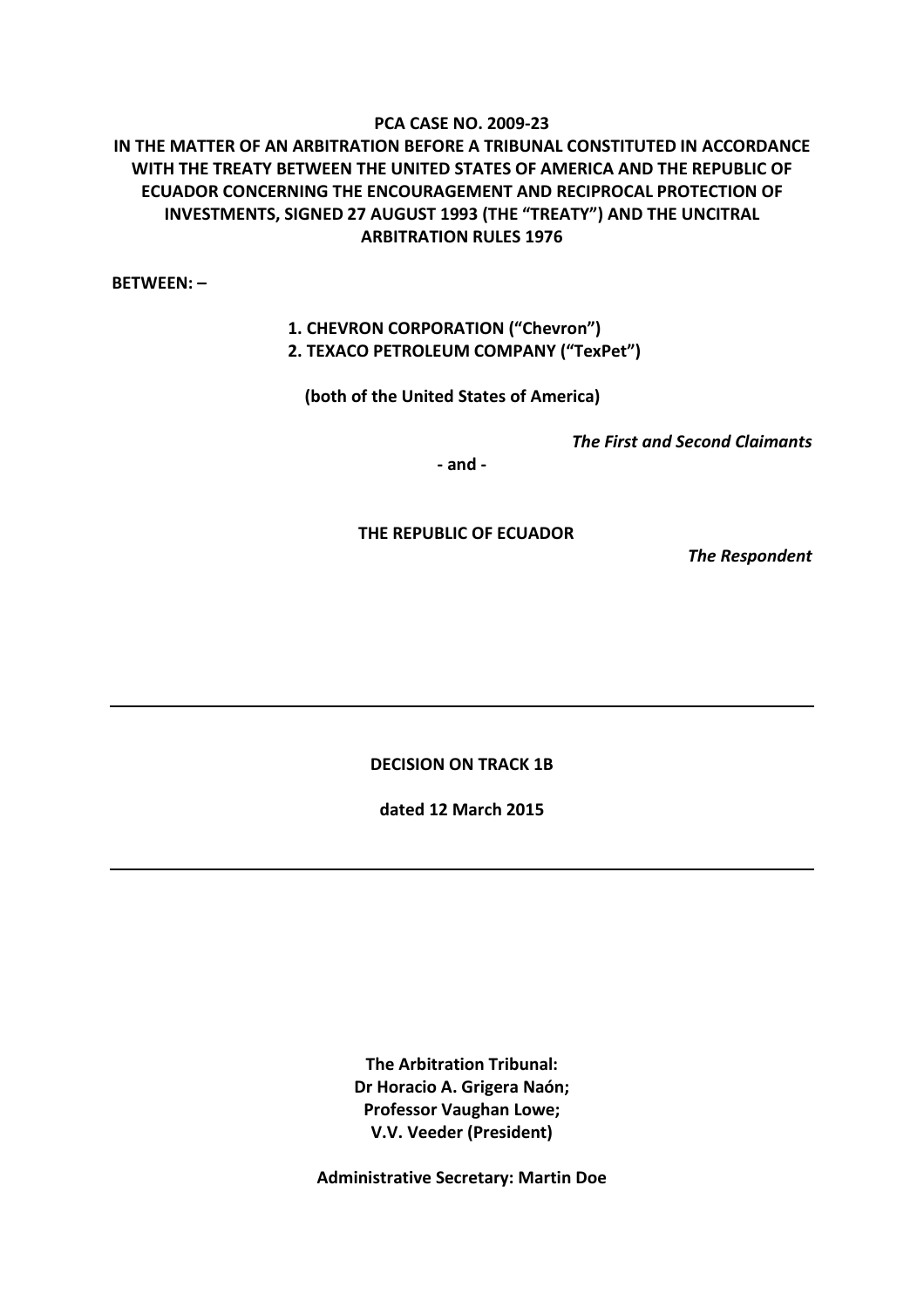# **TABLE OF CONTENTS**

| (1) |  |
|-----|--|
| (2) |  |
| (3) |  |
| (4) |  |
| (5) |  |
| (6) |  |
|     |  |
| (1) |  |
| (2) |  |
| (3) |  |
|     |  |
|     |  |
|     |  |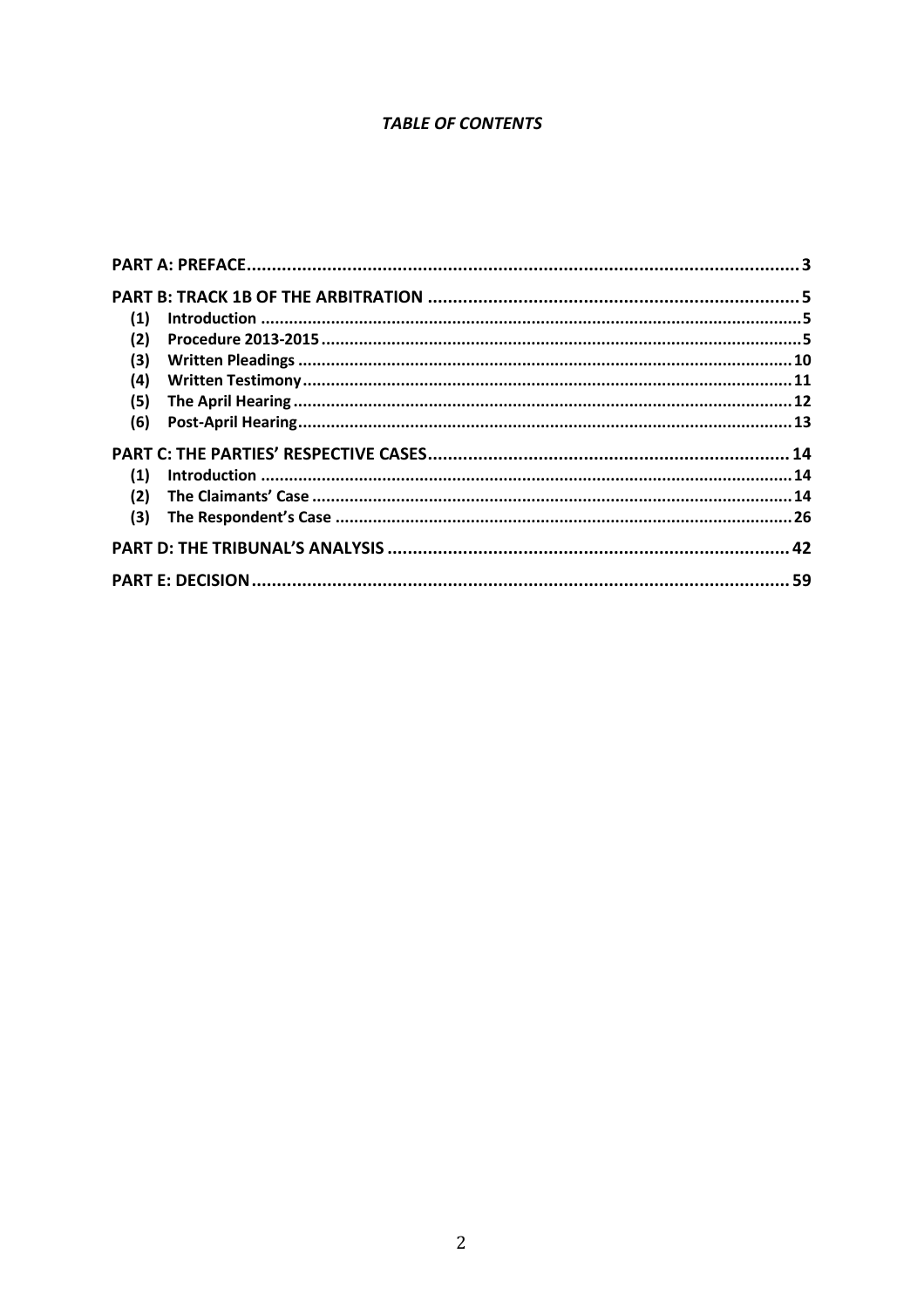#### *PART A: PREFACE*

- 1. By this decision in Track 1B of this arbitration, the Tribunal addresses a further part of the Parties' dispute concerning the legal effect of the 1995 Settlement Agreement (with the 1998 Final Release) made between the Second Claimant ("TexPet") and the Respondent as signatories, under which both TexPet and the First Claimant ("Chevron") were "Releasees" as decided by the Tribunal in its First Partial Award dated 17 September 2013 (the "First Partial Award").
- 2. This decision should be read with the First Partial Award, together with all other orders and interim awards made earlier by the Tribunal. It is thus unnecessary to repeat much of what is already there fully recorded and already well known to the Parties in this arbitration.
- 3. The Tribunal makes this decision in order to take further, as best it can in current circumstances, certain matters which were deliberately not decided in the First Partial Award, as being then premature for final decision by the Tribunal in the form of an award. The Tribunal refers, in particular, to Paragraph 93 of the First Partial Award (page 38) where the Tribunal left undecided whether or not the claims originally pleaded by the Lago Agrio Plaintiffs in Ecuador rested upon individual rights, as distinct from diffuse rights (in whole or in part); and whether or not those claims were materially similar to the claims previously made by the Aguinda Plaintiffs in New York, before the United States District Court for the Southern District of New York.
- 4. There were several other matters left undecided in the First Partial Award as being then also premature. The Tribunal considers that it still cannot decide these matters until a later stage of these arbitration proceedings, namely by one or more orders, decisions and awards in Track 2 of this arbitration.
- 5. It has become increasingly clear during this arbitration that the Claimants' principal claim under the USA-Ecuador BIT is made against the Respondent for multiple denials of justice within the Ecuadorian legal system (being allegedly attributable to the Respondent under international law), not limited to the Lago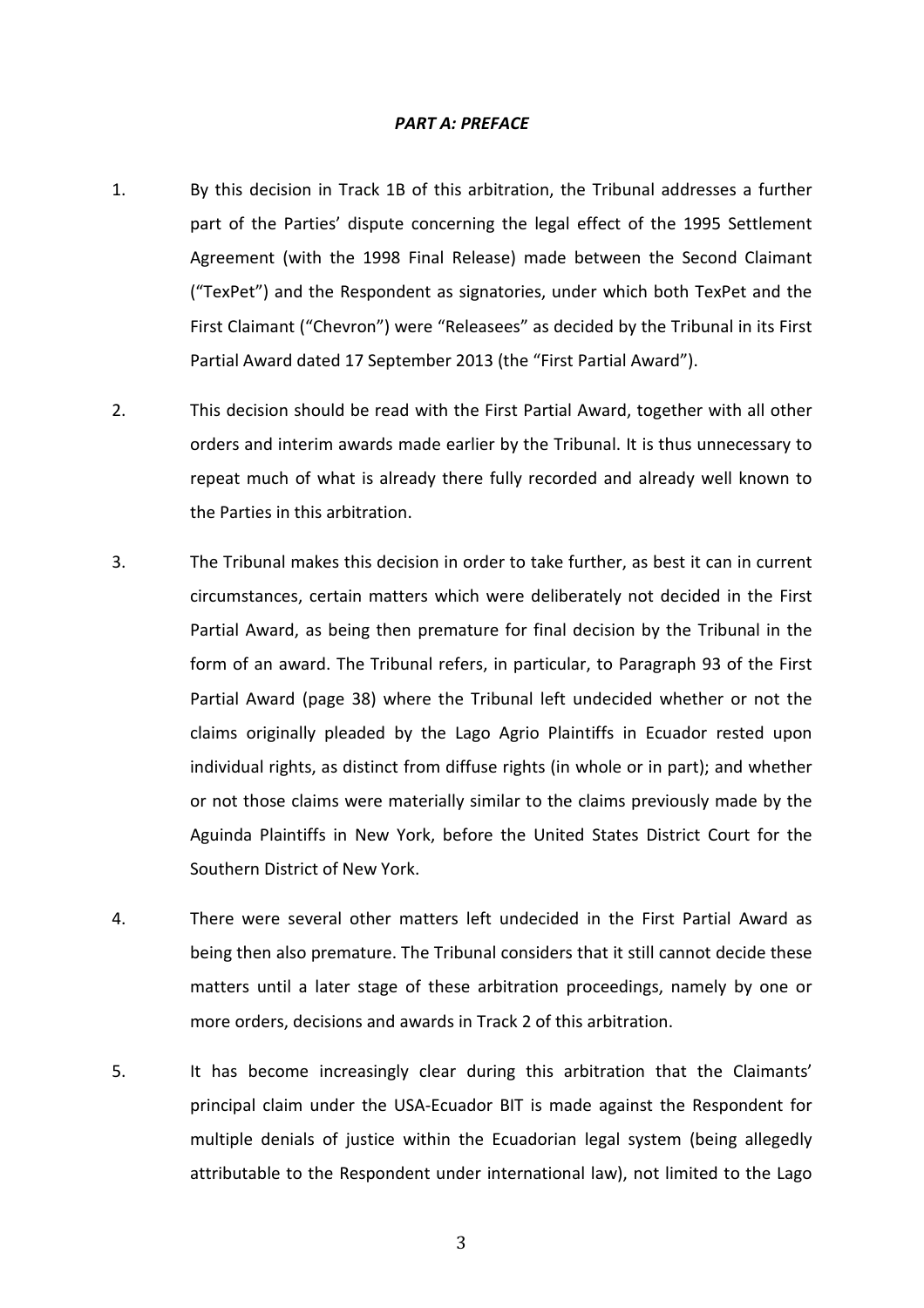Agrio Court but extending also independently to the appellate courts of Ecuador, namely the Appellate Court of Lago Agrio and the National Court of Ecuador on Cassation (the "Cassation Court"). $1$  The Respondent strongly denies all claims for denial of justice on the merits and also disputes the Tribunal's jurisdiction to decide any such claims in this arbitration. Those parts of the Parties' dispute (both merits and jurisdiction) have been reserved for Track 2 and cannot be decided, even indirectly, by the Tribunal in this Track 1B. In these circumstances, as further explained below, the Tribunal has decided that it cannot yet address, fairly or properly, the conduct of the Ecuadorian Courts in deciding the claims originally pleaded by the Lago Agrio Plaintiffs.

6. For reasons also explained below, this decision is not to be regarded as an award; and it is not intended to give rise to any issue estoppel or any form of res judicata. Accordingly, the Tribunal retains in full its jurisdiction to re-visit any part of this decision at a later stage of this arbitration by one or more orders, decisions and awards, without having become *functus officio* as regards any issue addressed by this decision. It is also subject to the Tribunal's procedural orders to be made on several of the Parties' procedural applications during Track 1.

<sup>&</sup>lt;sup>1</sup> Before the April Hearing, the Claimants had already impugned the judgments of the Lago Agrio Court and the Appellate Court; and during the April Hearing, the Claimants likewise impugned the recent judgment of the Cassation Court: see their Opening PP Slides Nos 15 & 124. Their case on denial of justice was further confirmed by the Claimants' Reply Memorial dated 14 January 2015, paragraph 13 (page 7): "Perhaps most egregiously, the Ecuadorian appellate courts refused to even address Chevron's fraud and corruption evidence – itself a freestanding denial of justice." See also paragraphs 275-278 (pages 147-150), alleging against these appellate courts denials of justice per se and independent violations of the "effective means" and "fair and equitable treatment" provisions of the USA-Ecuador BIT. j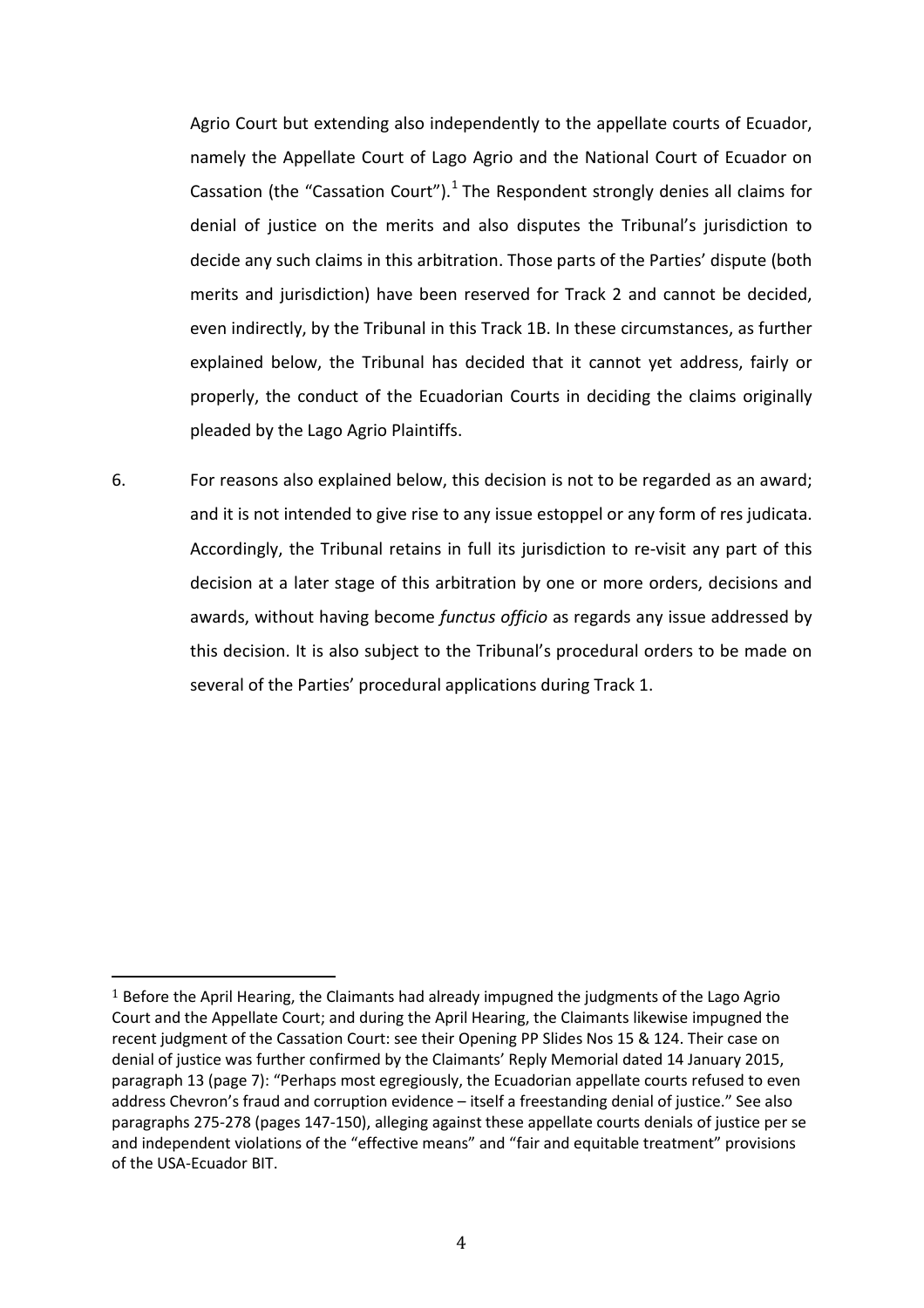#### *PART B: TRACK 1B OF THE ARBITRATION*

#### *(1) Introduction*

7. Given that this decision follows five prior awards already made in these arbitration proceedings, it is unnecessary to re-state the formal parts of these earlier decisions or to repeat the procedural history of these arbitration proceedings. For simplicity's sake, the Tribunal hereby incorporates by reference Part I of its Third Interim Award on Jurisdiction and Part A of its First Partial Award on Track 1; and it here includes only a summary of the major procedural steps and events following the Tribunal's First Partial Award on Track 1 on 17 September 2013 (the "First Partial Award"), which concern both Track 1B and Track 2 of this arbitration.

#### *(2) Procedure 2013-2015*

- 8. Following the decisions taken in its Third Interim Award on Jurisdiction, the Tribunal issued its First Partial Award on Track 1 on 17 September 2013. An original of the award was deposited with the Hague District Court on 7 October 2013 in accordance with the requirements of the Netherlands Arbitration Act (as the lex loci arbitri).
- 9. On 10 October 2013, in response to an application by the Respondent, the Tribunal issued Procedural Order No. 19 in which the Tribunal ordered the Claimants to use their best endeavours to facilitate the deposition by the Respondent of Mr Guerra.
- 10. On 11 November 2013, the Tribunal issued Procedural Orders No. 20 and No. 21. In its Procedural Order No. 20, the Tribunal denied the Claimants' application for an order requiring the Respondent to produce to the Claimants a full copy of the expert report prepared by Messrs Jaque Tarco and Julio Simba Chuquimarca regarding the forensic analysis of Mr Zambrano's computers in connection with criminal investigations in Ecuador. In its Procedural Order No. 21, the Tribunal confirmed to the Parties that all relevant remaining issues requiring a final decision by the Tribunal, except for those relating to quantum deferred to Track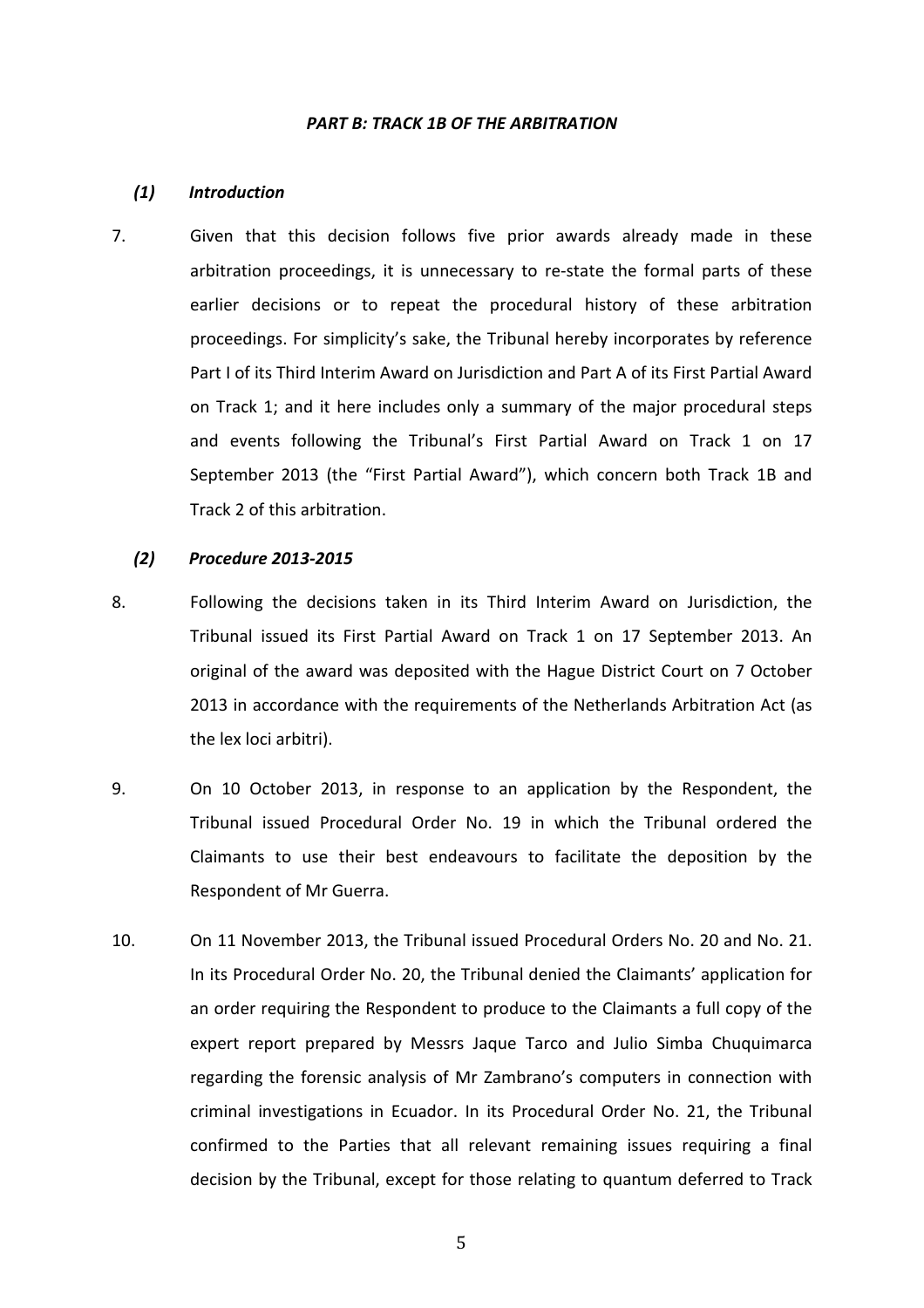3, would be heard at the Track 2 Hearing, then scheduled for January 2014. At the same time, the Tribunal invited the Parties to propose a schedule for supplemental written submissions on the remaining Track 1 issues, including those issues described in Paragraph 93 of the Tribunal's First Partial Award and how (if at all) the Tribunal's decisions in the First Partial Award affected the Parties' respective cases under Track 2.

- 11. On 12 November 2013, the National Court of Justice of Ecuador (the "Cassation Court") issued its judgment on Chevron's cassation appeal from the judgment of the Appellate Court of Lago Agrio.
- 12. By letter dated 14 November 2013, the Respondent informed the Tribunal of the judgment of the Cassation Court and requested that, as a result of that judgment, the Tribunal (i) rescind the deadline for the submission of the Respondent's Track 2 Rejoinder, (ii) vacate the Track 2 Hearing scheduled for January 2014 and (iii) establish a new timetable for written submissions on the effects of the judgment of the Cassation Court.
- 13. On 29 November 2013, following several exchanges with the Parties, the Tribunal suspended the deadline for the submission of the Respondent's Track 2 Rejoinder and convened a procedural meeting with the Parties. It was held (by telephone conference-call) on 3 December 2013.
- 14. Following that procedural meeting, on 5 December 2013 the Tribunal issued an urgent procedural order whereby the Tribunal decided that the Respondent's Track 2 Rejoinder, to be submitted by a new deadline of 16 December 2013, would be limited to responding to the factual basis alleged by the Claimants for their claims for denial of justice and need not there address any legal issues arising from the recent judgment of the Cassation Court. The Tribunal also decided that the scope of issues to be addressed at the Track 2 Hearing scheduled for January 2014 would be similarly limited, with a further Hearing scheduled for 14-18 April 2014 to address new issues arising from the judgment of the Cassation Court (with a timetable for further written submissions on these new issues to be established in further consultations with the Parties).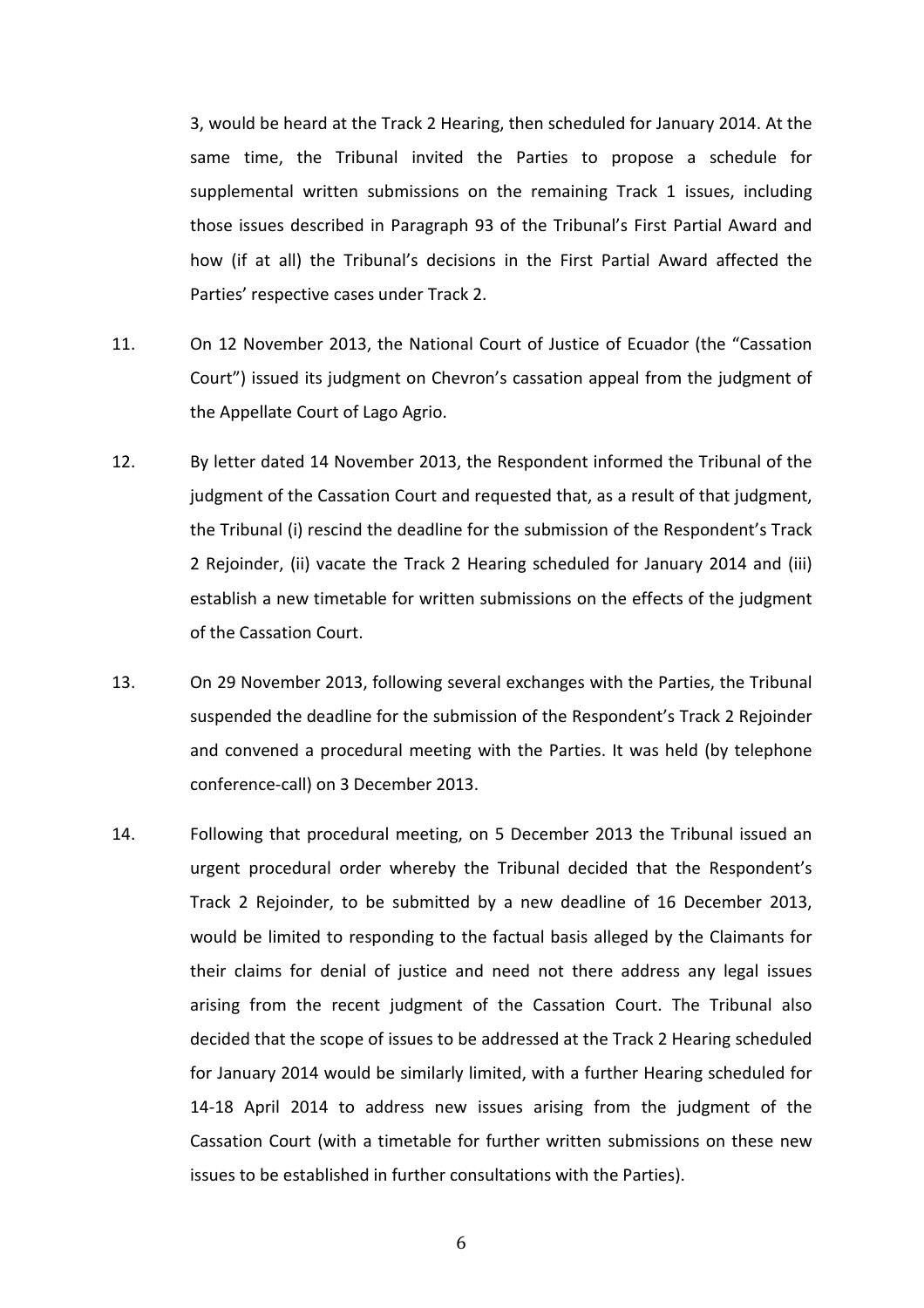- 15. By letter dated 13 December 2013, the Respondent requested that the Tribunal reconsider its procedural order of 5 December 2013, which the Claimants opposed. The Tribunal did not accede to the Respondent's request.
- 16. On 16 December 2013, the Respondent submitted its Track 2 Rejoinder.
- 17. On 23 December 2013, the Claimants submitted a substantial number of new "Pre-Hearing Exhibits" in response to the Respondent's Rejoinder.
- 18. By letter dated 29 December 2013, the Respondent objected to the unsolicited and untimely introduction of the Claimants' new exhibits. The Respondent also requested that the Tribunal vacate the January 2014 oral hearing on Track 2 and convene a procedural meeting in its place in order to establish a different timetable for the arbitration, which the Claimants opposed.
- 19. On 2 January 2014, the Tribunal issued Procedural Order No. 22 whereby it vacated the January 2014 oral hearing on Track 2 and convened a procedural meeting in its place in order to establish a new procedural timetable for the arbitration.
- 20. On 20-21 January 2014, this procedural meeting was held at the World Bank in Washington DC, USA in order to address all pending procedural matters and establish a new procedural timetable for the arbitration.
- 21. On 31 January 2014, as directed by the Tribunal during this January 2014 procedural meeting, the Claimants submitted a Supplemental Memorial on Track 1.
- 22. On 10 February 2014, the Tribunal issued Procedural Order No. 23 in which it set out a new procedural timetable for the arbitration. The order identified certain issues arising out of the Tribunal's Partial Award on Track 1 and the judgment of the Cassation Court to be addressed, to the extent appropriate, in a new "Track 1B", as well as issues to be reserved later for Tracks 2 and 3. A timetable for the Parties' submissions on Track 1B was established, culminating in a hearing to be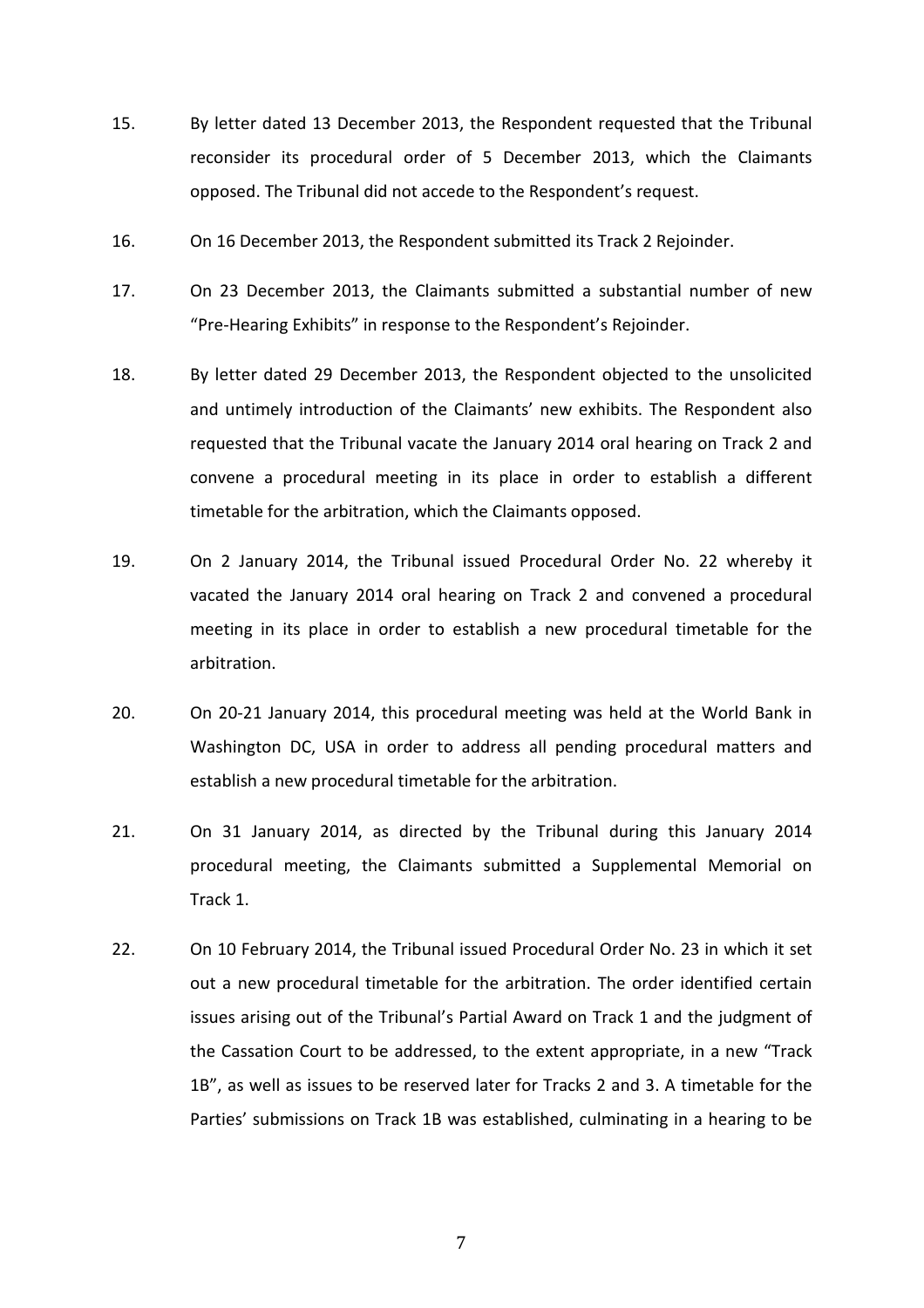held on 28 to 30 April 2014. A new timetable for Track 2 was also established, to culminate in a hearing to be held on 20 April to 8 May 2015.

- 23. On 13 March 2014, the Tribunal issued Procedural Order No. 24, clarifying the scope of issues to be dealt with in Track 1B in response to a disagreement between the Parties.
- 24. On 14 March 2014, the Tribunal issued Procedural Order No. 25 whereby it decided certain document production requests made by the Respondent.
- 25. On 31 March 2014, the Respondent submitted its Supplemental Counter-Memorial on Track 1B.
- 26. On 1 April 2014, the Tribunal held a procedural meeting with the Parties (by telephone conference-call) in preparation for the Track 1B hearing and to address various outstanding procedural applications.
- 27. On 28-29 April 2014, the hearing on Track 1B was held in Washington DC, USA (the "April Hearing"). At this stage, the Parties' cases on issues under Track 1B were completed. It is nonetheless necessary to describe the further procedural steps which followed the April Hearing, given their effect on the scope and timing of this decision.
- 28. On 9 May 2014, the Claimants submitted their Supplemental Memorial on Track 2.
- 29. On 12 May 2014, the Tribunal issued Procedural Order No. 26 whereby it granted the Claimants' application for an order permitting a forensic inspection of the two computers that Mr Zambrano used while acting as an Ecuadorian judge in the Lago Agrio Litigation, such inspection to take place in accordance with a written protocol agreed between the Parties and appended to the order. The order also appointed Ms Kathryn Owen as an expert to the Tribunal (in accordance with Article 27(1) of the UNCITRAL Arbitration Rules) to attend the inspection and make an independent image of the computers' hard drives as stipulated in the protocol.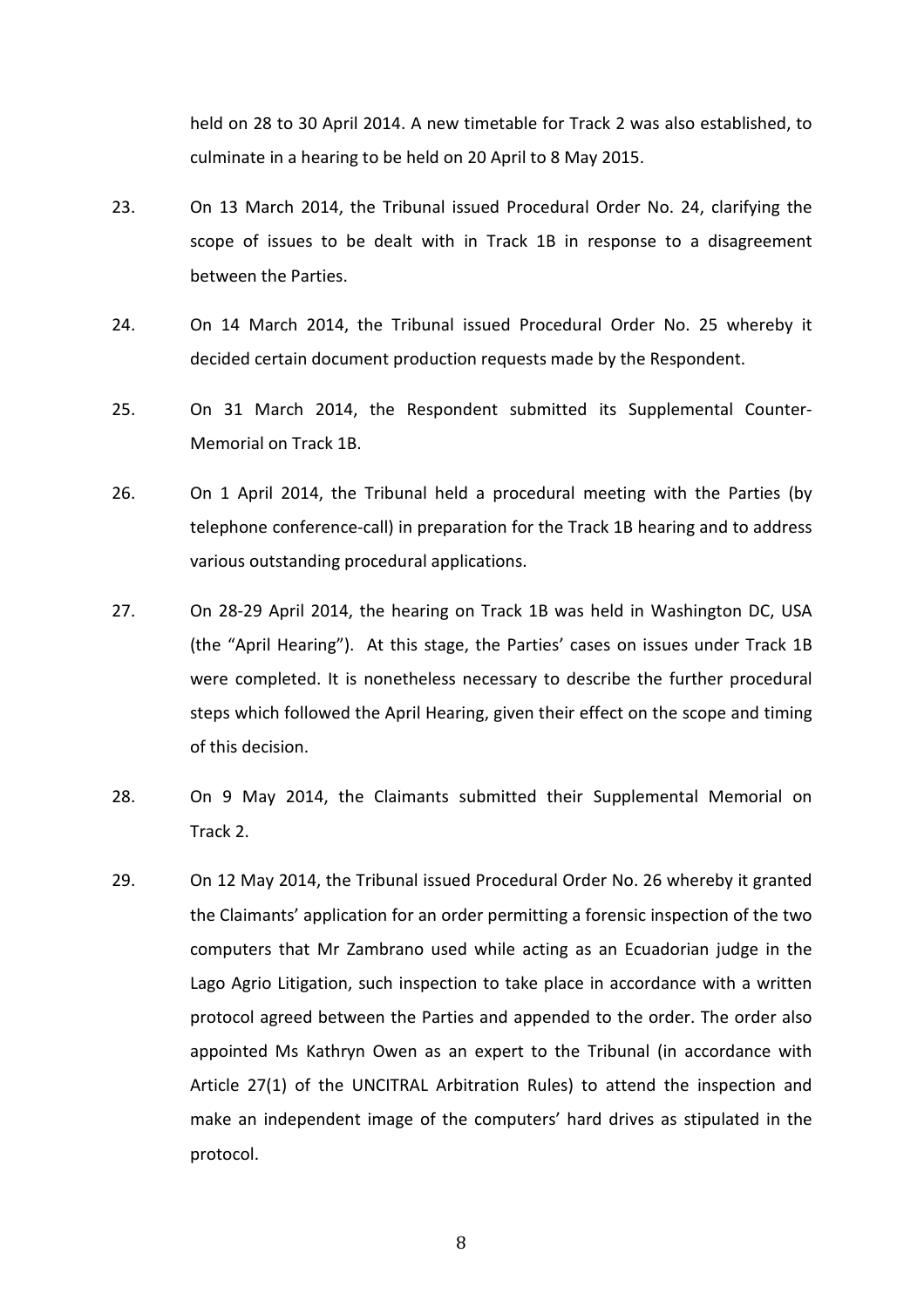- 30. On 20 and 21 May 2014, the inspection of Mr Zambrano's computers (pursuant to foreseen Procedural Order No. 26) was conducted in Quito, Ecuador between the representatives of the Parties, their designated experts, the Tribunal's expert (Ms Owen), and the Secretary to the Tribunal (Mr Doe). Following the inspection in Quito, on 28 May 2014 the Tribunal issued a revised written protocol under Procedural Order No. 26 which confirmed certain changes agreed on-site during the inspection of Mr Zambrano's computers and also included completed expert certifications and documentation on the chain of custody.
- 31. On 12 June 2014, the Tribunal circulated its Draft Procedural Order No. 27 concerning the Respondent's application for a site-visit to the former TexPet concession area. On 13 August 2014, following a procedural meeting held with the Parties (by telephone conference-call) on 9 July 2014 and various further exchanges regarding the Respondent's application for a site-visit, the Tribunal issued a Revised Draft Procedural Order No. 27 in which the Tribunal indicated that it had decided, in principle, in favour of a site-visit before or after the Track 2 Hearing (as requested by the Respondent, but opposed by the Claimants).
- 32. However, significant disagreements between the Parties in respect of several procedural and logistical matters regarding the site-visit, combined with other matters, made it impossible for the Tribunal to complete plans for a site-visit prior the Track 2 Hearing, namely in November 2014. The Tribunal agreed to continue discussing the organisation of a site-visit after the Track 2 Hearing.
- 33. On 4 September 2014, in response to an application by the Respondent for the Tribunal to reconsider its decision made in its revised draft Procedural Order No. 27, the Tribunal issued Procedural Order No. 28 in which it confirmed the material decisions set out in its revised draft Procedural Order No. 27.
- 34. By letter dated 19 September 2014, the Respondent requested all three members of the Tribunal to recuse themselves without delay from this arbitration. The Respondent's request was opposed by the Claimants, by letter dated 29 September 2014. Having considered both letters and attached materials from the Parties, by message dated 30 September 2014, each of the three members of the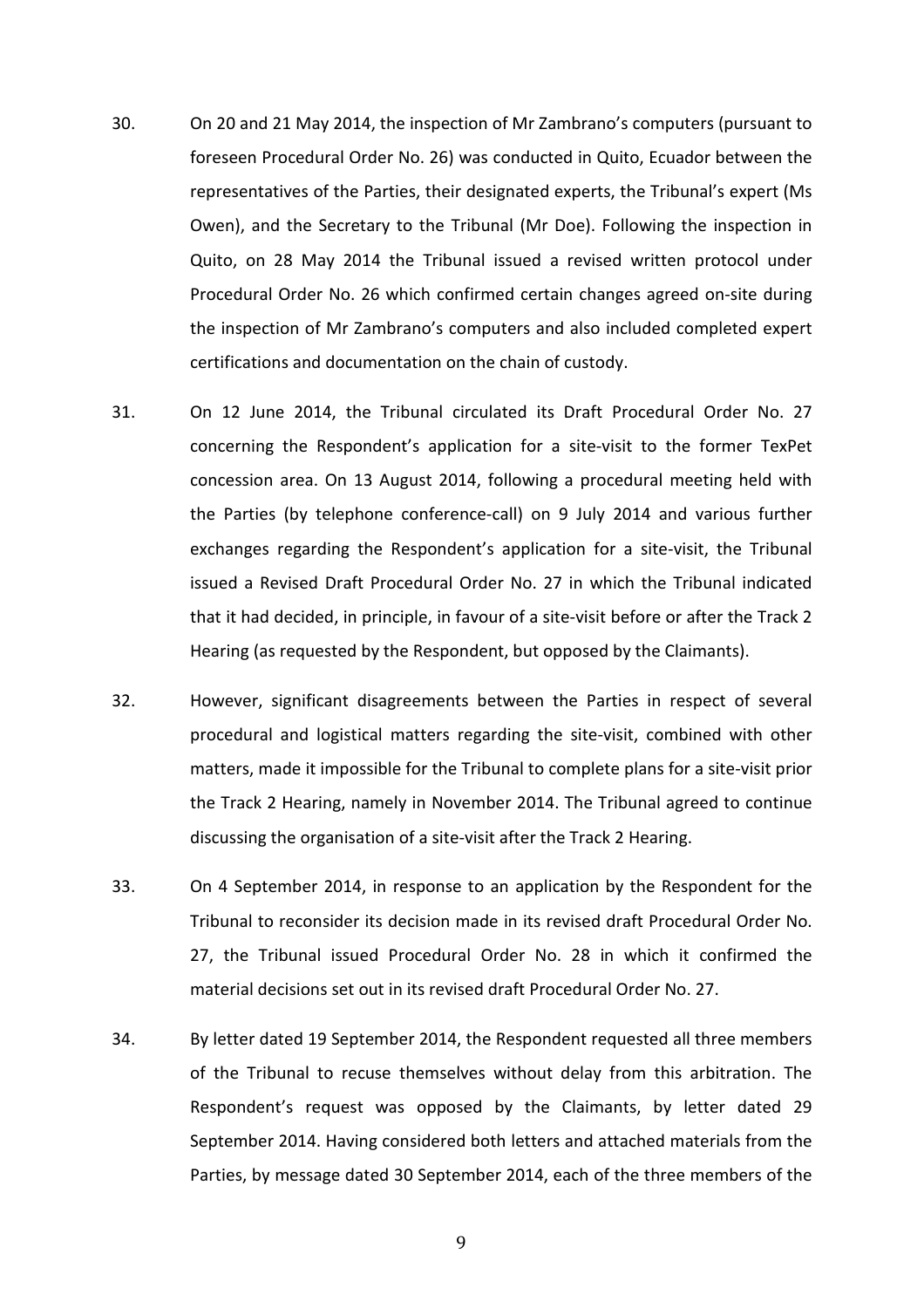Tribunal declined the Respondent's request to recuse themselves from this arbitration.

- 35. By written Notice of Challenge dated 24 October 2014, pursuant to Articles 10 and 13 of the UNCITRAL Arbitration Rules and the Netherlands Arbitration Act, the Respondent requested the Permanent Court of Arbitration to recuse all three members of the Tribunal. The challenge was opposed by the Claimants, by a written Response dated 31 October 2014. The Respondent's challenge was rejected in respect of all three members of the Tribunal by a written decision of the Secretary-General of the Permanent Court of Arbitration (issued in his capacity as appointing authority) on 21 November 2014.
- 36. On 7 November 2014, the Respondent submitted its Supplemental Counter-Memorial on Track 2.
- 37. On 8 and 22 December 2014, the Tribunal held two further procedural meetings with the Parties (by telephone conference-call) in regard to the site-visit and other matters.
- 38. On 4 January 2015, the Tribunal indicated its interim decisions on certain issues between the Parties in regard to the site-visit.
- 39. On 14 January 2015, the Claimants submitted their Supplemental Track 2 Reply Memorial.

### *(3) Written Pleadings*

- 40. Pursuant to the Tribunal's procedural orders, the Parties submitted the following written pleadings specifically relevant to Track 1B:
	- (i) The Claimants' Supplemental Memorial on Track 1B dated 31 January 2014;
	- (ii) The Respondent's Supplemental Counter-Memorial on Track 1B dated 31 March 2014;
	- (iii) The Parties' respective pre-hearing skeleton arguments submitted for the April Hearing.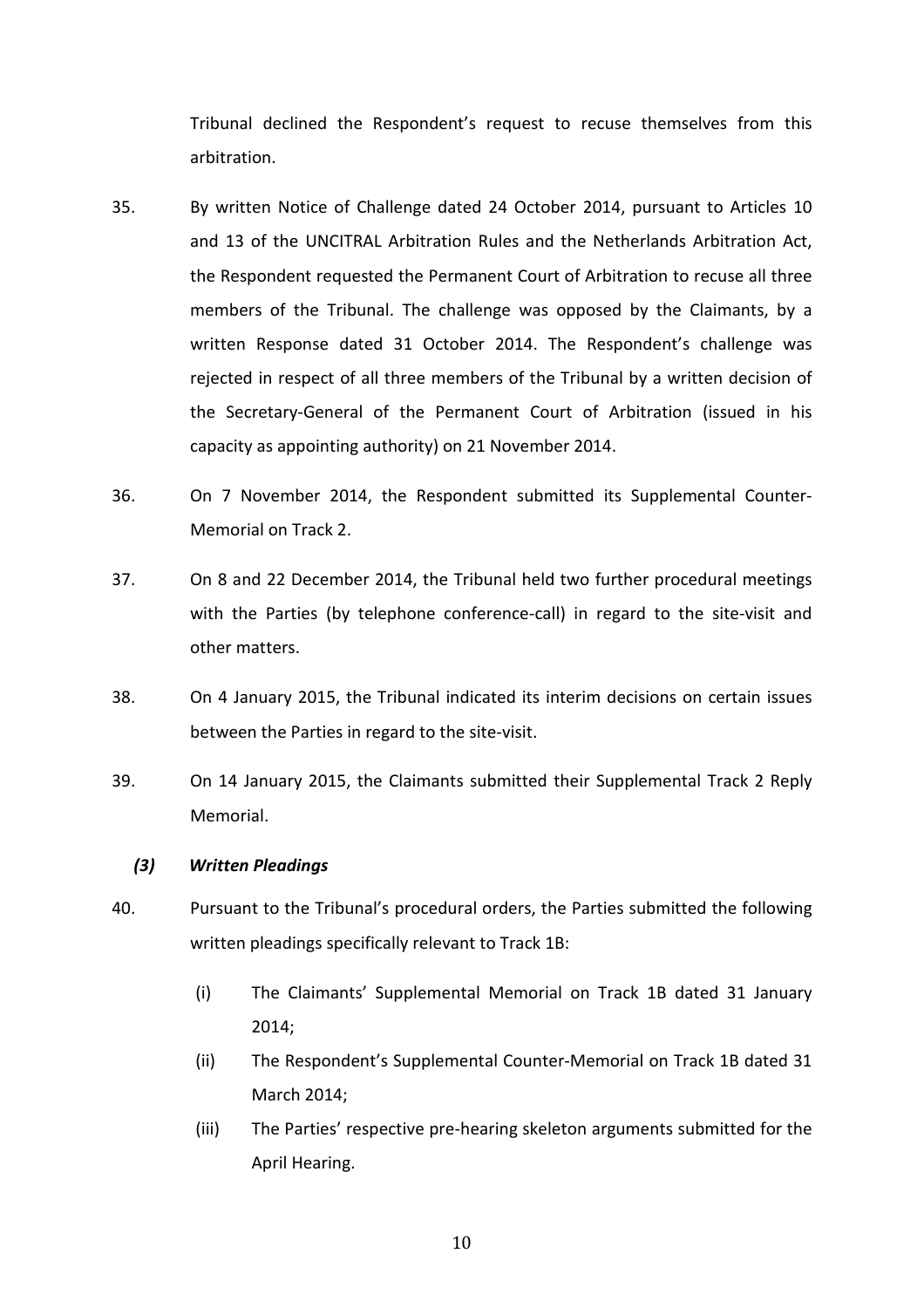- 41. In addition, parts of the following written pleadings were relevant to Track 1B: the Claimants' Memorial on the Merits dated 6 September 2010; the Claimants' Supplemental Memorial on the Merits dated 20 March 2012; the Respondent's Track 1 Counter-Memorial on the Merits dated 3 July 2012; the Claimants' Track 1 Reply Memorial on the Merits dated 29 August 2012; and the Respondent's Track 1 Rejoinder on the Merits dated 26 October 2012.
- 42. Whilst the Parties made other substantive submissions during these proceedings touching upon issues in Track 1B, the Tribunal considers that their respective written cases for Track 1B can fairly be taken for present purposes from the pleadings and skeleton arguments listed above, together with their submissions made at the April Hearing.

### *(4) Written Testimony*

- 43. While the Claimant did not submit any additional written testimony relevant to Track 1B, the Respondent submitted the expert report of Professor Dr Jan M. van Dunné dated 27 March 2014. The Parties relied on the written and oral testimony already submitted by them respectively earlier during Track 1.
- 44. For the Claimants, this included the following written testimony:
	- (i) The first expert report of Dr Enrique Barros (undated);
	- (ii) The first expert report of Dr César Coronel Jones dated 6 September 2010;
	- (iii) The first expert report of Professor Ángel R. Oquendo dated 2 September 2010;
	- (iv) The first expert report of Dr Gustavo Romero Ponce dated 3 September 2010;
	- (v) The second expert report of Dr Enrique Barros dated 27 August 2012;
	- (vi) The second expert report of Professor Ángel R. Oquendo dated 28 August 2012;
	- (vii) The second expert report of Dr Gustavo Romero Ponce dated 27 August 2012; and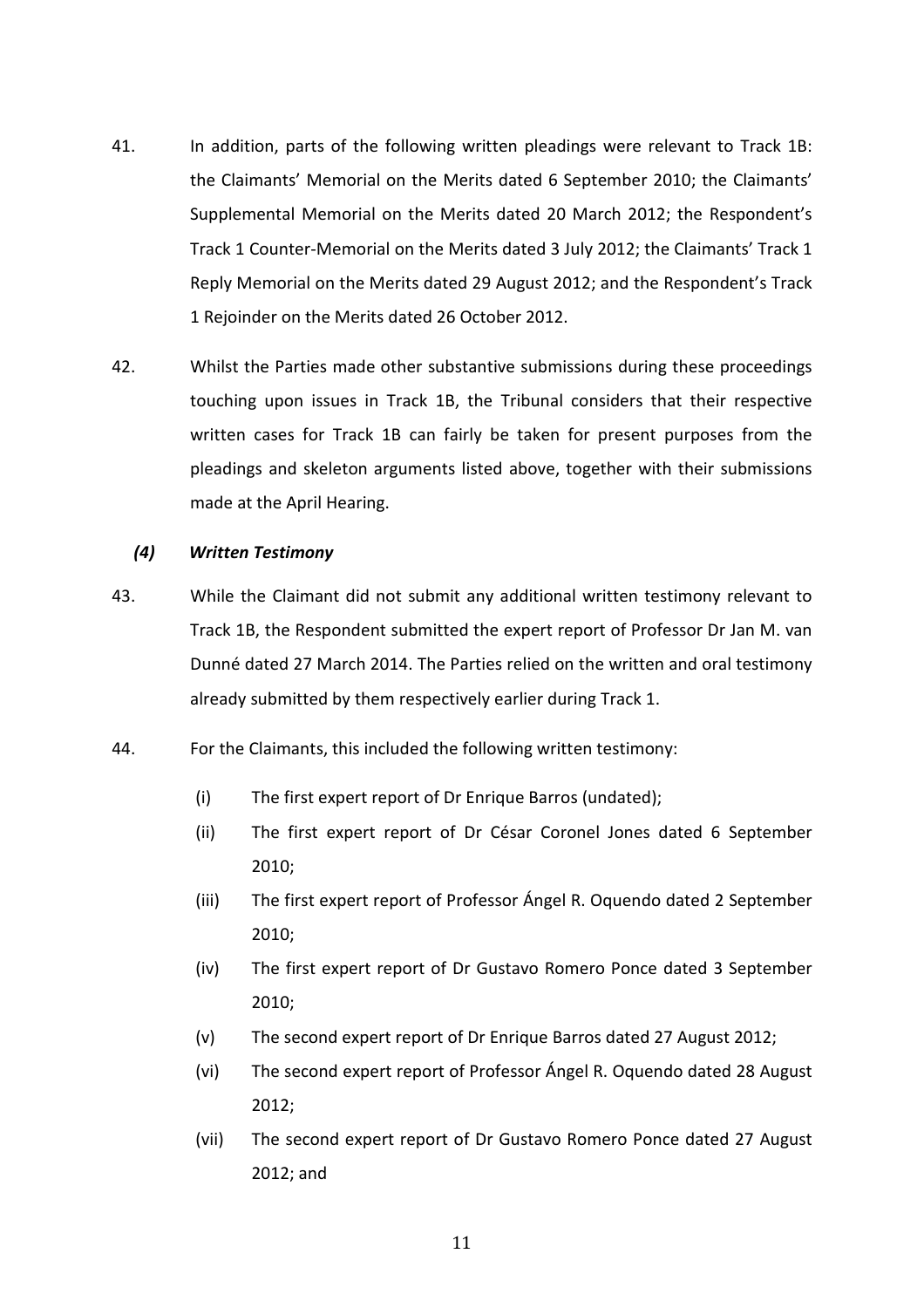- (viii) The second expert report of Dr César Coronel Jones dated 28 August 2010.
- 45. For the Respondent, this included the following written testimony:
	- (i) The first expert report of Professor Genaro Eguiguren dated 2 July 2012;
	- (ii) The second expert report of Professor Genaro Eguiguren dated 26 October 2012;
	- (iii) The second expert report of Dr Fabián Andrade Narváez dated 18 February 2013; and
	- (iv) The third expert report of Professor Genaro Eguiguren dated 26 October 2012.

## *(5) The April Hearing*

- 46. The issues under Track 1B were argued by the Parties before the Tribunal at the hearing at the World Bank in Washington DC held over two days from 28 to 29 April 2014, with the assistance of English and Spanish interpreters and recorded in the form of both English and Spanish transcripts. The references below are made to the English version of the April Hearing's verbatim transcript, as follows: D1.10 signifies the first day, at page 10.
- 47. The Claimants and the Respondent were represented respectively at the April Hearing by those persons listed in the verbatim transcript, as follows.
- 48. For the Claimants, Mr Hewitt Pate, Mr Jose Martin, Mr Andres Romero, Ms Tanya Valli, Mr Todd Patty and Mr Herbert Stern (all of Chevron Corporation); Mr R. Doak Bishop, Mr Wade Coriell, Ms Tracie Renfroe, Mr David H. Weiss, Ms Elizabeth Silbert, Ms Sara McBrearty, Ms Eldy Roche, Ms Zhennia Silverman, Ms Daniela Bravo and Ms Carol Tamez (all of King & Spalding, Houston); Mr Edward G. Kehoe, Ms Caline Mouawad, Ms Isabel Fernandez de la Cuesta, Ms Margrete Stevens, Mr Jac Calabro and Ms Jessica Beess und Chrostin (all of King & Spalding, New York)*;* Mr Luke Sobota (of Three Crowns); Ms Andrea Neuman, Mr Peter Seley and Mr Steve Zack (all of Gibson Dunn); and Mr Gerard Meijer and Ms Bo Ra Hoebeke (of NautaDutilh, Rotterdam).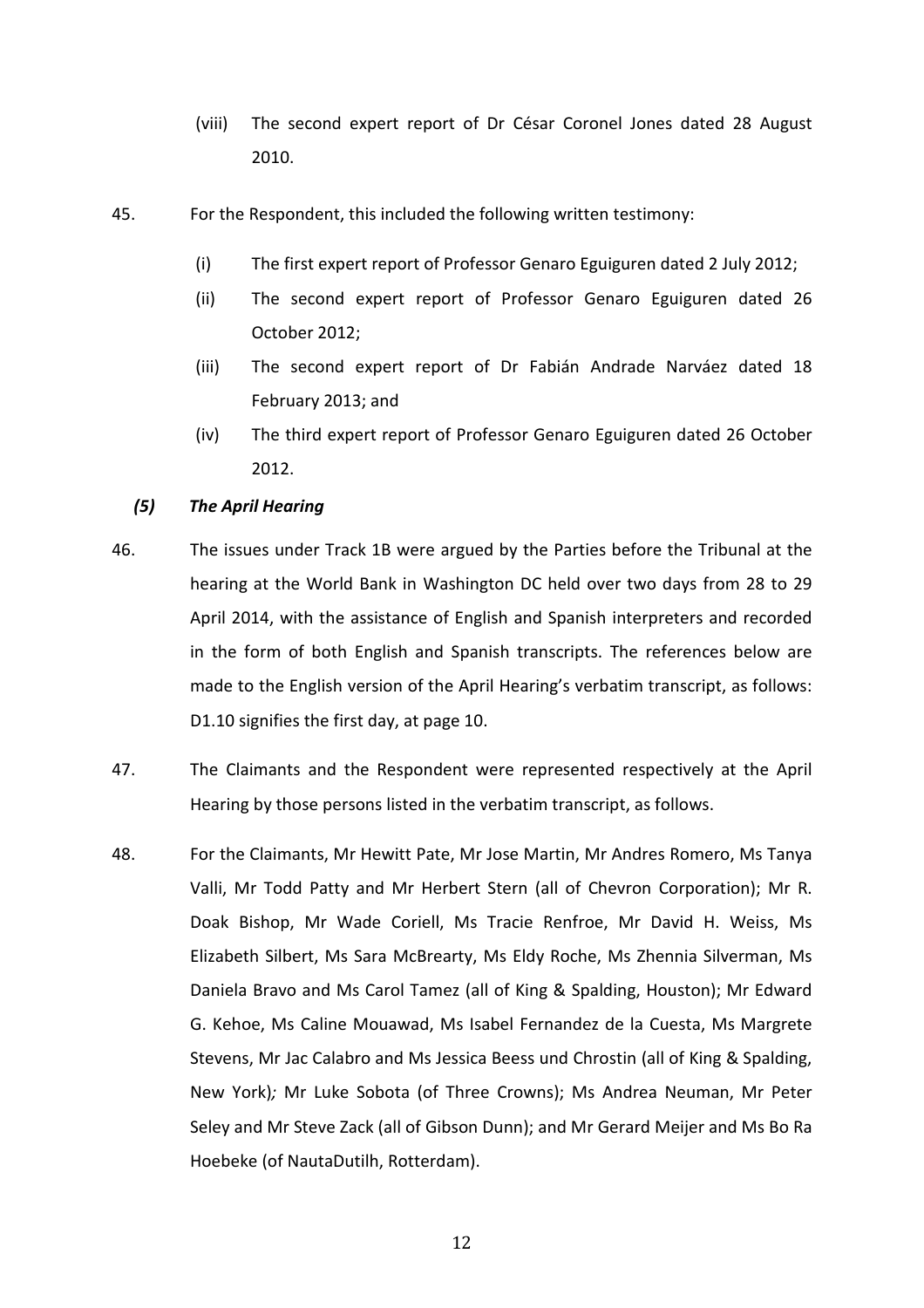- 49. For the Respondent: Mr Rafael A. Parreño Navas (Deputy Attorney General); Ms Blanca Gómez de la Torre, Dra Christel Gaibor and Mr Luis Felipe Aguilar (Attorney General's Office); Professor Zachary Douglas (of Matrix Chambers, London); Mr Eric W. Bloom, Mr Ricardo Ugarte, Mr Tomás Leonard, Mr Franz Stirnimann Fuentes, Ms Nicole Silver, Ms Carolina Romero, Ms Cristina Viteri, Ms Kathy Ames Valdivieso, Mr Gregory Ewing, Mr Mark Bravin and Ms Lauren Schuttloffel (all of Winston & Strawn, Washington DC); and Mr. Edward van Geuns (of De Brauw Blackstone Westbroek, Amsterdam).
- 50. For the Claimants, opening oral submissions were made Mr Hewitt Pate [D1.8 & D1.88], Mr R. Doak Bishop [D1.12], Mr Wade Coriell [D1.23], Ms Caline Mouawad [D1.64], Mr Gerard Meijer [D1.117] and Mr Edward Kehoe [D1.126]; for the Respondent, opening oral submissions were made by Deputy Attorney-General Rafael Parreño Navas [D1.152] and Professor Zachary Douglas [D1.157]; for the Claimants, closing oral submissions were made by Mr Bishop [D2.360 & D1. 401], Mr Coriell [D2.361], Ms Mouawad [D2.393], Mr Meijer [D2.407] and Mr Kehoe [D2.415]; and for the Respondent, closing oral submissions were made by Mr Bloom [D2.421] and Professor Douglas [D2.456].
- 51. The Respondent tendered one oral witness at the April Hearing who was crossexamined by the Claimants and re-examined by the Respondent: Professor Dr Jan M. van Dunné [D2.272xx & 304xxx].

# *(6) Post-April Hearing*

52. At as the date of this Decision, the Parties are completing their written pleadings in Track 2 (to be achieved by 16 March 2015), with the hearing in Track 2 scheduled to start at the World Bank in Washington DC on 20 April 2015.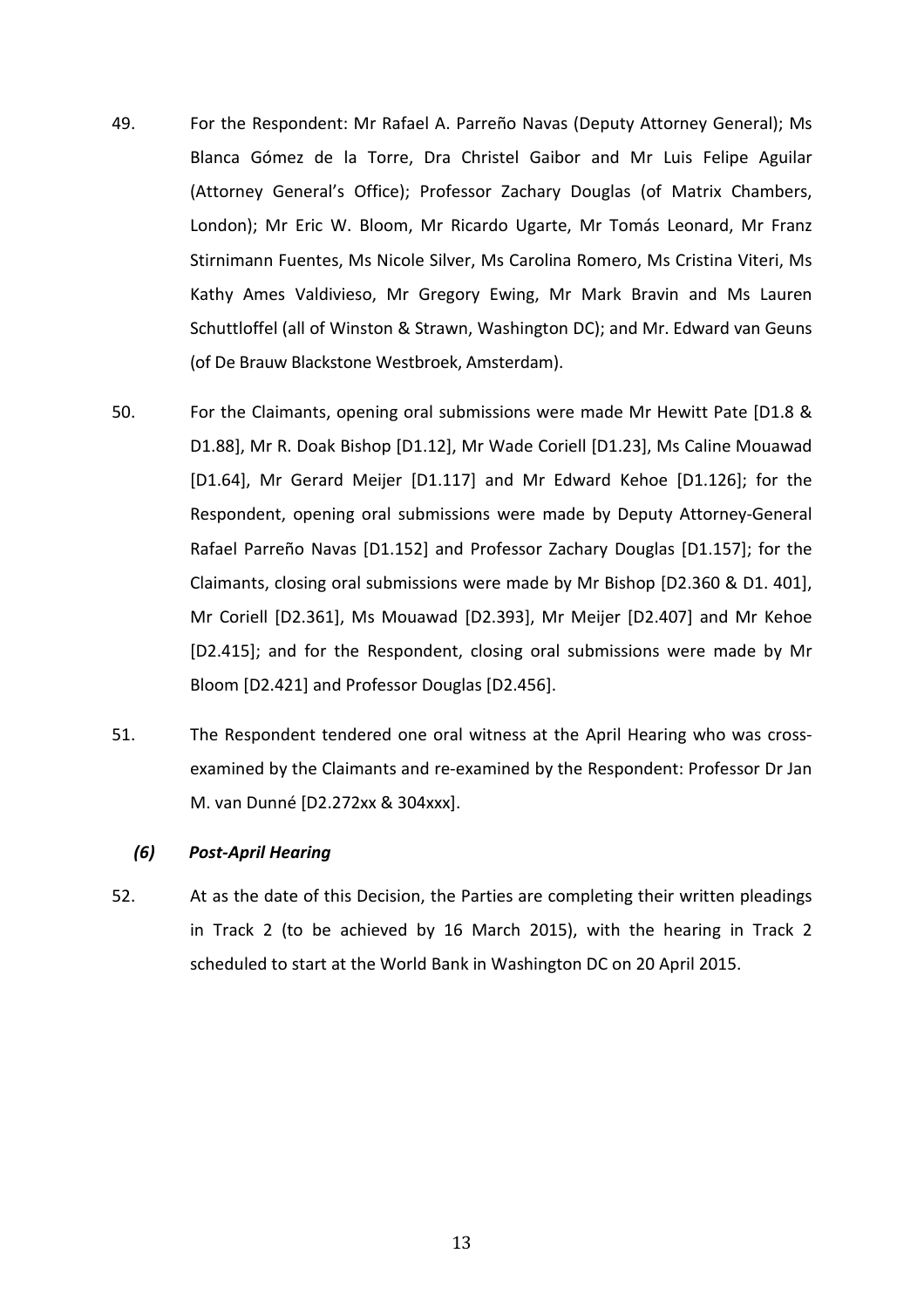# *PART C: THE PARTIES' RESPECTIVE CASES*

# *(1) Introduction*

- 53. The Tribunal has considered all the Parties' written and oral submissions, evidence and claimed relief filed in Track 1B of this arbitration. Those submissions are briefly summarised below for the purpose of this decision. The omission here or later of any express reference to any part of the Parties' respective cases should not be taken, by itself, as signifying that it has not been considered by the Tribunal in its deliberations preceding this decision.
- 54. The brief summaries of the Parties' cases set out below are made from the Parties' written pleadings filed for Track 1B (listed above), their skeleton written arguments submitted shortly before the April Hearing (also listed above) and their oral submissions at the April Hearing (as recorded in the verbatim transcript, English version).

## *(2) The Claimants' Case*

- 55. In summary, the Claimants contend that the Lago Agrio Plaintiffs asserted only diffuse rights and therefore, in accordance with Paragraph 108 of the First Partial Award, that such claims were forever precluded by Article 5 of the 1995 Settlement Agreement with Article IV of the Final Release (collectively called "the 1995 Settlement Agreement").<sup>2</sup>
- 56. *The Lago Agrio Litigation:* The Claimants submit that the Respondent, through the acts and omissions of its executive and judiciary (inter alia) in allowing the Lago Agrio case to proceed and in promoting the enforcement of the Lago Agrio Judgment, has breached the 1995 Settlement Agreement. It is also asserted by

<sup>2</sup> Paragraph 108 of the First Partial Award (pp. 43-44): *"Accordingly, for these reasons, the Tribunal concludes that, under Ecuadorian law, Article 5 of the 1995 Settlement Agreement and Article IV of the Final Release preclude any claim by the Respondent against any Releasee invoking the diffuse constitutional right under Article 19-2 of the Constitution, but that these releases also preclude any third person making a claim against a Releasee invoking the same diffuse constitutional right under Article 19-2, not being a separate and different claim for personal harm (whether actual or threatened)."*  $\overline{\phantom{a}}$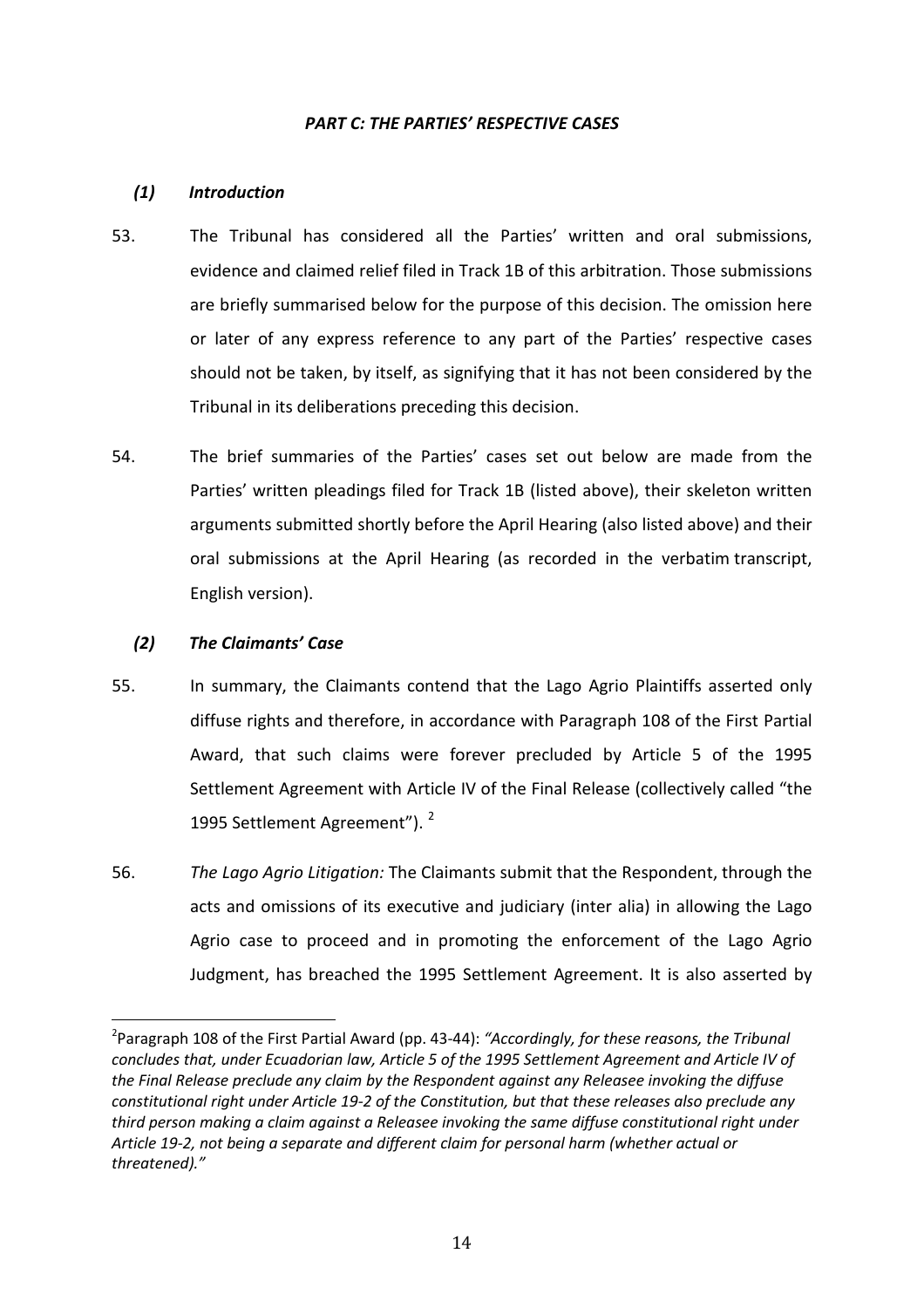the Claimants that the Respondent, by its failure to honour its obligations under the 1995 Settlement Agreement, has breached the USA-Ecuador BIT; and that the Claimants are consequently entitled to the declaratory, injunctive and monetary relief claimed in this arbitration under the BIT.

- 57. As to the characterisation of the case advanced by the Lago Agrio Plaintiffs, the Claimants submit that both the Lago Agrio Complaint and the Lago Agrio Judgment contain all the attributes of diffuse claims and none of the attributes of individual claims.
- 58. The Claimants note that the Tribunal, in its First Partial Award, adopted the definition of diffuse rights agreed in the joint report of Professors Le Chatelier and Oquendo; namely: "Diffuse rights are indivisible entitlements that pertain to the community as a whole". The Claimants further rely on the characteristics of a diffuse right identified by Professor Oquendo and Dr Barros in their first expert report, namely that: (i) it is an indivisible right that belongs to a community of indeterminate people; (ii) it is represented by an agent of the community, although the community is the party in interest in respect of any claim; (iii) the remedy is indivisible; and (iv) any judgment will have *res judicata erga omnes* effect.
- 59. By contrast, Professor Oquendo and Dr Barros identified the following characteristics of an individual right claimed by a plaintiff: (i) that right belongs to an individual and, under Ecuadorian law, no one can represent the rights of others without written authorisation; (ii) there is a causal link between the defendant's specific conduct and the harm done to the person or property of the individual; and (iii) the remedy is individual reparation.
- 60. *Diffuse Claim:* The Claimants' case is that, when these characteristics are applied to the Lago Agrio claim and decisions of the Ecuadorian Courts, it is clear that the case was brought and decided to protect diffuse and not individual rights. The Claimants highlight the following principal matters: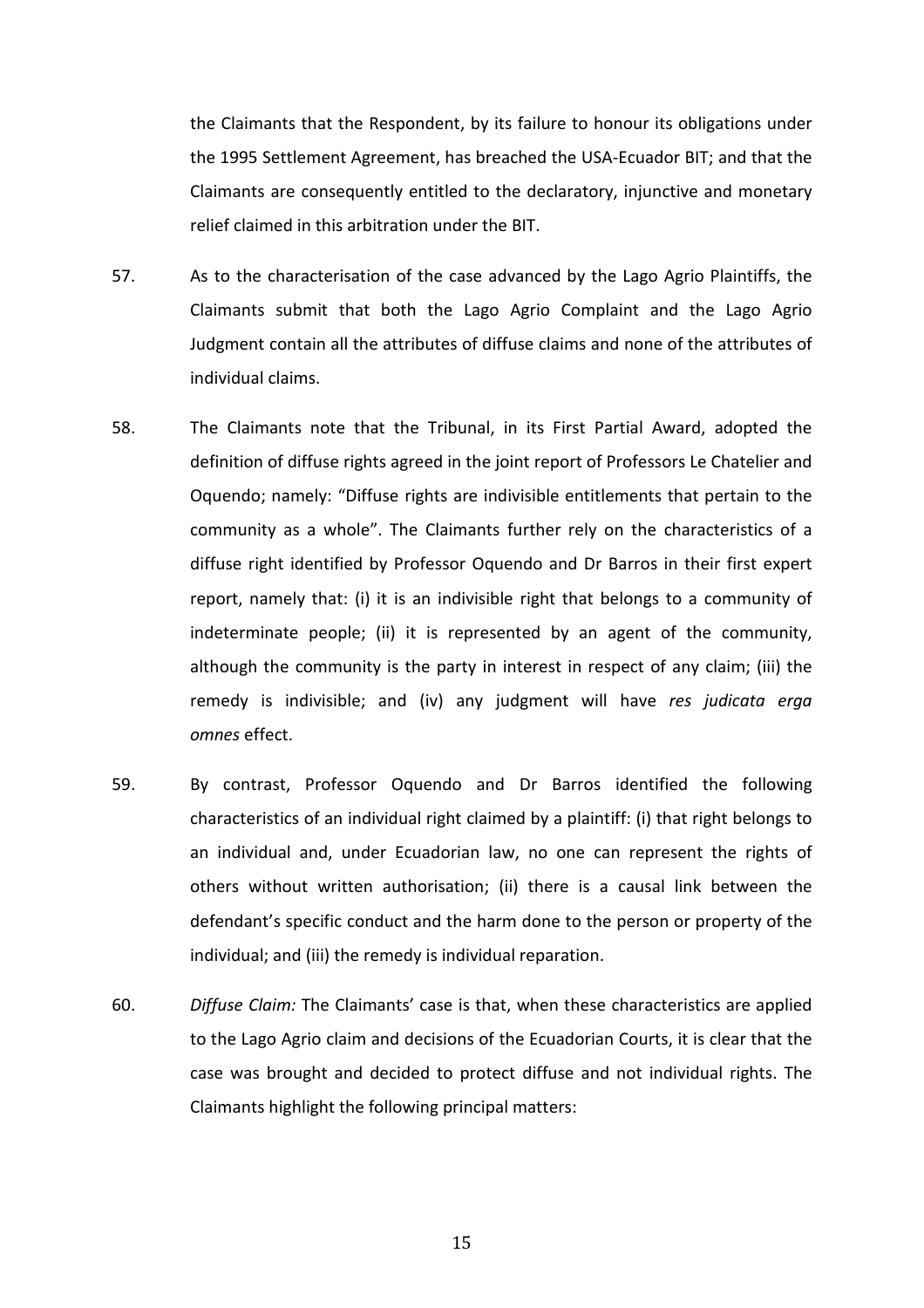- 61. First, the Lago Agrio Complaint alleges that TexPet's conduct has caused harm to the environment rather than to any specific individual or their property. Similarly, the remedy sought is compensation for general remediation and public health. It is requested that any compensation be paid to and controlled by the "Amazon Defense Front". Furthermore a 10% bounty is sought, the purpose of which is to reward plaintiffs who seek remedies on behalf of the community.
- 62. Second, the 48 named Lago Agrio Plaintiffs did not have written authorisations to represent the other 30,000 or so members of the community invoked by them. The Lago Agrio Plaintiffs pleaded that they were acting "in our capacity as members of the affected communities and in safeguard of their recognised collective rights", which (so the Claimants maintain) is inconsistent with the assertion of individual rights.
- 63. Third, the Lago Agrio Judgment decided that: "Proof has not been presented of the existence of harm to the health of specific persons". The Claimants submit that the lack of any finding as to causation is inconsistent with the assertion of individual rights.
- 64. Fourth, the Clarification Order by the Lago Agrio Court confirmed that: "… the complaint was signed by a group of individuals, the plaintiffs, but they are not suing on their own behalf. Rather they are suing on behalf of thousands who say they have been affected by the existence of environmental damage." The Clarification Order further explained that reference to "damage" in the Lago Agrio Judgment was to damage to the culture and health of the community and not personal damage to individuals.
- 65. Fifth, the subsequent decision of the Cassation Court emphasised that: "The Environmental Management Act has foreseen these so-called popular-action lawsuits with regard to the environment and having to do with diffuse rights, under which rule this complaint has been filed."
- 66. Sixth, under Ecuadorian law, collective rights and diffuse rights are regarded as the same. The Constitutional Court by a decision made in 2010 defined collective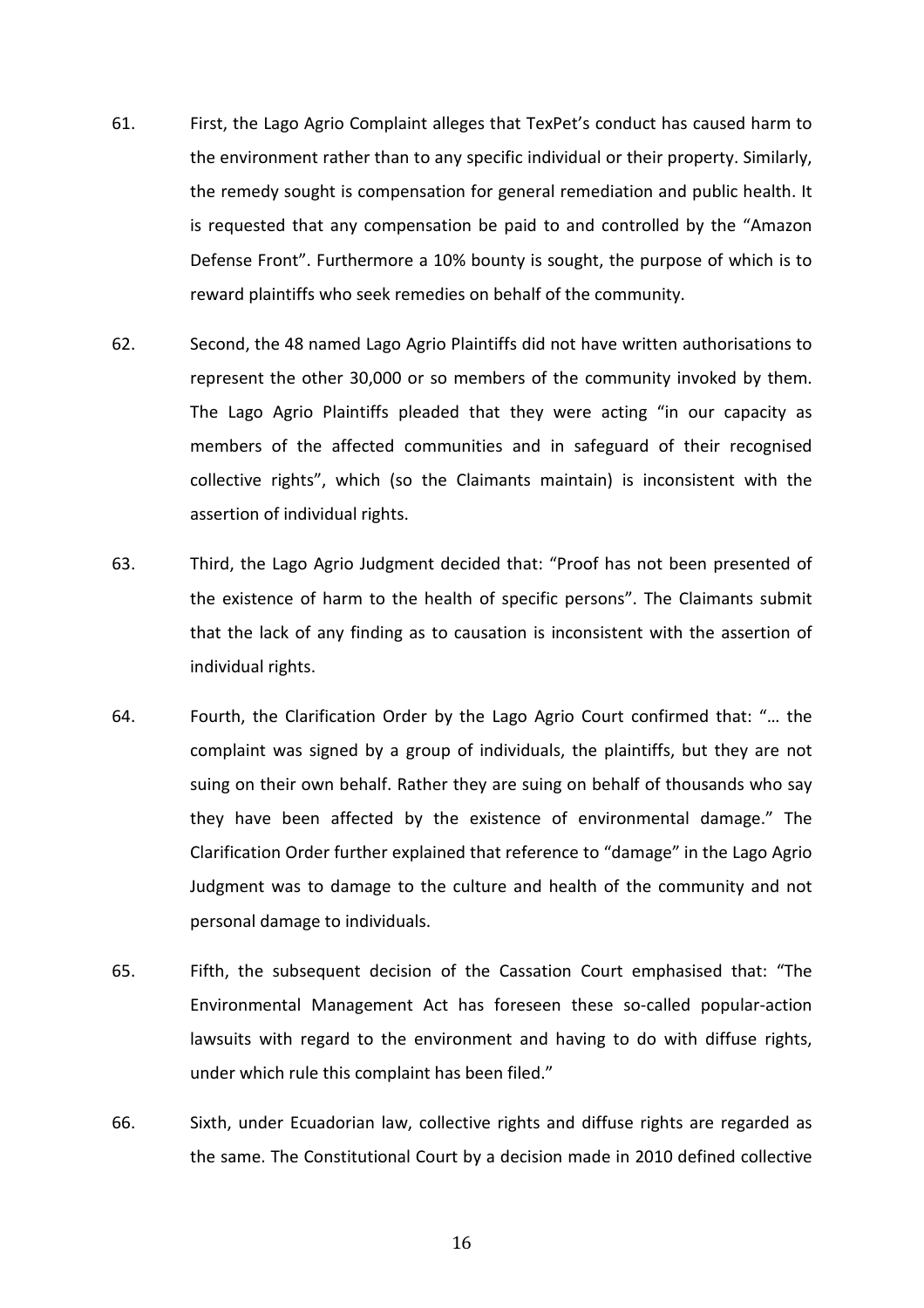rights as rights that are "held by a human group considered not as an aggregate of individual interests, but as a true autonomous entity".<sup>3</sup>

- 67. Lastly, the Claimants contend that the particular cause of action invoked by the Lago Agrio Plaintiffs is irrelevant. The Claimants emphasise that it is necessary to distinguish between "legal standing" (i.e. the rules regarding when a person can represent a diffuse right), "cause of action" (i.e. the particular vehicle that a person uses to vindicate a diffuse right) and the "substantive nature of the right at issue". The Claimants assert that that it is only the latter which is relevant to the question of whether the Lago Agrio case was a claim for diffuse rights.
- 68. *Article 2236:* The Claimants contend that Article 2236 of the Ecuadorian Civil Code cannot support the Lago Agrio Judgment (as it purports to do).<sup>4</sup> The Claimants highlight the following principal matters:
- 69. First, Article 2236 is confined to situations in which a person's negligence has created a state of affairs that may cause contingent harm in the future. The only remedy available is injunctive relief, but such injunctive relief was not claimed in the Lago Agrio Complaint.
- 70. Second, a claim under Article 2236 can only be brought against the person in control of the hazardous condition at the time when the claim is initiated – in this instance PetroEcuador. The latter was not named as defendant in the Lago Agrio Complaint.
- 71. Third, there must be a finding of negligence, but the Lago Agrio Judgment specifically disclaims the necessity to find negligence.

<sup>3</sup> Supplement – Official Gazette No. 176, 21 April 2010; in the original Spanish "*recaen sobre un grupo humano considerado no como agregado de intereses individuales, sino como verdadero sujeto moral autónomo.*" [CLA-562]. 4 Article 2236 of the Civil Code provides (in the original Spanish and in its English translation): "*Por*   $\overline{ }$ 

*regla general se concede acción popular en todos los casos de daño contingente que por imprudencia o negligencia de alguno amenace a personas indeterminadas. Pero si el daño amenazare solamente a personas determinadas, sólo alguna de éstas podrá intentar la acción.*" ("As a general rule, a popular action is granted in all cases of contingent harm which, due to recklessness or negligence of a party threatens undetermined persons. But if the harm threatened only determined persons, only one of these may pursue the action.").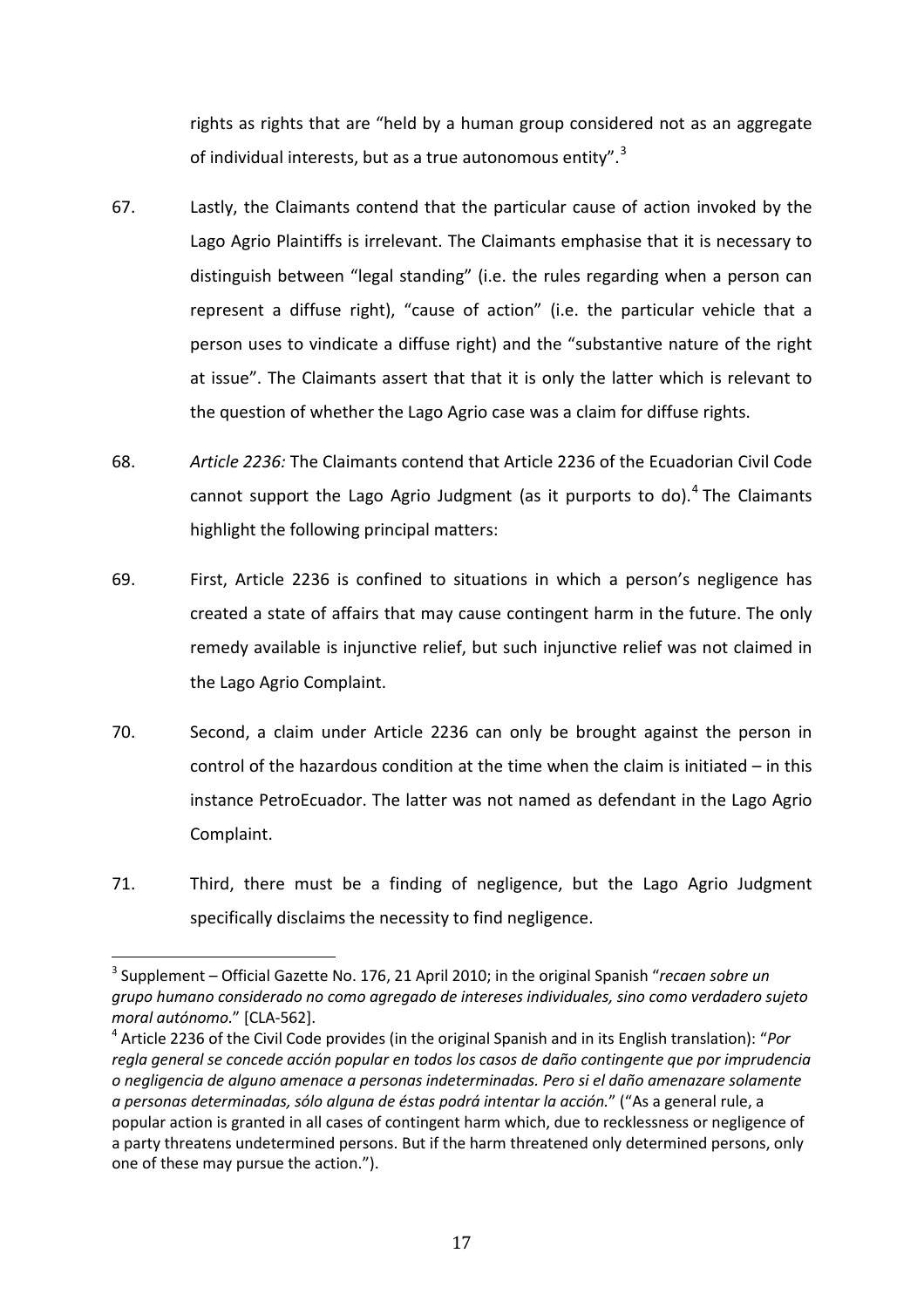- 72. Fourth, in any event, the Claimants submit that, if this were a claim under Article 2236, it could only have been a diffuse claim because it is clear that the Lago Agrio Judgment was vindicating only diffuse rights. In particular, the Claimants contend that the Judgment focused on the risk of harm to undetermined individuals and note that the Cassation Decision, referring to Article 2236, stated that "… it is through the use of this type of action that it is possible to protect collective interests".
- 73. *Article 2214:* The Claimants further submit that, to the extent that the Respondent asserts that the Lago Agrio Judgment was also based upon the individual tort cause of action in Article 2214 of the Ecuadorian Civil Code, the Court was also using that provision to find a diffuse right.<sup>5</sup>
- 74. The Claimants conclude therefore that all these diffuse claims were barred by the 1995 Settlement Agreement. The Claimants assert that Article 5.2 of the 1995 Settlement Agreement bars all actions under the Civil Code and that the Tribunal's reasoning in the First Partial Award (regarding the *res judicata erga omnes* effect of the settlement of diffuse claims under Article 19-2 of the Ecuadorian Constitution) applies equally to claims which use the provisions of the Civil Code to assert diffuse rights.<sup>6</sup>

<sup>6</sup> Article 19-2 of the Constitution provides (in the original Spanish and in its English translation): "*Sin perjuicio de otros derechos necesarios para el pleno desenvolvimiento moral y material que se deriva de la naturaleza de la persona, el Estado le garantiza: (…) 2. El derecho de vivir en un medio ambiente libre de contaminación. Es deber del Estado velar para que este derecho no sea afectado y tutelar la preservación de la naturaleza. La ley establecerá las restricciones al ejercicio de determinados derechos o libertades, para proteger el medio ambiente;*" ("Notwithstanding other rights which are necessary for the full moral and material development that is derived from the nature of the person, the State guarantees: … 2. The right to live in an environment free of pollution. It is the duty of the State to ensure that this right is not affected and to promote the preservation of nature. The law shall establish the limitations on the exercising of certain rights and freedoms, to protect the environment;").

<sup>5</sup> Article 2214 of the Civil Code provides (in the original Spanish and in its English translation): "*El que ha cometido un delito o cuasidelito que ha inferido daño a otro, está obligado a la indemnización; sin perjuicio de la pena que le impongan las leyes por el delito o cuasidelito.*"("Whoever commits an offense or tort resulting in harm to another shall indemnify the affected party, without detriment to the penalty provided by law for such offense or tort."). .<br>c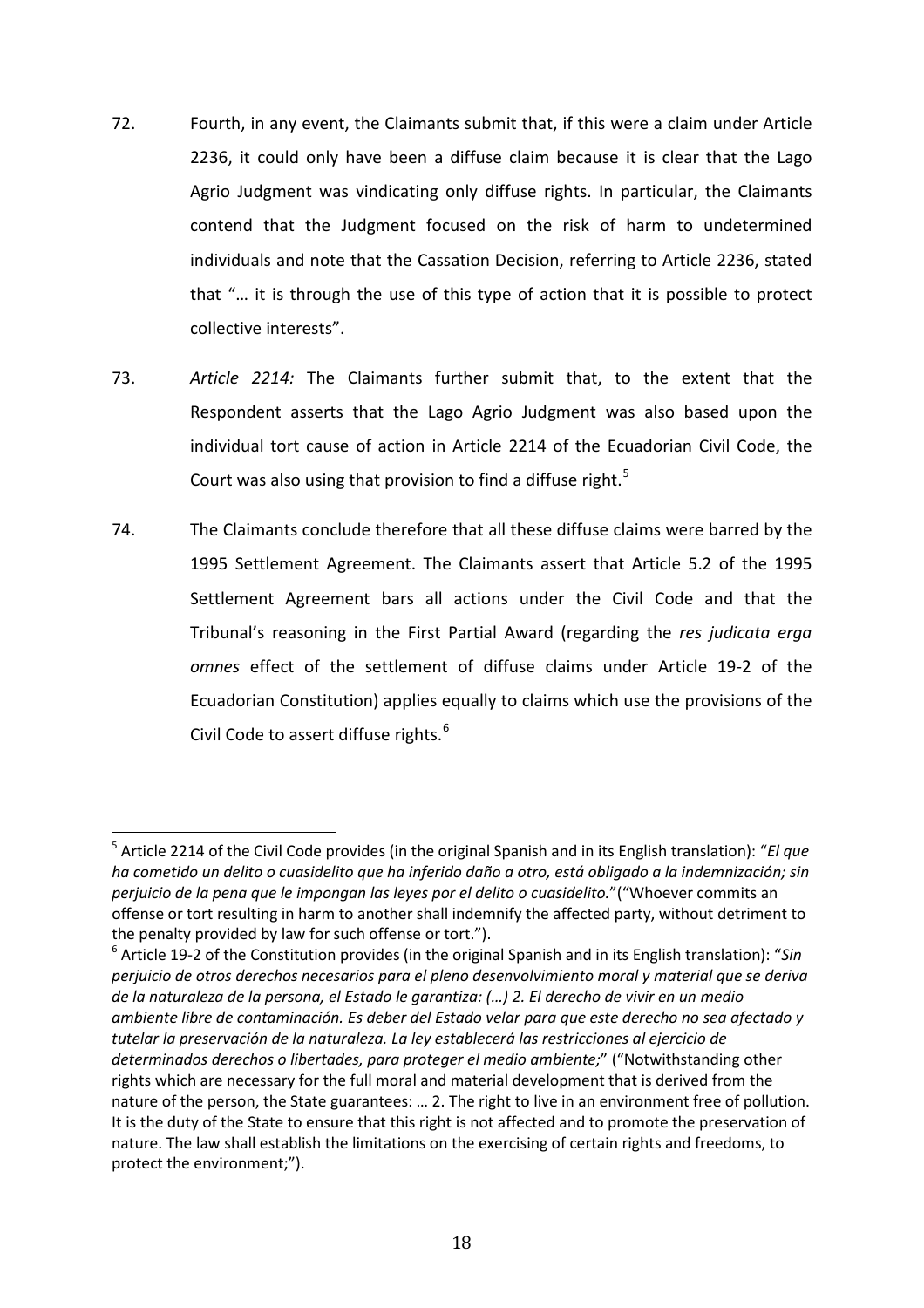- 75. *Aguinda Litigation:* It is asserted by the Claimants that the Aguinda Litigation in New York is irrelevant, since the claims in that litigation were aggregated individual claims, rather than diffuse claims. The Claimants rely, inter alia, on the Tribunal's decision in the First Partial Award that, as at 1995 (that is two years *after* the commencement of the Aguinda Litigation in New York), only the Respondent had the ability to represent diffuse interests in Ecuadorian litigation.
- 76. The Claimants further submit that the Respondent has accepted in this arbitration that the claims asserted in the Aguinda Litigation were individual claims. It is suggested that the Respondent now seeks improperly to argue that the Aguinda Plaintiffs also asserted diffuse claims, based on their pleaded request for equitable relief. The Claimants reject this proposition, contending that the equitable relief requested in *Aguinda* was sought as a remedy to uphold individual rights and that it could not constitute a diffuse claim.
- 77. *EMA:* The Claimant also submits that the change brought about by the Environmental Management Act 1999, giving individuals standing to pursue claims asserting certain rights before the Ecuadorian Courts, cannot operate to revive a diffuse right under Article 19-2 of the Constitution which had already been extinguished by the 1995 Settlement Agreement.
- 78. *Alleged Breach - 1995 Settlement Agreement:* In relation to alleged breaches of the 1995 Settlement Agreement, the Claimants' case is that the Respondent is obliged to act in good faith under Ecuadorian law (as its applicable law) so as to ensure that the Claimants obtain the "benefit of the bargain" in the 1995 Settlement Agreement.
- 79. In the Claimants' submission, the Respondent thereby entered into a commitment that the Claimants would not be liable in respect of any diffuse claims brought on behalf of any community; and that this commitment imposes both a positive obligation on the Respondent to do whatever is necessary to effectuate the releases and a negative obligation preventing the Respondent from supporting third parties in bringing diffuse claims against the Claimants.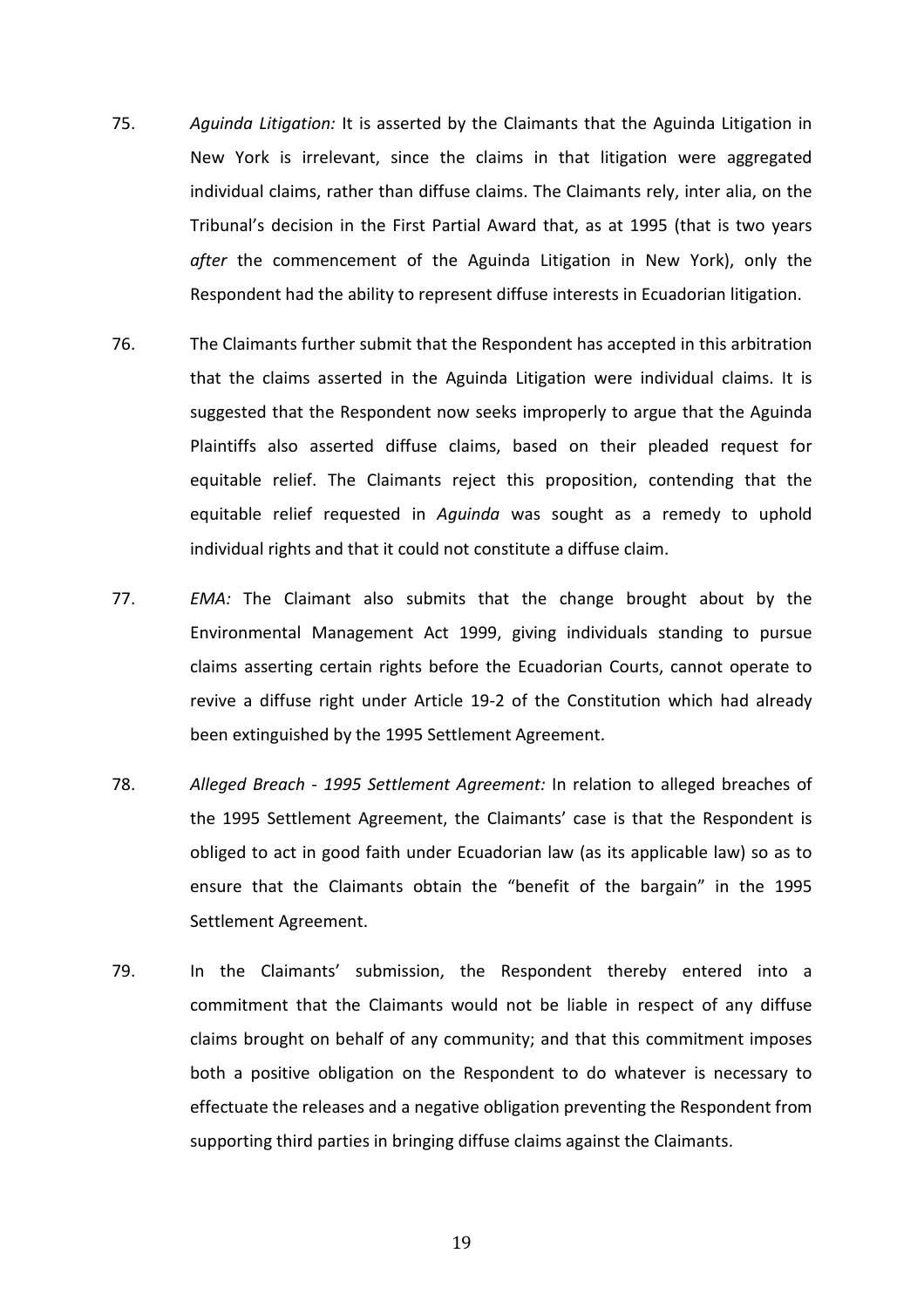- 80. The Claimants contend that this is an obligation of result (not means): i.e. that the Respondent has effectively guaranteed that the Claimants would be free from any further liability for diffuse claims; and that this commitment is not diminished by the absence of a 'hold harmless' clause in the 1995 Settlement Agreement.
- 81. The Claimants therefore assert that they have: (i) the right to be free from all diffuse rights claims by whomsoever they may be brought; (ii) the right to the res judicata effect of the releases under Ecuadorian law; and (iii) the right to the Respondent's good faith performance of the 1995 Settlement Agreement.
- 82. The Claimants assert that the Respondent has breached the 1995 Settlement Agreement through the actions and omissions of both its executive and its judiciary. The Claimants rely, in particular, upon the following allegations:
- 83. First, notwithstanding that, in executing the 1995 Settlement Agreement the Respondent represented that it thereby settled any claims in respect of the community's diffuse rights, the community sued the Claimants using the procedural mechanism subsequently created by the Respondent in the Environmental Management Act 1999.
- 84. Second, the Respondent (by its executive) failed to notify the Lago Agrio Court that the Lago Agrio claims had been released and that the Claimants were therefore not liable for any environmental damage.
- 85. Third, the Respondent (by its executive) worked with the Lago Agrio Plaintiffs to nullify the 1995 Settlement Agreement, in particular through pursuing sham criminal prosecutions against the Claimants' lawyers.
- 86. Fourth, the Respondent's President has publicly denounced the Claimants' lawyers as "*vende patrias"* (corrupt traitors); has personally called upon the President of Argentina to enforce the Lago Agrio Judgment; and has launched a "Dirty Hand of Chevron" campaign.
- 87. Fifth, the Respondent's Courts accepted jurisdiction over the Claimants and have issued judgments, both at first instance and on appeal, holding the Claimants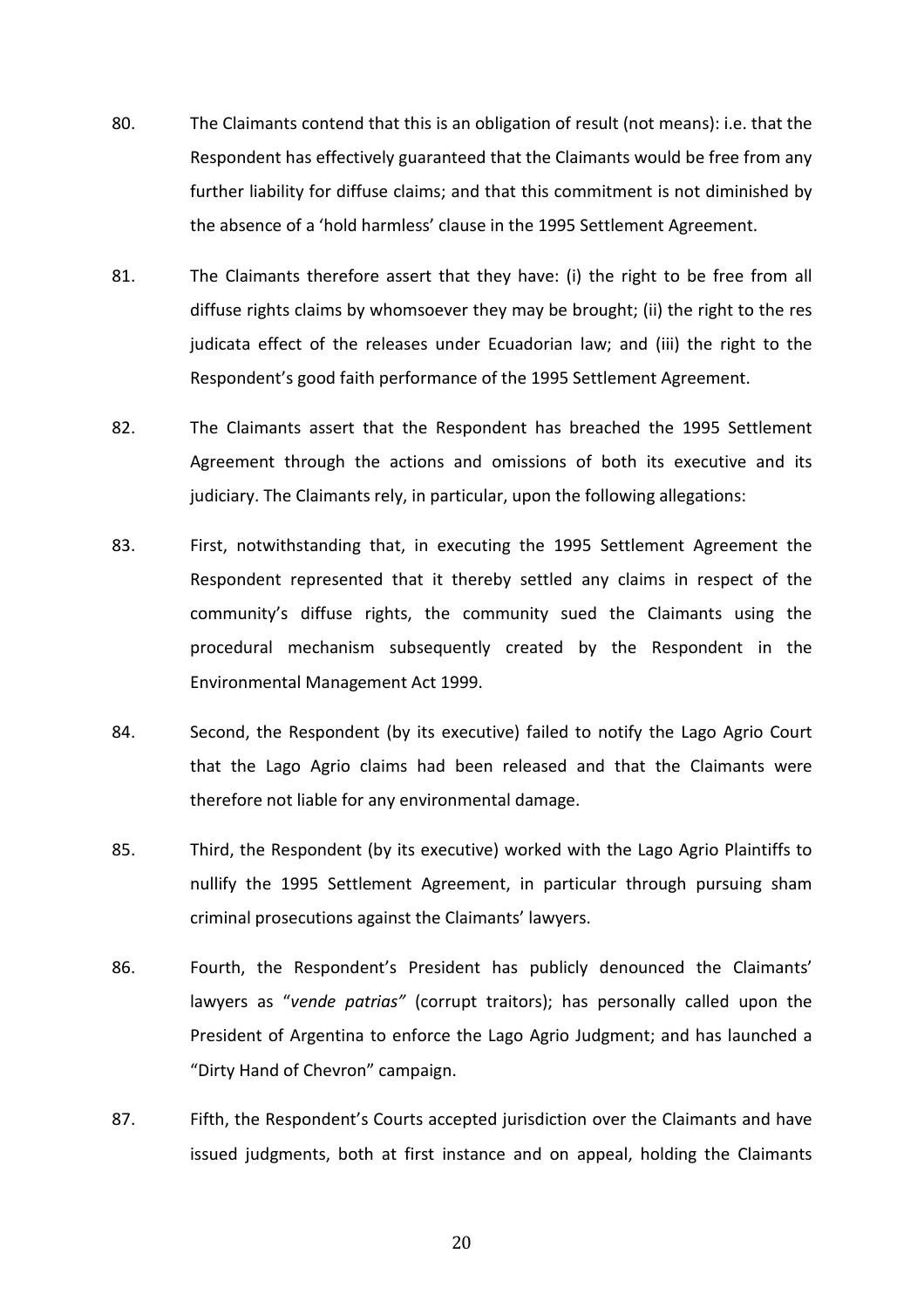liable for environmental damage. Further, the Respondent's judiciary has issued a "*mandamiento de ejecución"*, thereby enabling the international enforcement of the Lago Agrio Judgment; it has attached the trademarks and Ecuadorian bank accounts of a subsidiary of the Claimant; and it has also attached the *Commercial Cases* award.

- 88. Sixth, the Respondent (by its executive) has undertaken a global campaign to promote the enforcement of the Lago Agrio Judgment. For example, its Ombudsman's Office has filed an amicus brief with the Argentine enforcement court stating that the Lago Agrio Judgment warranted enforcement in Argentina.
- 89. The Claimants dispute the significance that the Respondent attaches to the decision of the Ecuadorian Supreme Court in the *Delfina* case (2003): see the summary of the Respondent's submissions below. The Claimants agree that *Delfina* addressed individual claims and not a diffuse claim.<sup>7</sup> They point to the clarification of the "Twenty-Seventh" finding: "… in the event of harm sustained due to harm or facts giving rise to extra-contractual civil liability, the victim is entitled to receive from the party responsible the reparation of the injuries that he/she may have suffered, the action for civil liability that protects him/her is designed to procure such reparation …"<sup>8</sup>
- 90. The Claimants note the absence from the *Delfina* case of any reference to the Environmental Management Act 1999. The Claimants submit that, until that legislation, only the Ecuadorian State had the authority or standing to pursue or settle a public diffuse claim for harm to the environment and that individuals did not have the right to sue other individuals for diffuse public environmental harm.<sup>9</sup> According to the Claimants, Article 43 of the Environmental Management Act addresses substantive collective rights to enjoy an environment that is both healthy and free of contamination, such as the right under Article 19-2 of the Constitution; and that such rights give rise to a diffuse claim and not an individual

 $^7$  D2.386-387b (Mr Coriell). l,

<sup>8</sup> *Delfina*, see footnote 18 below, Clarification, "Third" finding, p. 2.

 $9$  Claimants' Memorial on the Merits dated 6 September 2010, para. 71.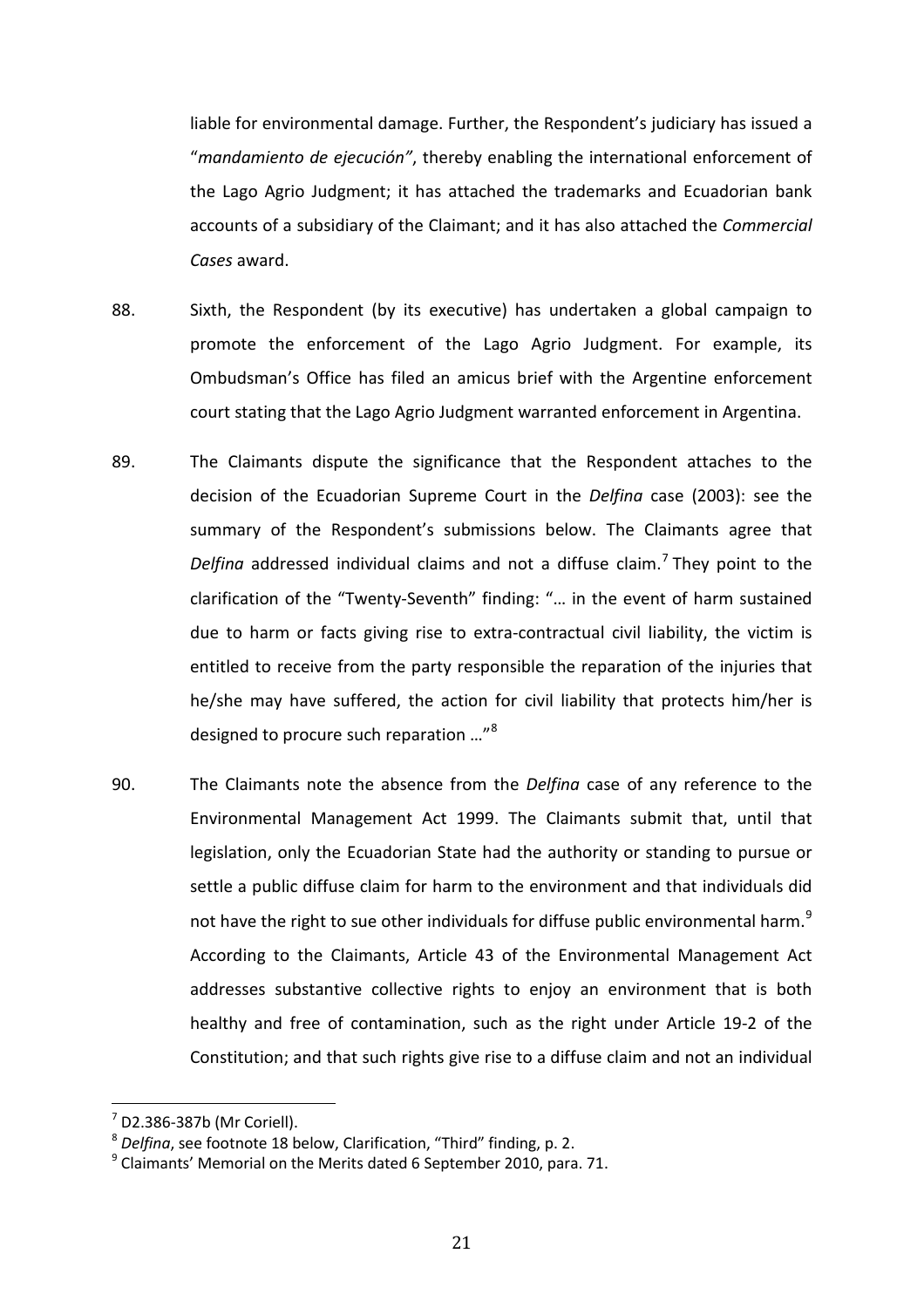claim.<sup>10</sup> Accordingly, according to the Claimants, the Lago Agrio Complaint was materially different from the *Delfina* case under Ecuadorian law, as it was also from the claims pleaded in *Aguinda* under the laws of the USA*.*

- 91. *Alleged Breach – BIT*: The Claimants' case is that by its conduct, the Respondent has breached its obligations under the USA-Ecuador BIT to accord the Claimants' investments fair and equitable treatment ("FET") and full protection and security ("FPS") and to provide the Claimants with an effective means of enforcing their rights ("Effective Means"). The Claimants also contend that the Respondent is in breach of the BIT's umbrella clause.
- 92. *FET:* In relation to the claim in respect of fair and equitable treatment under the BIT, the Claimants assert that the Respondent's obligation to perform the 1995 Settlement Agreement in good faith gave rise to certain legitimate expectations by the Claimants as to how the Claimants would be treated, in particular an expectation that the Respondent would provide finality and res judicata effect to the releases in the 1995 Settlement Agreement and that it would not seek to frustrate or undermine those releases.
- 93. *FPS:* The Claimants assert that the BIT's obligation of full protection and security required the Respondent to exercise reasonable vigilance to protect the Claimants' contractual and legal rights before the Ecuadorian Courts. The Claimants contend that the Respondent has breached these obligations, for example by prosecuting the Claimants' lawyers, by taking no steps to effectuate the releases in the 1995 Settlement Agreement and by actively promoting the enforcement of the Lago Agrio Judgment. It is asserted that these breaches go beyond breaches of the 1995 Settlement Agreement themselves and represent breaches of the Claimants' related rights under the BIT, such as the right to due process.
- 94. *Effective Means:* In relation to the BIT's obligation to provide effective means, the Claimants submit that this standard is independent from the concept of denial of

 $^{10}$  D2.363 (Mr Coriell).  $\overline{1}$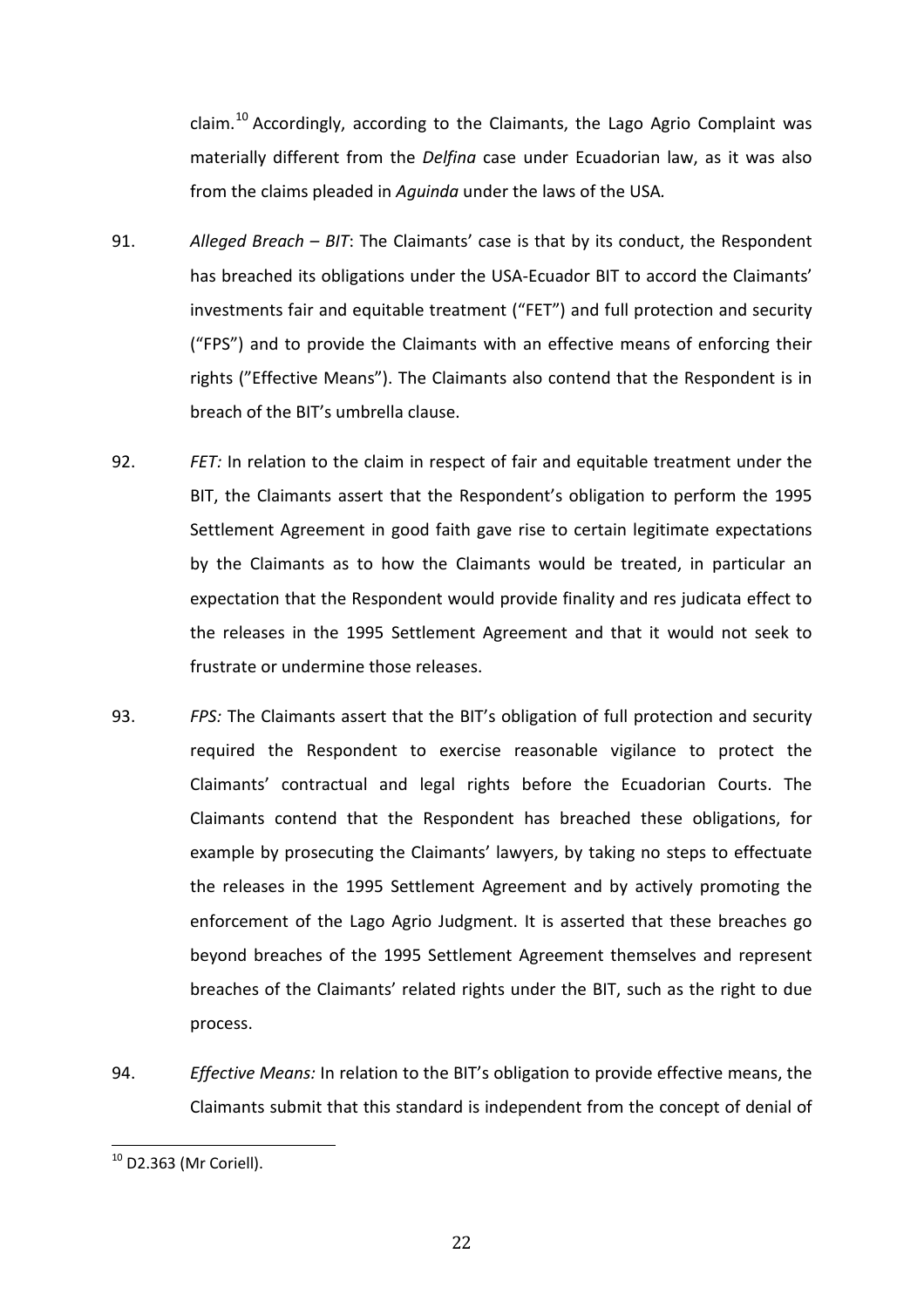justice and applies to a failure to enforce rights in individual cases. The Claimants contend that the Respondent cannot merely rely upon the fact that there are court mechanisms but must show that the means for enforcing rights are effective in individual cases. It is argued that the Respondent violated this provision, through its judiciary and its executive, by failing to enforce the Claimants' contractual and legal rights to be released from all diffuse environmental claims in the Lago Agrio Litigation.

- 95. *Umbrella Clause:* As to breach of the BIT's umbrella clause, the Claimants' case is that the releases in the 1995 Settlement Agreement constituted a contractual and legal obligation and that they were entered into "with regard to an investment".
- 96. The Claimants rely upon the decision in *Continental Casualty v Argentina* as establishing that privity of contract is not necessary to trigger the protection of the umbrella clause, since it applies to obligations which a party has entered into *"with regard to investments";* and its scope is therefore broader than contracts with foreign investors. $^{11}$
- 97. In any event, so the Claimants note, the Tribunal has already decided, in the First Partial Award, that both Chevron and TexPet are parties to the 1995 Settlement Agreement and are both "Releasees". The Claimants further contend, relying on *Burlington Resources v Ecuador* that it is not necessary that the contract(s) should have been made by the Respondent as a sovereign act,<sup>12</sup> but note that, in any event, this Tribunal found in the First Partial Award that the releases under the 1995 Settlement Agreement were granted by the Respondent in a sovereign capacity.
- 98. It is submitted by the Claimants that the Respondent failed properly to support the objectives of these releases, failed properly to perform them in good faith and improperly frustrated the 'benefit of the bargain' by promoting the Lago Agrio

<sup>11</sup> *Continental Casualty Company v. Argentina*, ICSID Case No. ARB/03/9, Award, 5 September 2008 (Sacerdoti, Veeder, Nader) [CLA-209].  $\overline{1}$ 

<sup>12</sup> *Burlington Resources Inc. v. Ecuador,* ICSID Case No. ARB/08/5, Decision on Jurisdiction, 2 June 2010 (Kaufmann-Kohler, Stern, Orrego Vicuña) [RLA-39], para. 190.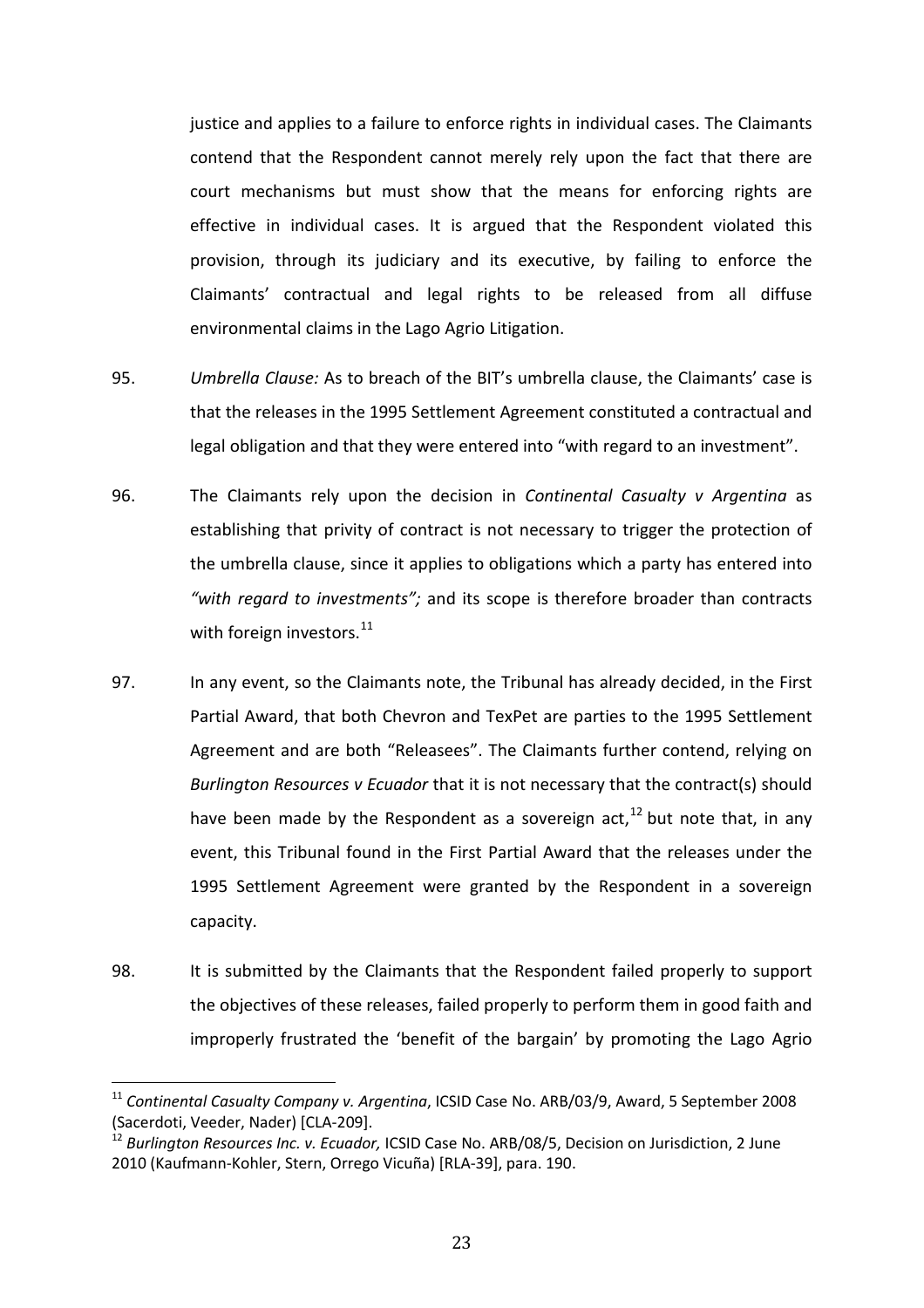Plaintiffs' diffuse claims against the Claimants which had been finally settled under the 1995 Settlement Agreement. The Claimants contend that this conduct constitutes a breach of the Respondent's obligations under the BIT's umbrella clause.

- 99. *Prescription:* The Claimants reject the several defences raised by the Respondent. In relation to the prescription defence, the Claimants' primary point is that there is no limitation period under the BIT for treaty claims under international law. In respect of Ecuadorian law claims, the Claimants argue that the five-year limitation period contained in Article 65 of the Law on Contentious Administrative Jurisdiction is not of general application, but applies only to administrative challenges. It is asserted by the Claimants that if any limitation period under Ecuadorian law were applicable, it would be the ten-year limitation period which applies to breach of contract claims under Article 2415 of the Civil Code. The Claimants submit that any prescription period could not have begun to run any earlier than October 2003, when the Claimants requested performance from the Respondent of its obligations under the 1995 Settlement Agreement with respect to the Lago Agrio case. As the claim in this arbitration was filed by the Claimants in September 2009, the Claimants submit that the request was well within the ten-year limitation period.
- 100. The Claimants further rely on the analysis of Professor Barros in his rebuttal exert report that the obligation to release under the 1995 Settlement Agreement is a continuous and permanent obligation on the Respondent and that, therefore, the term of any limitation period must be measured from each separate act of breach. On the Claimants' case, therefore, since there have been multiple breaches of the 1995 Settlement Agreement by the Respondent since 2003, the Claimants' claims cannot be time-barred under Ecuadorian law.
- 101. *Cassation Decision:* In response to the second defence raised by the Respondent, that the Tribunal is bound by the decision of the Cassation Court in the Lago Agrio case, the Claimants contend that the Tribunal is not required to give any deference to that decision since the First Partial Award of the Tribunal is, in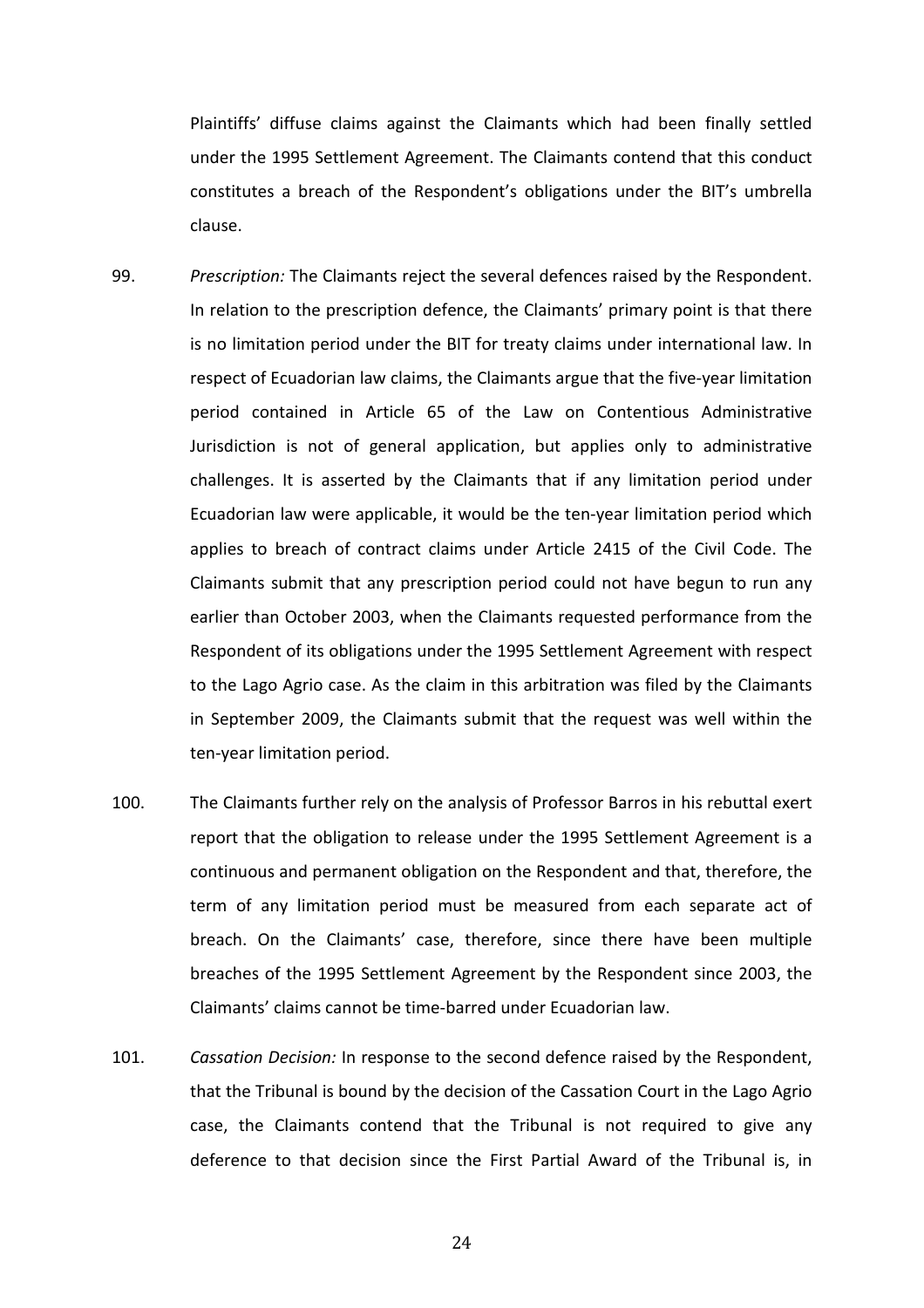accordance with Article 32 of the UNCITRAL Arbitration Rules, res judicata on the issues which it decided and that the Tribunal is therefore bound by its own First Partial Award. The Claimants submit that this position is also consistent with the Netherlands Code of Civil Procedure (as the lex loci arbitri). In any event, so the Claimants contend, the decisions of municipal courts are not binding upon an international tribunal; and this Tribunal has a discretion as to what deference to give to such decisions. The Claimants further contend that the Cassation Court decision is independently biased and manifestly incorrect; and that it can have no stare decisis effect upon this Tribunal.

102. *The Claimants' Claimed Relief*: The Claimants contend that they are entitled, as a matter of international law, to full reparation in respect of the breaches which they allege the Respondent to have committed under the BIT. The formal relief requested by the Claimants is set out at paragraph 32 of the Claimants' Supplemental Memorial in Track I, as follows:

> *"32. Claimants request relief that effectively protects their rights and reverses the harmful effects of Ecuador's breaches of the Settlement Agreements and its international law obligations. To achieve this result, Claimants respectfully request a Final Track I Award on liability and non-monetary remedies immediately after the Track I hearing specifically holding:*

#### *A. Declaring that:*

- *(1) The Lago Agrio Litigation is exclusively a diffuse-rights case.*
- *(2) The 1999 EMA has no legal effect on the 1995 Settlement Agreement.*
- *(3) The Lago Agrio Litigation was barred at its inception by res judicata.*
- *(4) By issuing the Lago Agrio Judgment and rendering it enforceable within and without Ecuador, Ecuador violated various provisions of the BIT.*
- *(5) By issuing the Lago Agrio Judgment on diffuse claims barred as res judicata, Ecuador breached the 1995, 1996 and 1998 Settlement Agreements, and also violated Chevron's rights under the BIT.*
- *(6) The Lago Agrio Judgment is a nullity as a matter of Ecuadorian law.*
- *(7) The Lago Agrio Judgment is a nullity as a matter of international law.*
- *(8) The Lago Agrio Judgment is unlawful and consequently devoid of any legal effect.*
- *(9) The Lago Agrio Judgment is a violation of Chevron's rights under the BIT, and is not entitled to enforcement within or without Ecuador.*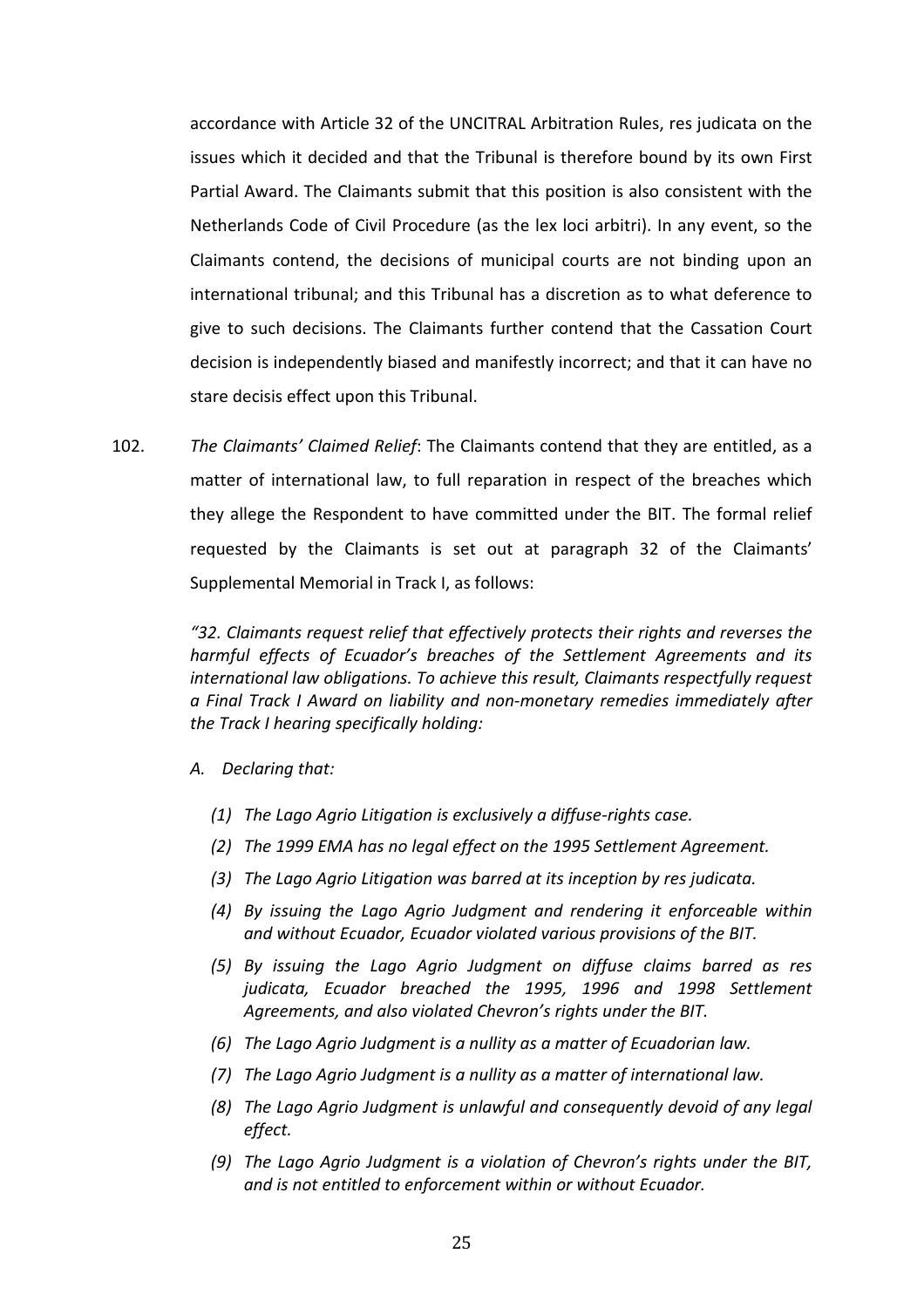- *(10) The Lago Agrio Judgment violates international public policy and natural justice, and that as a matter of international comity and public policy, the Lago Agrio Judgment should not be recognised and enforced.*
- *(11) By: (i) taking measures to enforce the Judgment against assets within Ecuador, and (ii) taking measures to facilitate enforcement of the Judgment in other jurisdictions, Ecuador is in breach of its obligations under the BIT, and must compensate Claimants for any sum of money collected by the Lago Agrio Claimants for any sum of money collected by the Lago Agrio Plaintiffs and/or their agents as a result of the Judgment.*
- *B. Ordering Ecuador (whether by its judicial, legislative, or executive branches):*
	- *(1) To take all measures necessary to set aside or nullify the Lago Agrio Judgment under Ecuadorian law.*
	- *(2) To take all measures necessary to prevent enforcement and recognition within and without Ecuador of the Lago Agrio Judgment.*
	- *(3) To take all measures necessary to prevent the Lago Agrio Plaintiffs or any Trust from obtaining any related attachments, levies, or other enforcement devices under the impugned Judgment.*
	- *(4) To make a written representation to any court in which the Lago Agrio Plaintiffs or any Trust attempt to recognise and enforce the Lago Agrio Judgment that: (i) the claims that formed the basis of the Lago Agrio Judgment were validly released under the Ecuadorian law by the Government; (ii) the Lago Agrio Judgment is a legal nullity; and (iii) any enforcement of the Lago Agrio Judgment will place Ecuador in violation of its obligations under the BIT.*

*Claimants also request that the Tribunal provide for a subsequent phase in this arbitration to determine all costs and attorneys' fees that should be awarded to Claimants for being forced to (i) pursue this arbitration; (ii) uncover the Judgment fraud; and (iii) defend against enforcement of the Lago Agrio Judgment in any jurisdiction."*

### *(3) The Respondent's Case*

103. In summary, the Respondent's primary contention is that the Claimants have failed to establish any breach of the 1995 Settlement Agreement. In any event, the Respondent contends that the Tribunal is bound to defer to the judgments of the Ecuadorian courts on questions of Ecuadorian law and, in particular, that the Tribunal must defer to the findings of the Cassation Court, *inter alia,* that the Environmental Management Act 1999 merely governed the procedure for the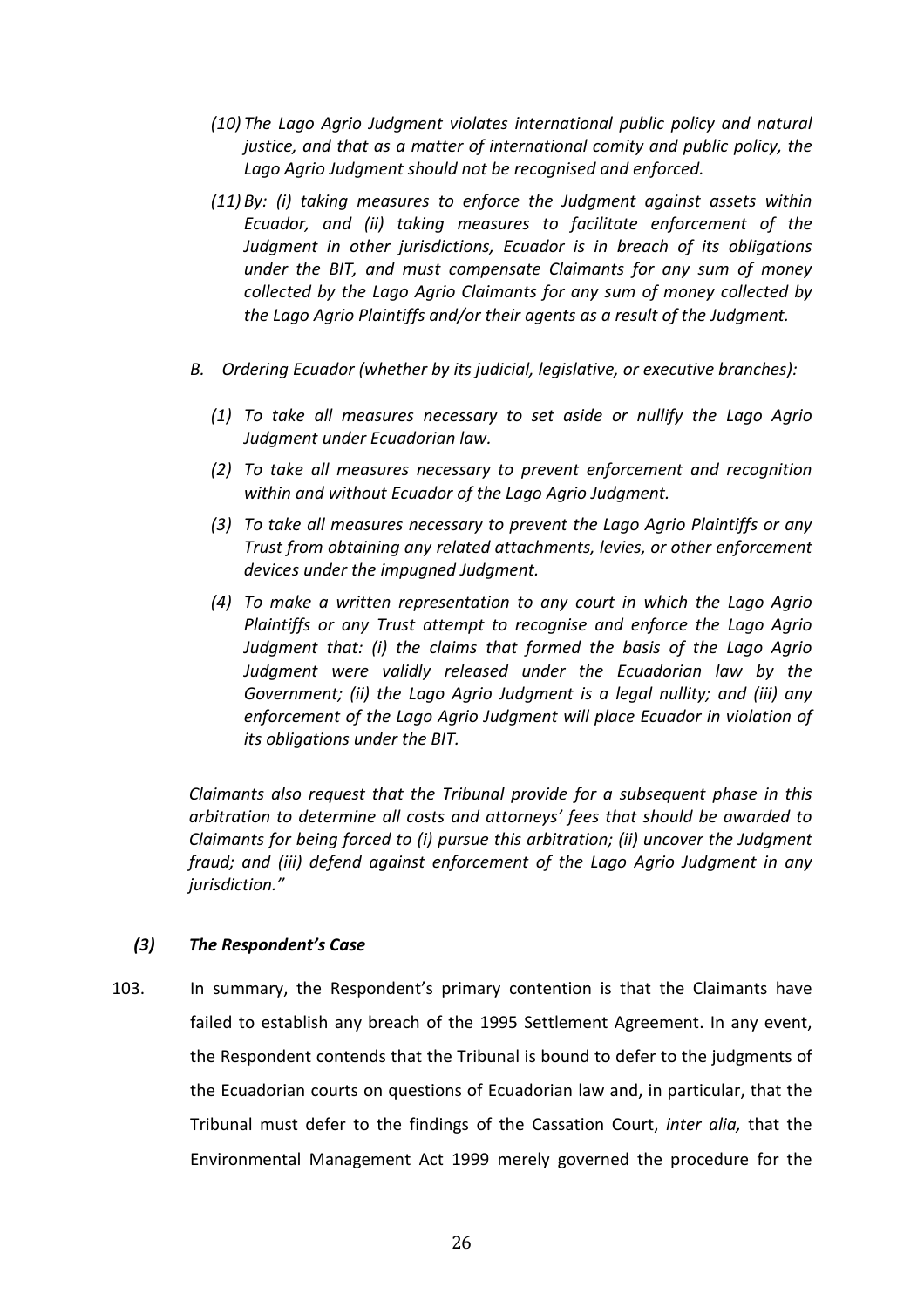Lago Agrio claims and that the grounds for liability in the Lago Agrio Judgment were exclusively in tort under Ecuadorian law, under Articles 2214 and 2236 of the Civil Code.<sup>13</sup>

- 104. *The 1995 Settlement Agreement:* The Respondent submits that the 1995 Settlement Agreement does not cover tort claims brought by third parties under the Civil Code. The Respondent maintains that there is a clear distinction under Ecuadorian law between diffuse, collective and individual rights and that the Lago Agrio claims concerned collective (non-diffuse) rights, brought under the procedural mechanism in Article 43 of the Environmental Management Act. The Respondent further submits that the correct interpretation of Article 5.2 of the 1995 Settlement Agreement is that the Ecuadorian Government is prevented from bringing any regulatory causes of action under Article 19.2 of the Constitution – which it is not alleged to have done.
- 105. Further, the Respondent rejects the Claimants' claims under international law, contending (inter alia) that the USA-Ecuador BIT cannot be a source of new obligations not agreed in the 1995 Settlement Agreement.
- 106. *Alleged Breach – 1995 Settlement Agreement:* In relation to the alleged breach of the 1995 Settlement Agreement, the Respondent contends that the Claimants have never identified the provision of the 1995 Settlement Agreement which the Respondent is said to have breached.
- 107. The Respondent contends that any obligation under Article 5 of the 1995 Settlement Agreement was, in essence, that the Respondent would not itself file suit against the Claimants in Ecuador: it has not done so; and so, therefore, there can be no breach of the 1995 Settlement Agreement. The Respondent highlights the decision of the Tribunal in its First Partial Award that the 1995 Settlement Agreement does not include a 'hold-harmless' or indemnity provision. The Respondent submits that the concept of good faith is relevant under Ecuadorian law to the interpretation of the express obligations in a contract, but that it

 $^{13}$  For Article 2214, see footnote 5 above; and for Article 2236, see footnote 4 above.  $\overline{1}$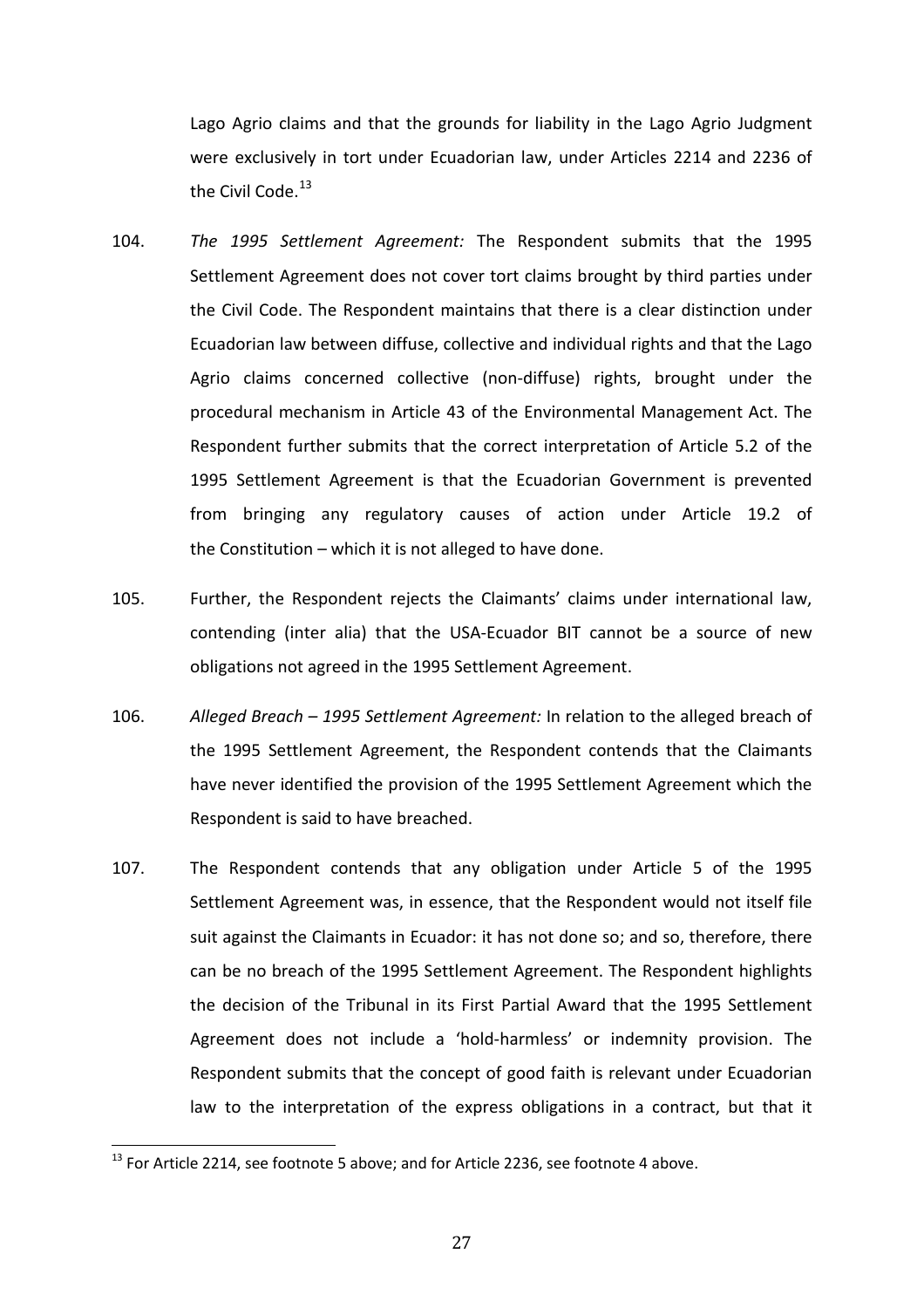cannot be a source of new contractual obligations. It is further maintained that the "entire agreement" provision in Article 9.3 of the 1995 Settlement Agreement precludes any reliance by the Claimants on extra-contractual understandings.

- 108. The Respondent also contends that its judiciary cannot be in breach of the 1995 Settlement Agreement, since the only relevant contractual party is the Ministry of Energy and Mines; and the international legal principle that acts of the judiciary are attributable to the State does not operate to make the judiciary party to an agreement entered into by a part of the State's executive.
- 109. In any event, so the Respondent submits, the Claimants raised the 1995 Settlement Agreement as a defence to the Lago Agrio claims; this defence was rejected by the Ecuadorian Courts; and the Tribunal is not a court of appeal in respect of those decisions under the BIT.
- 110. Finally, the Respondent asserts that any claim for breach of the 1995 Settlement Agreement would have to have been brought against the Respondent within five years of the alleged breach in accordance with the Law of Contentious Administration Jurisdiction. The Respondent characterises the alleged breach as occurring either from the moment that the 1995 Settlement Agreement was concluded (on the basis that the Claimants' case must be that the Respondent should have informed the New York Court that the claim had been released) or, at the latest, when the Lago Agrio Complaint was filed in 2003 – that is six years before this arbitration was commenced by the Claimants.
- 111. *The Ecuadorian Court Judgments:* The Respondent contends that the Tribunal is bound to defer to the judgments of the Ecuadorian courts on Ecuadorian law. The Respondent acknowledges that the judgments are not res judicata in this arbitration and that the Tribunal is not bound by them in a strict legal sense. However, it is asserted, by reference to the approach of the International Court of Justice in *Diallo (Republic of Guinea v Democratic Republic of the Congo)* (2007) and the ICSID Ad Hoc Committee in *Helnan v Egypt* (2010), that the Tribunal must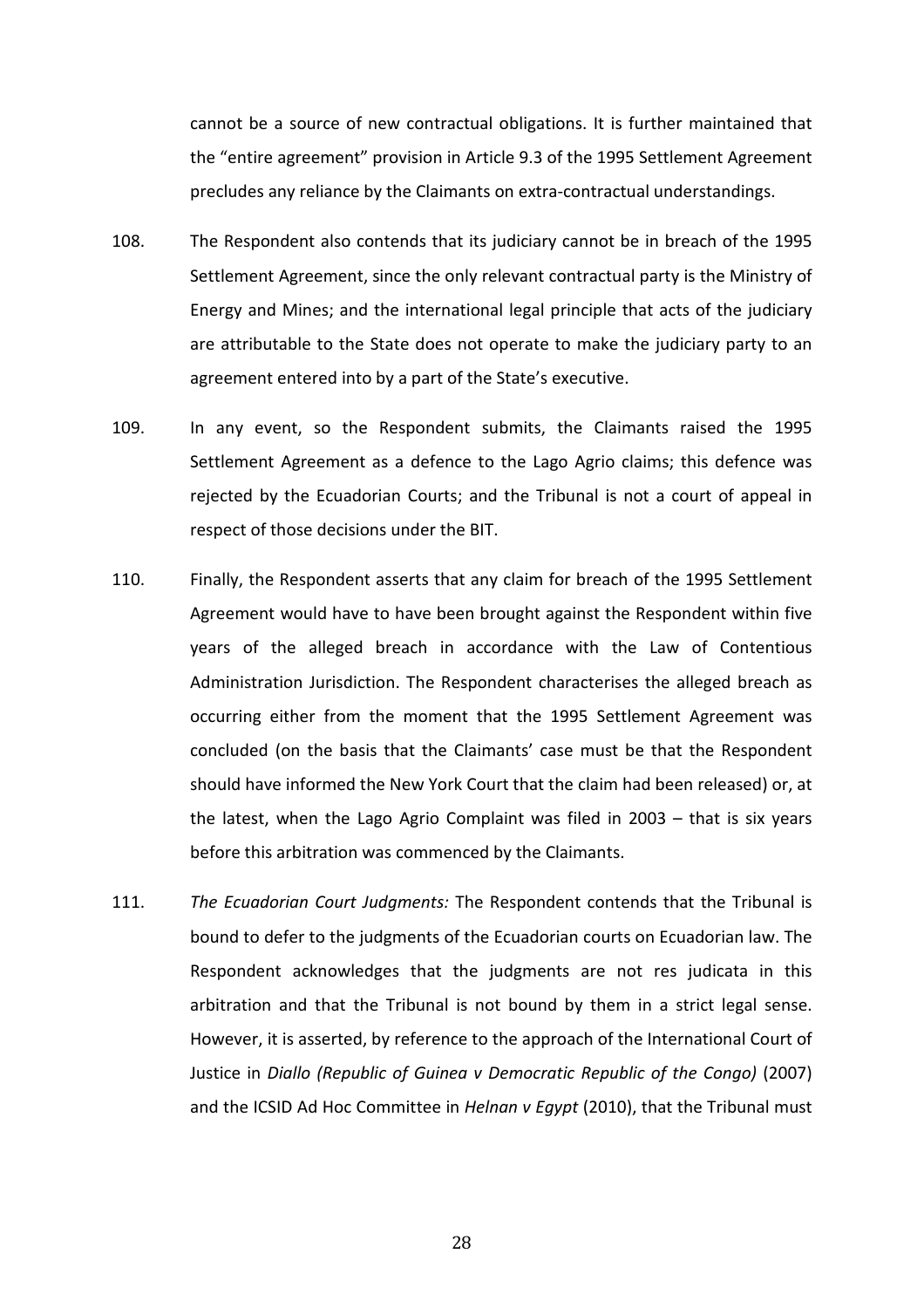defer to the interpretation of Ecuadorian law given by the Ecuadorian courts, unless those judgments are defective as a matter of international law. <sup>14</sup>

- 112. The Respondent highlights that, although the Claimants have sought to impugn the judgment of the Lago Agrio Court, they have not challenged the decision of the Cassation Court [sic: but see above]. In any event, the Respondent submits, the judgments of the Ecuadorian Courts are correct.
- 113. *The Cassation Court:* In this regard, the Respondent relies on the following decisions by the Cassation Court:
	- a. That the Environmental Management Act 1999 does not contain substantive rights which were relied upon by the Lago Agrio Plaintiffs, but merely established a procedure for civil redress;
	- b. That Articles 2214 (and specifically strict liability under Article 2229) and 2236 (threat of contingent harm) of the Civil Code<sup>15</sup> could be applied in a special proceeding under the Environmental Management Act;

<sup>14</sup> *Ahmadou Sadio Diallo (Republic of Guinea v. Democratic Republic of the Congo)*, Judgment (Preliminary Objections), 24 May 2007, 2007 ICJ Reports 582*; Helnan International Hotels A/S v. Arab Republic of Egypt*, ICSID Case No. ARB/05/19, Decision on Annulment, 14 June 2010 (Schwebel, Ajibola, McLachlan)*.*  $\overline{1}$ 

<sup>&</sup>lt;sup>15</sup> For Articles 2214 and 2236 of the Civil Code, see footnotes 4-5 above. Article 2229 of the Civil Code provides (in the original Spanish and in its English translation): "*Por regla general todo daño que pueda imputarse a malicia o negligencia de otra persona debe ser reparado por ésta. Están especialmente obligados a esta reparación: 1. El que provoca explosiones o combustión en forma imprudente; 2. El que dispara imprudentemente una arma de fuego; 3. El que remueve las losas de una acequia o cañería en calle o camino, sin las precauciones necesarias para que no caigan los que por allí transitan de día o de noche; 4. El que, obligado a la construcción o reparación de un acueducto o puente que atraviesa un camino, lo tiene en estado de causar daño a los que transitan por él; y, 5. El que fabricare y pusiere en circulación productos, objetos o artefactos que, por defectos de elaboración o de construcción, causaren accidentes, responderá de los respectivos daños y perjuicios.*" ("As a general rule, all damages that can be attributed to malice or negligence by another person must be compensated for by that person. Individuals especially obligated to this compensation include: 1. An individual who causes fires or explosions recklessly; 2. An individual who recklessly shoots a firearm; 3. An individual who removes flagstones from a trench or pipe in the street or along a road without necessary precautions to prevent those traveling during the day or night from falling; 4. An individual who, obligated to build or repair an aqueduct or bridge that crosses a road, maintains it in such a state that it causes injury to those who cross it; and, 5. An individual who manufactures and circulates products, objects, or devices that cause accidents due to construction or manufacturing defects, shall be held liable for the respective damages.").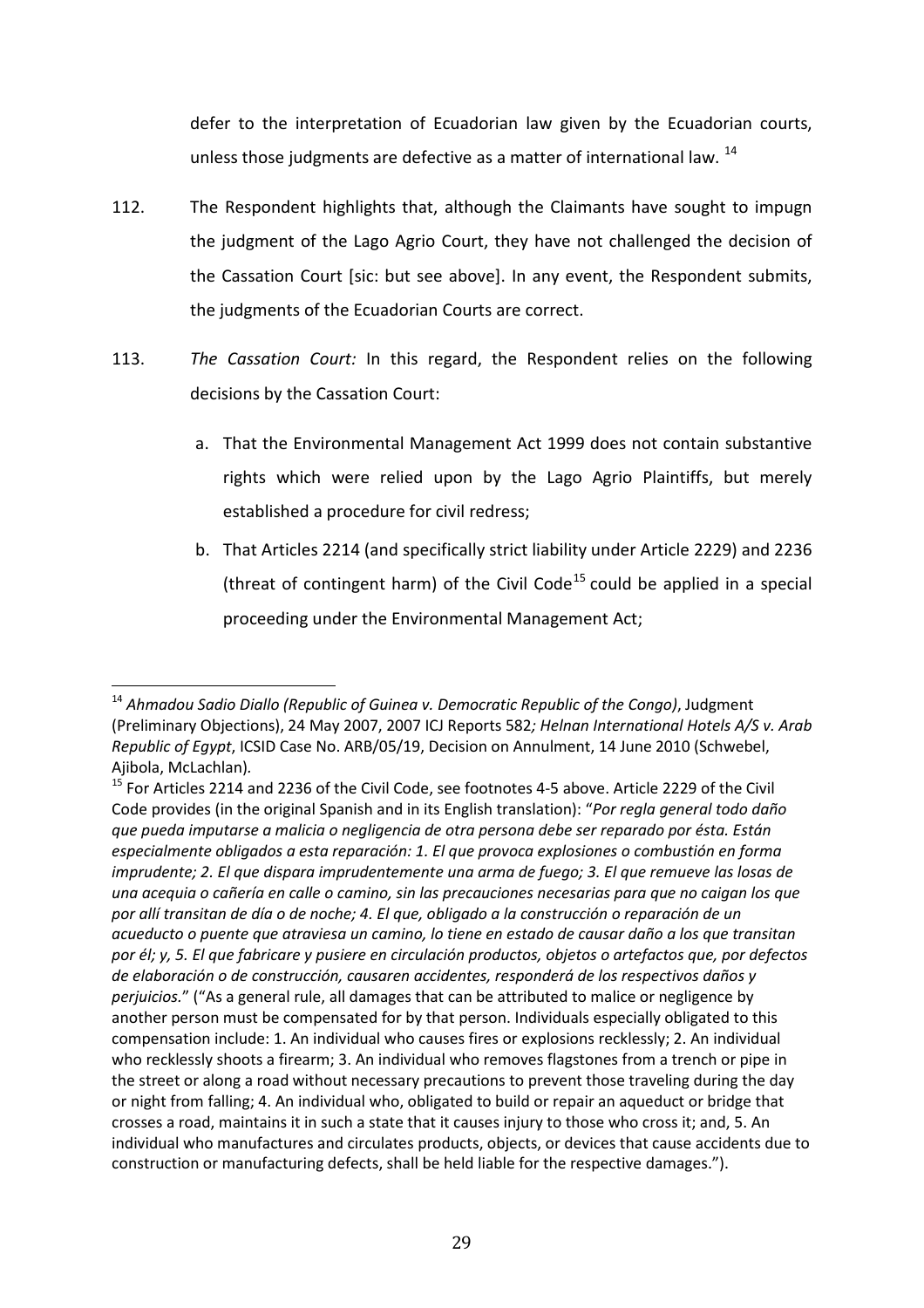- c. That the 1995 Settlement Agreement had no *erga omnes* effects, but was simply an agreement signed by governmental institutions and the Second Claimant (TexPet);
- d. That third generation rights are not represented by state institutions and therefore the obligations caused by environmental damage cannot be extinguished by agreements between municipalities, government ministers and companies;
- e. Representation of collective rights had not been granted to ministries or municipalities, but to groups whose rights have been impacted, and therefore the ministries and municipalities had no power to settle such claims;
- f. The Environmental Management Act took effect in July 1999, well before the Lago Agrio Complaint was filed in May 2003 and therefore the Lago Agrio Court did not improperly apply those provisions;
- g. Article 43 of the Environmental Management Act regulates the procedure in civil actions for environmental harm whilst the Civil Code regulates and determines liability;<sup>16</sup>
- h. Article 2214 of the Civil Code does not contemplate only individual actions but provides for a popular action for cases of contingent damage in which undetermined persons are threatened. It is clear from the *Delfina* case that this cause of action existed before the 1998 Constitution and the Environmental Management Act 1999 came into effect; $^{17}$  and
- i. Under Article 2236 of the Civil Code, it is possible to protect collective interests, not only in the sense of preventing future violations of the right but also returning matters to their proper state.
- 114. The Respondent's case is, therefore, that the question currently for the Tribunal is whether the claims of the Lago Agrio Plaintiffs, which were based on Articles

 $^{16}$  For Article 43 of the EMA, see footnote 25 below.  $\overline{a}$ 

<sup>&</sup>lt;sup>17</sup> For the *Delfina* case, see footnote 18 below.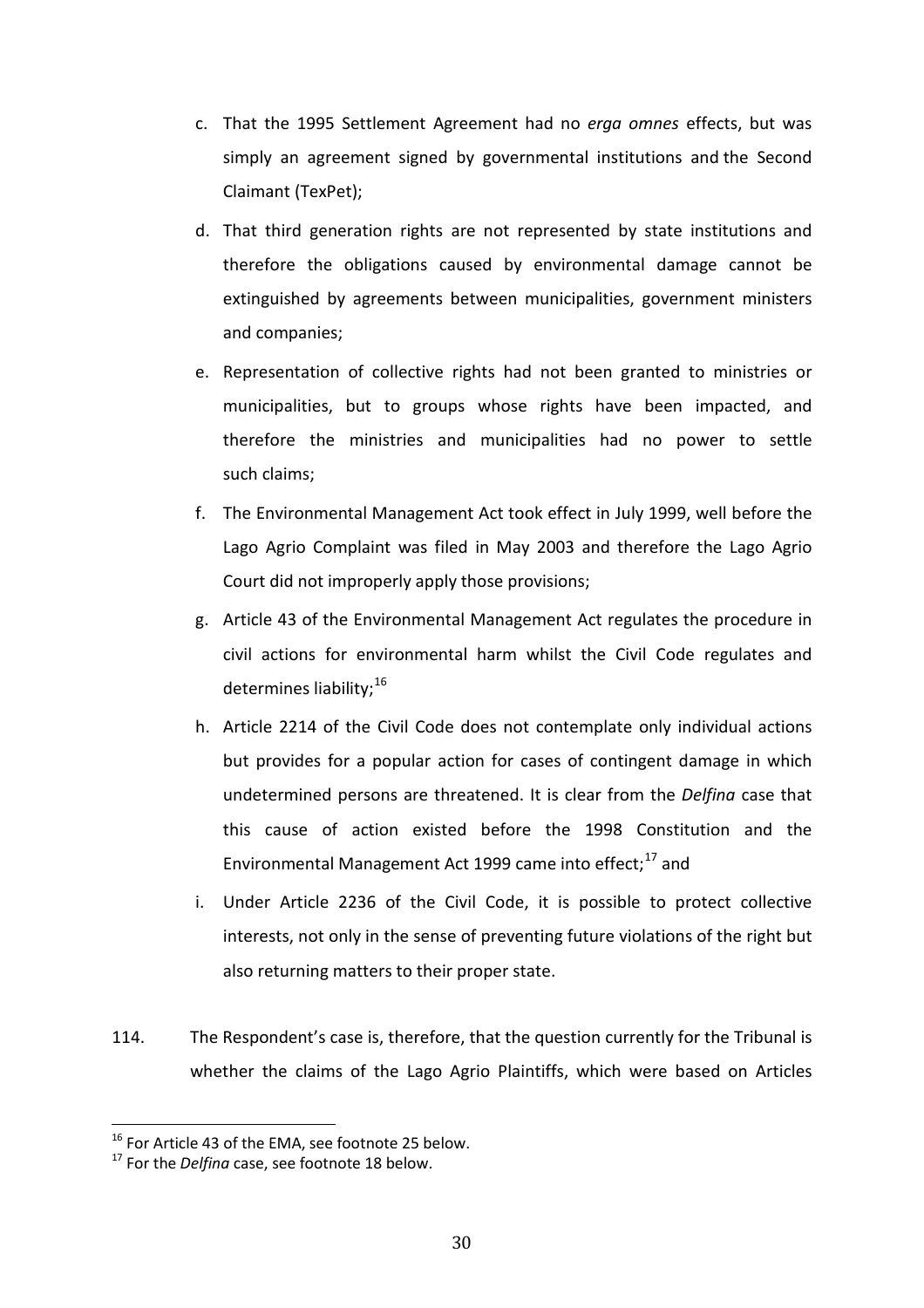2214, 2229 and 2236 of the Civil Code, fall within the scope of the 1995 Settlement Agreement.

- 115. The Respondent's primary point is that the Cassation Court has decided that they do not do so; and that, accordingly, this Tribunal must defer to that decision. In any event, the Respondent submits, the decision is correct as a matter of Ecuadorian law.
- 116. The Respondent highlights (inter alia) the following matters:
	- a. The 1995 Settlement Agreement does not refer to individual or collective or diffuse claims. Indeed there was no reference to diffuse or collective rights in Ecuadorian jurisprudence until 1998; and the lawyers responsible for drafting the 1995 Settlement Agreement therefore cannot have had such concepts in mind when they drafted the 1995 Settlement Agreement;
	- b. The Tribunal has decided, in the First Partial Award, that the 1995 Settlement Agreement did not have *erga omnes* effect and therefore does not preclude claims made by third persons in respect of their own individual rights;
	- c. Tort claims are individual claims, irrespective of whether or not they can be maintained collectively under the procedural mechanism established by Article 43 of the Environmental Management Act;
	- d. The Lago Agrio Court found that the principal bases for liability were Articles 2229 (strict liability) and 2236 (threat of contingent harm). In relation to strict liability, the Lago Agrio Court relied upon the Supreme Court's judgment in *Delfina*. In that case, which was decided before the Environmental Management Act came into force, a claim for strict liability under Article 2229 was upheld by the Supreme Court. On the Claimants' case, only the State had standing to pursue or settle claims for diffuse rights in respect of harm to the environment; and therefore *Delfina* cannot have been a diffuse claim.
	- e. The Supreme Court in *Delfina* rejected an argument that the action had been brought on behalf of the people, deciding that the court below had confused the person bringing the claim with the party who would receive the material benefit of the claim. The Supreme Court held that the *Delfina* plaintiff had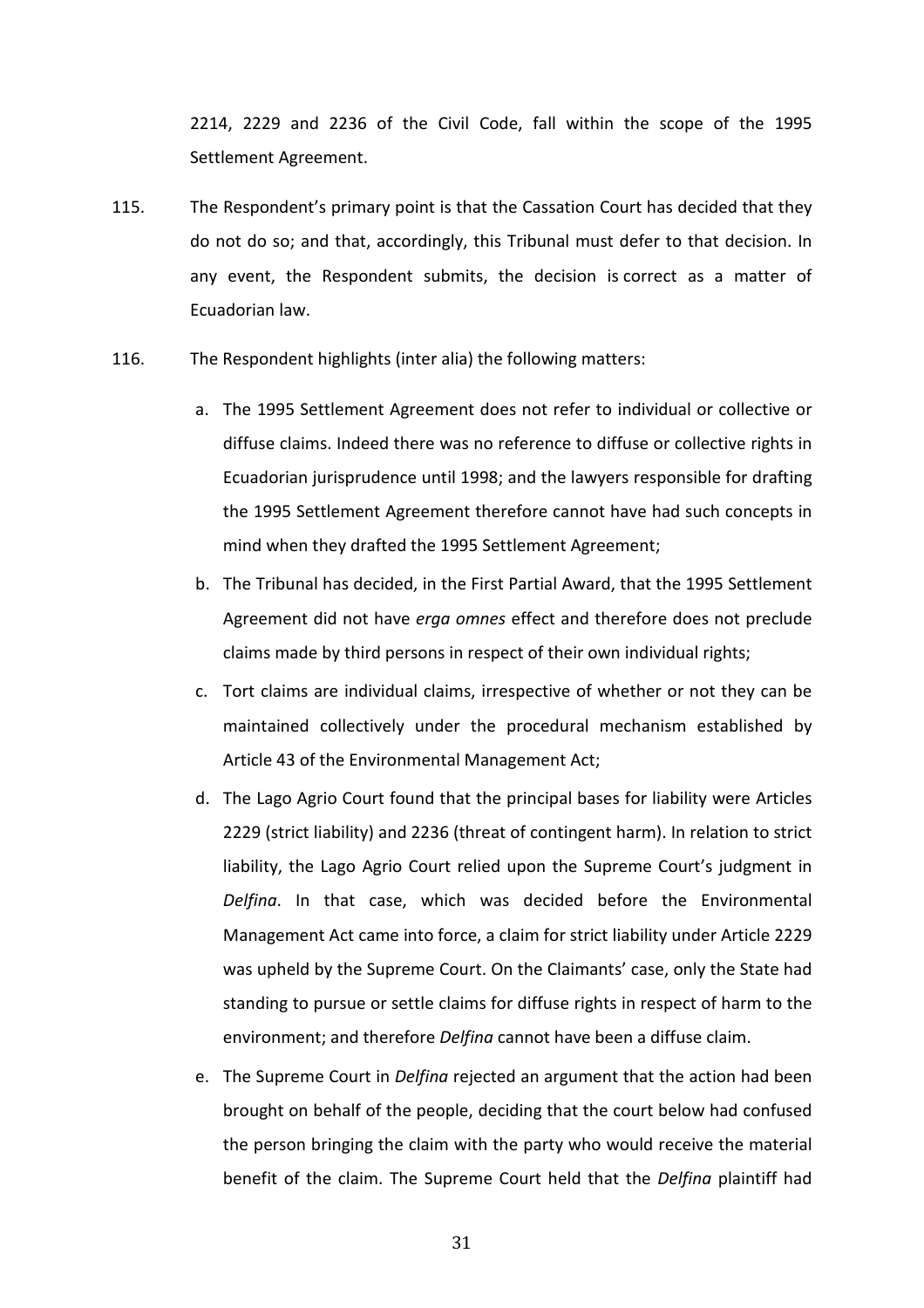not purported to act as legal representative of the public interest; and, if that plaintiff had done so, this would have constituted a procedural bar to the action; and

- f. Further, the remedies ordered by the Supreme Court in *Delfina* were similar to those that were ordered by the Lago Agrio Court. The plaintiff in *Delfina* did not seek individualised compensation, but rather the realisation of basic infrastructure projects which would benefit the whole community.
- 117. The Respondent's position is, therefore, that the *Delfina* case conclusively disposes of the Claimants' argument that any claim not seeking individualised compensation must be a diffuse claim. On that basis, the Respondent asserts, the Claimants have to concede that this type of claim is not within the scope of, and therefore not precluded by, the 1995 Settlement Agreement.
- 118. The Delfina Case:<sup>18</sup> This was a decision of 29 October 2002 by the Ecuadorian Supreme Court (as it was then known) on cassation from the judgment of 22 October 2001 delivered by the Supreme Court of Justice of Esmeraldas. It was much invoked by the Respondent at the April Hearing (albeit previous to Track 1B not similarly brought to the attention of the Tribunal). It is here necessary to provide a fuller summary of the Respondent's submissions based on a description of this decision.
- 119. In the *Delfina* case, an environmental claim had been made against Ecuadorian state entities (including PetroEcuador) by an individual on his own behalf and also as the legal representative of a committee incorporated as a private legal entity (of which the individual plaintiff was the president and some 250 families in his parish were members, all living within an area of 25 hectares). The Esmeraldas Court had decided to dismiss the claim on procedural grounds; and the Supreme Court annulled that decision.

<sup>18</sup> *Delfina v PetroEcuador* [RLA-286A; C-1586], with Clarification of 25 November 2002 [RLA-511].  $\overline{1}$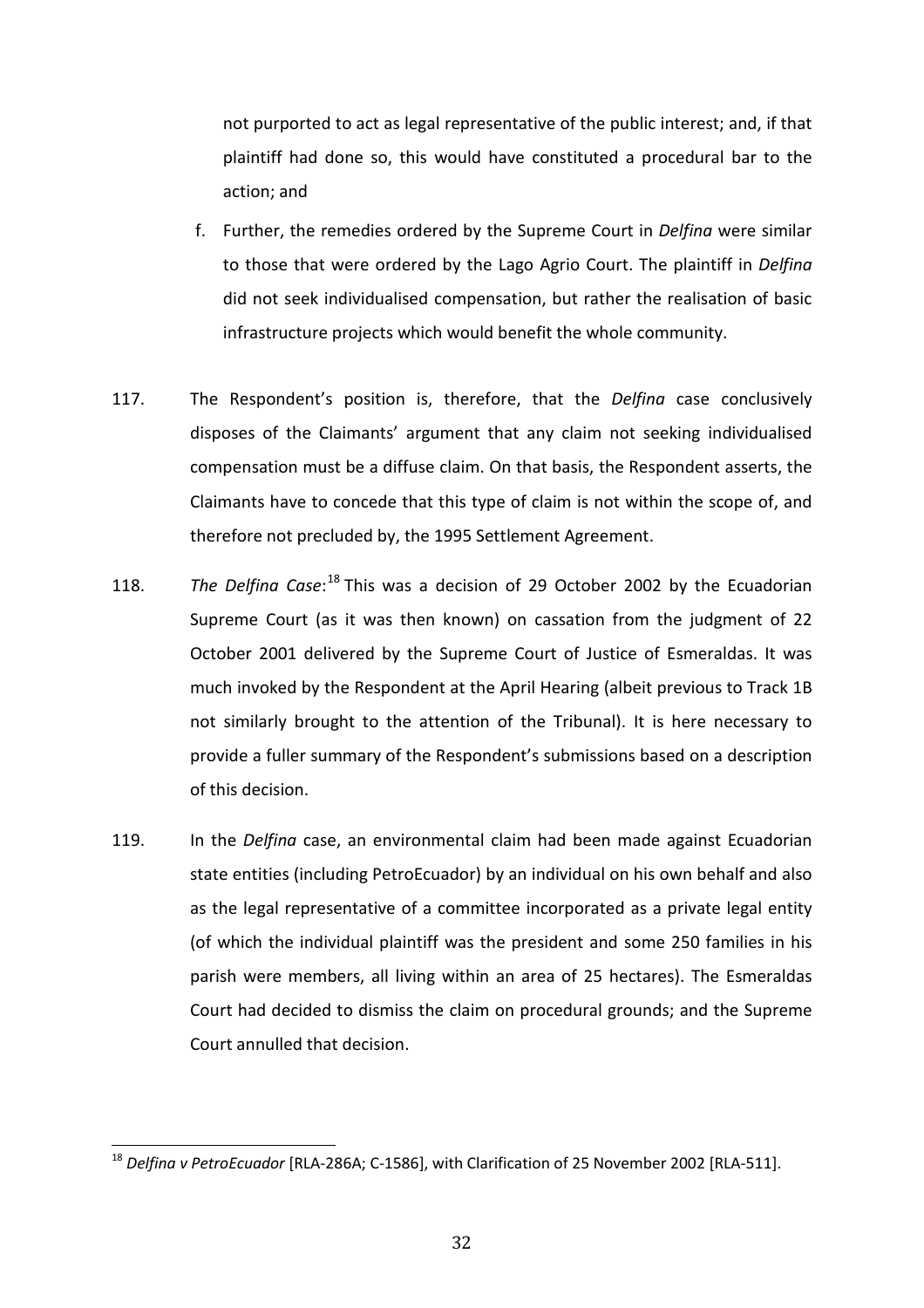120. In its "Fifth" finding, the Supreme Court analysed the assertion that the action had been improperly brought "on behalf of the people". It held (as translated by the Respondent from the Spanish text, at page 4):

> *"The Court hearing the case below has confused the plaintiff's representation and the specific content of the claim … Nowhere in the complaint is it stated that the party bringing this complaint does so as the representative of, nor on behalf of, the public interest, but rather the appellant asserts his capacity as legal representative of a private entity and in his own right and on his own behalf. If the action had been brought by a plaintiff claiming to act as legal representative of the 'public interest' or of society in general, doubtless this would have constituted a procedural bar to the suit, or a lack of standing to sue according to the terminology adopted by our Code of Civil Procedure, since in our system of positive law 'class actions' have not yet been adopted, and this lawsuit would have been barred, because it would have amounted to the situation foreseen in section 3 of article 355 of the Code of Civil Procedure.<sup>19</sup> But if the plaintiff brings his claim in his own name, without any evidence that he is acting in one of the instances for which he lacks standing to sue, and that he also brings the suit on behalf of and as legal representative of a private legal entity, whose existence as well as whose representation have [sic: has] been duly accredited, then no procedural error regarding the claim itself or a lack of standing exists… "<sup>20</sup>*

<sup>20</sup> In the original Spanish: "*El juzgador de último nivel confunde entre la postulación y el contenido concreto de la pretensión (…) En ninguna parte de la demanda aparece que quien la deduce se haya atribuido la calidad de vocero y representante del pueblo, sino que invoca la calidad de representante legal de una persona jurídica de derecho privado y además sus propios y personales derechos. Si se hubiera deducido la acción pretendiendo ser representante legal del 'pueblo', o sea del conglomerado social, indudablemente se habría configurado el vicio de falta de legitimación en el proceso, o ilegitimidad de personería según la terminología de nuestro Código de Procedimiento Civil, ya que aún no se recoge en nuestro sistema de derecho positivo las llamadas 'acciones de clase', y el proceso habría sido nulo por hallarse incurso en la situación prevista en el No. 3 del artículo 355 del Código de Procedimiento Civil. Pero si se demanda por los propios derechos, sin que se pruebe que el actor se halla incurso en una de las incapacidades legales, y además se lo hace a nombre y en representación de una persona jurídica de derecho privado, cuya existencia legal se ha acreditado así* 

 $^{19}$  Article 355(3) of the Code of Civil Procedure (now re-numbered Article 346(3)) provides (in the original Spanish and in its English translation): "*Son solemnidades sustanciales comunes a todos los juicios e instancias: (…) 3. Legitimidad de personería;*" ("Substantive formalities which are common to all proceedings and instances, are: … 3. Legal capacity;").  $\overline{1}$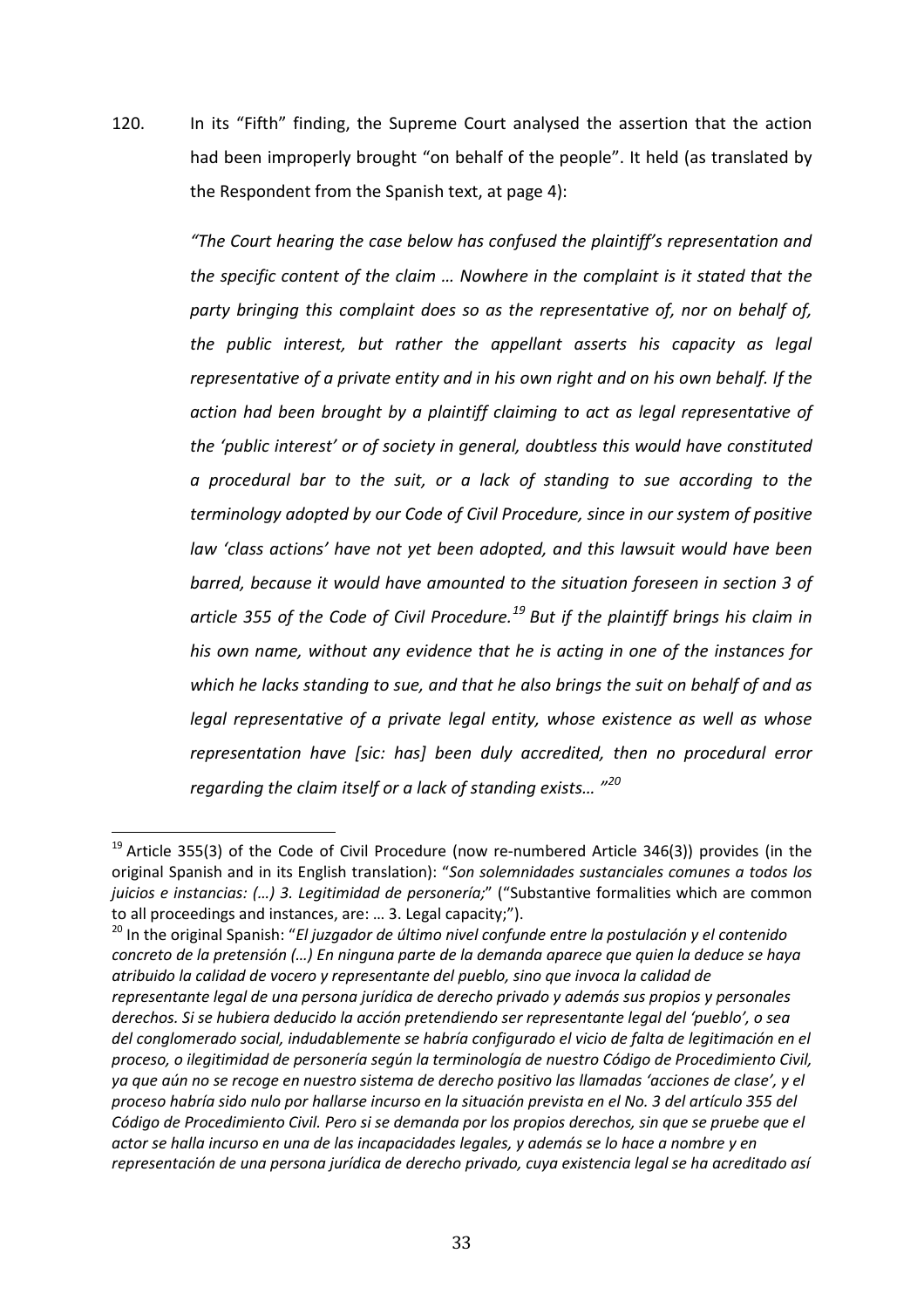(The Environmental Management Act was not here considered by the Supreme Court. The incidents giving rise to the claim occurred on 1 October 1997 and 26 February 1998, with the complaint filed on 3 August 1998. The Environmental Management Act 1999 came into force later on 30 July 1999).

- 121. In pleading environmental harm from a fire at the refinery and the later rupture of oil and product pipelines, the plaintiff asserted a general harm: "It is not only us, the residents of [the parish] but, generally, the city of Esmeraldas and those at other sectors of the Province, who are greatly affected by the presence of the State Refinery of Esmeraldas and the entire oil infrastructure.<sup>21</sup> As legal grounds, the complaint pleaded (inter alia) provisions of the Constitution, as well as several provisions of the Civil Code (including Article 2256, then equivalent to Article  $2229$ ).<sup>22</sup>
- 122. In its "Twentieth" finding, the Supreme Court defined the three elements required for a finding of tort liability in damages under the Civil Code: (i) damage or loss; (ii) fault and (iii) a causal link between the one and the other (page 21). As to fault, the decision founded strict liability for certain environmental wrongdoings under Article 2256 of the Civil Code (later Article 2229). It here maintained the causal requirement between liability and the plaintiff's loss or damage, signifying that it was describing an individual claim and not a diffuse claim. The plaintiff had pleaded damage caused to himself by the defendants' wrongdoing.<sup>23</sup>
- 123. In its "Twenty-Seventh" finding, the Supreme Court considered the relief claimed by the plaintiff intended to benefit an entire community. It held (as translated from the Spanish text, at page 33):

*como la representación, no hay el vicio de falta de legitimación al proceso o ilegitimidad de personería …*". The Tribunal notes later below the mistranslation of the original Spanish term "pueblo" as "public interest", rather than "people". j

<sup>&</sup>lt;sup>21</sup> *Delfina* Complaint [R-1188].

<sup>&</sup>lt;sup>22</sup> For Article 2229 of the Civil Code, see footnote 15 above.

<sup>23</sup> *Delfina* Complaint (ibid), p. 21.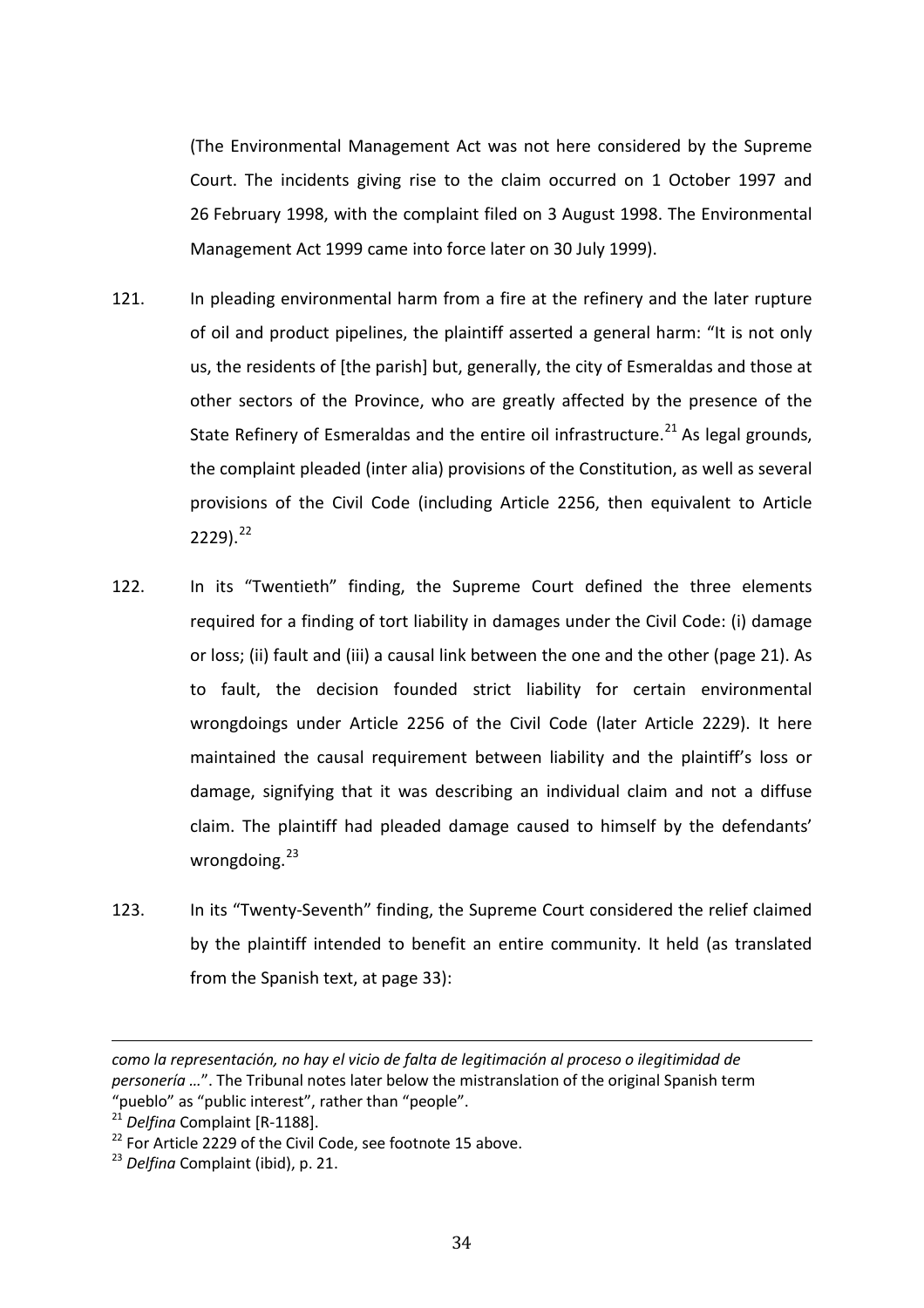*" … In the case under review, the plaintiff, showing a high degree of social solidarity, in his complaint does not seek individualized compensation but instead seeks the realization of basic infrastructure projects that would benefit the whole of the community. Specifically he requests the following be done in the [parish]: installation of sewage and wastewater lines, treatment plant for sewage and wastewater lines, rainwater drainage system, placement of a rock base in the riverbeds, a concrete retention wall, a medical dispensary …[It is here unnecessary for the Tribunal to complete the long list of remedial reparations]. These work projects clearly will not become part of the patrimony of the Improvement Committee, but instead would become part of property intended for public use, as per article 626 of the Civil Code, which are organized and administered by State entities and institutions …". <sup>24</sup>*

124. The Respondent submits, from the text of the decision, that: (i) the *Delfina* case was brought before the Environmental Management Act 1999 came into force and accordingly the result was not affected by the 1999 Act [p. 14]; (ii) the *Delfina* case did not concern a diffuse claim, but, rather, an individual claim [pp. 4-5]; (iii) the sole bases for liability in *Delfina* were Articles 2214 and 2229 of the Civil Code [pp. 21-26]; and (iv) the remedies sought and ordered in *Delfina* were not individualised damages, but remedial reparations similar to those pleaded by the Lago Agrio Plaintiffs in the Lago Agrio Complaint: namely to the effect that the defendants in *Delfina* were liable to carry out infrastructure projects "that would benefit the whole of the community" and take measures to

<sup>24</sup> In the original Spanish: "*En el caso sub lite, con un elevado sentido de solidaridad social, la parte actora en su demanda no pretende indemnizaciones individuales sino la ejecución de obras de infraestructura básicas, en beneficio de la comunidad. Específicamente su pretensión es de que, en el barrio Delfina Torres viuda de Concha, Propicia No. 1, se construyan las siguientes obras: red de alcantarillado sanitario; planta de tratamiento de alcantarillado sanitario; red de alcantarillado de aguas lluvias; enrocado base en riberas de los ríos; muro de contención de hormigón armado; dispensario médico; equipamiento del dispensario médico; aceras y bordillos y escalinatas; canchas de uso múltiple con graderíos; adoquinado vehicular de calles; alumbrado del parque forestal y público; adecentamiento del parque forestal; pasos peatonales y desnivel, y colegio secundario moderno y equipamiento. Estás obras obviamente no ingresarían al patrimonio del Comité Pro mejoras del barrio Delfina Torres viuda de Concha, Propicia No. 1, sino que pasarían a formar parte de los bienes de uso público previstos en el artículo 626 del Código Civil, que son organizados y administrados por los organismos y entidades del Estado*".  $\overline{\phantom{a}}$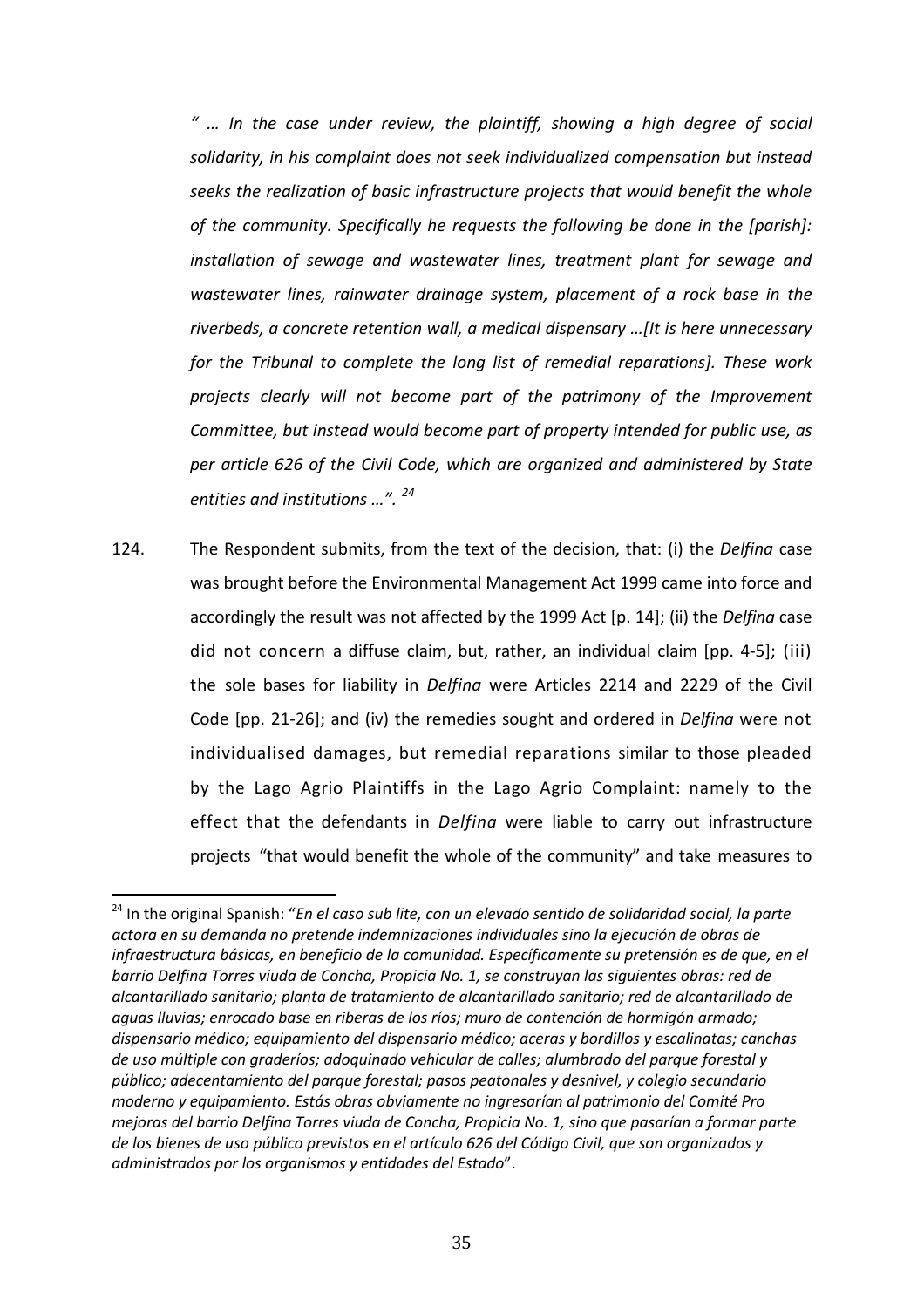prevent further damage from occurring (e.g. by adopting security measures at the refinery) [pp. 33-34]. In other words, so the Respondent submits, the Supreme Court in *Delfina* would not have allowed a diffuse claim to be made by the plaintiff, but it did allow an individual claim to be made even where the relief claimed by that plaintiff (not being damages) would benefit the affected community as a whole.

- 125. Apart from the additional ground of liability allegedly based on Article 2236 of the Civil Code (formerly Article 2260), the Respondent submits that there is no material difference between the *Lago Agrio* and *Delfina* cases. Article 2236 has been part of the civil law of Ecuador since 1861; and it does not signify a diffuse claim. Accordingly, the Respondent concludes that the Lago Agrio Complaint was made as an individual claim, materially similar to the Aguinda Complaint in New York, and not as a diffuse claim.
- 126. As regards the Environmental Management Act 1999, the Respondent submits that its absence in the *Delfina* case does not distinguish that case from the Lago Agrio Complaint. The Respondent submits that Article 43 of the Environmental Management Act is only a procedural mechanism for aggregating individual claims at civil law by persons linked by a common interest and affected directly by the harmful act. $^{25}$  It did not create new causes of action or alter the substantive nature of rights invocable by a plaintiff making an environmental claim. Article 43 allows, effectively, a form of class action to vindicate aggregated individual rights; and the Lago Agrio Plaintiffs "could not have used the procedural mechanism of Article 43 of the Environmental Management Act unless they were affected by the harmful act or omission. That was the basis of their whole claim, just as it was

<sup>&</sup>lt;sup>25</sup> D1.224 (Professor Douglas). Article 43 of the Environmental Management Act 1999 provides (in the original Spanish and in its English translation): "*Las personas naturales, jurídicas o grupos humanos, vinculados por un interés común y afectados directamente por la acción u omisión dañosa podrán interponer ante el Juez competente, acciones por daños y perjuicios y por el deterioro causado a la salud o al medio ambiente incluyendo la biodiversidad con sus elementos constitutivos.*" ("The individuals, legal entities or human groups linked by a common interest and affected directly by the harmful act or omission may file before the court with jurisdiction actions for damages and for deterioration caused to health or the environment, including biodiversity and its constituent elements.").  $\overline{ }$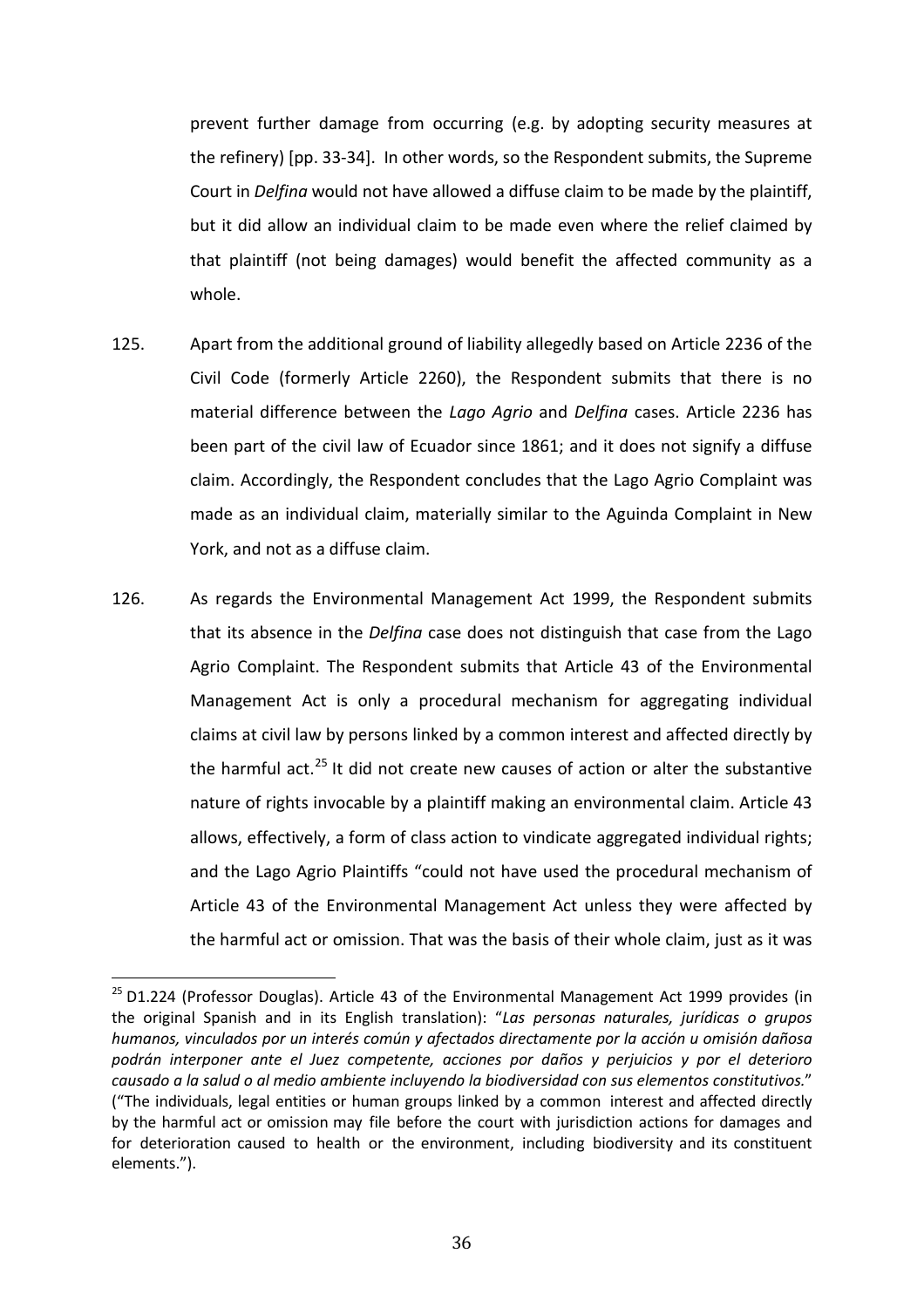the basis of their claim in Aguinda."<sup>26</sup> Accordingly, according to the Respondent, the Lago Agrio Plaintiffs' invocation of the Environmental Management Act in their complaint is here irrelevant and does not distinguish their pleading from *Delfina.<sup>27</sup>*

- 127. *The Aguinda Litigation:* The Respondent further submits that the Lago Agrio case is simply the continuation of the Aguinda Litigation in New York. There is no dispute between the Parties that the Aguinda Plaintiffs' claims are not covered by the 1995 Settlement Agreement and, so the Respondent submits, it must follow that the Lago Agrio Complaint was also not covered by the 1995 Settlement Agreement. In particular, the Respondent emphasises that the Aguinda Plaintiffs are the same as the Lago Agrio Plaintiffs; and that the Aguinda Complaint included claims based upon strict liability and both public and private nuisance under the laws of the USA.
- 128. The Respondent submits that the Lago Agrio Plaintiffs' claim under Article 2236 of the Civil Code, which was upheld by the Lago Agrio Court, is similar to a claim in public or private nuisance under the laws of the USA and that, although the claims in *Aguinda* may have been broader, the tort claims before the Lago Agrio Court are roughly equivalent to the tort claims which were before the New York Court. Moreover, so the Respondent notes, the Aguinda Plaintiffs sought the same equitable relief before the New York Court as was sought by the Lago Agrio Plaintiffs before the Lago Agrio Court.
- 129. The Respondent further contends that the issue of whether the Lago Agrio Complaint is a continuation of the Aguinda claim is res judicata in this arbitration as the point has already been decided, as between the Parties, by the U.S. Court of Appeal for the Second Circuit. The Respondent submits that the Claimants contended, before the U.S. Court of Appeals, that the Aguinda Plaintiffs would have an adequate alternative forum in Ecuador to pursue their civil tort claims and to obtain equitable relief and that an affidavit, signed by five of the

<sup>&</sup>lt;sup>26</sup> D1.218 (Professor Douglas).  $\overline{ }$ 

 $27$  D1.175, 183, 211-213 (Professor Douglas).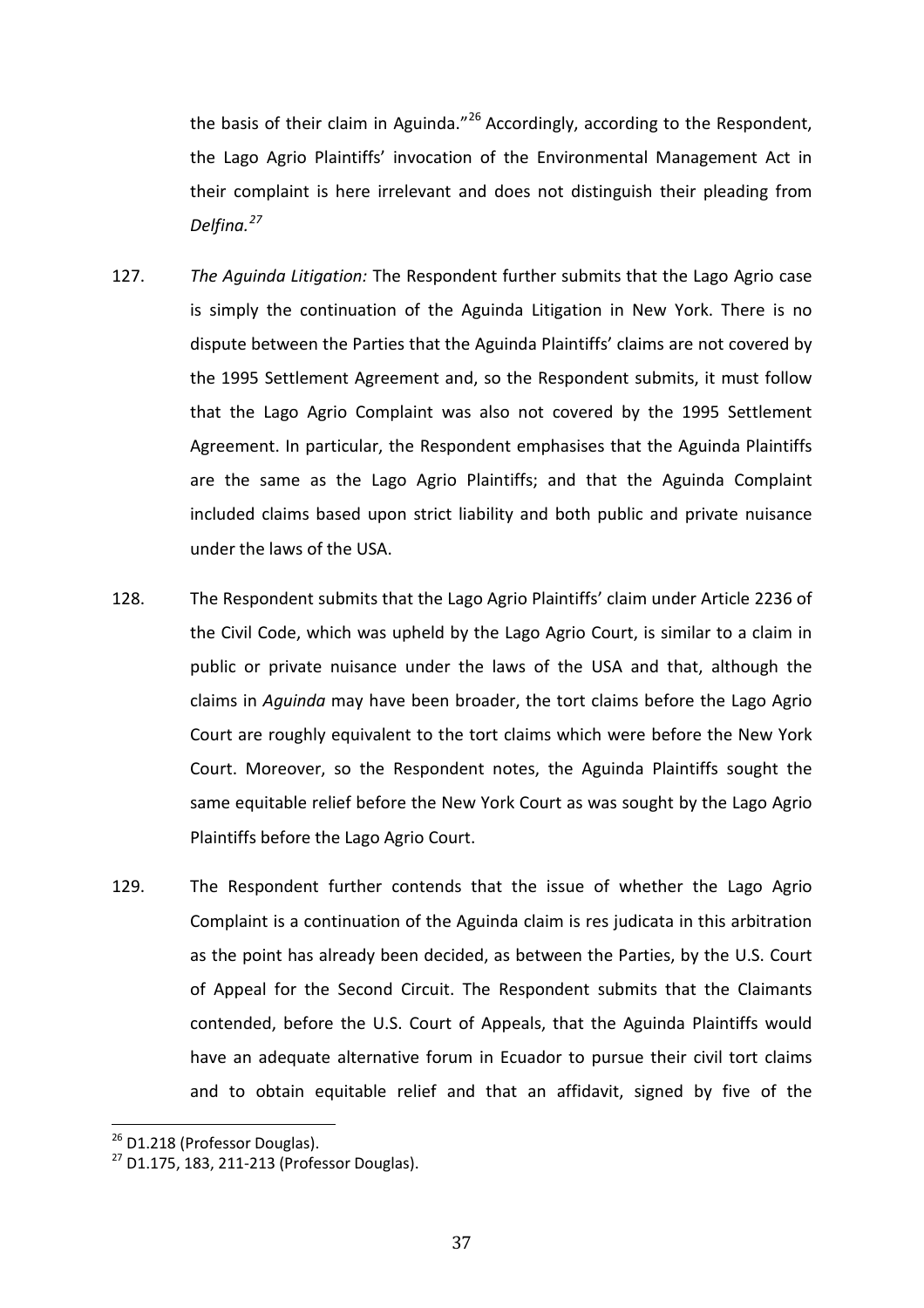Claimants' expert witnesses on Ecuadorian law and filed with the U.S. Court of Appeals, stated that the claims based on Articles 2214 and 2236 of the Civil Code would not be within the scope of the 1995 Settlement Agreement. In summary, so the Respondent contends, the Court of Appeals would not have dismissed the Aguinda case on *forum non conveniens* grounds had it not been persuaded by the Claimants themselves that the Aguinda Plaintiffs were entitled to pursue their claims in Ecuador.

- 130. *Diffuse, Collective and Individual Rights:* The Respondent submits that a clear distinction should be drawn between "diffuse", "collective" and "individual" rights under Ecuadorian law.
- 131. The Respondent relies upon the decision of the Cassation Court and contends that "collective" rights can be a reference to either: (i) standing to bring a collective action to vindicate individual rights; or (ii) a right vested in a particular group of people, such as native rights. Article 43 of the Environmental Management Act is an example of the first meaning of collective rights. The right, contained in Article 19-2 of the Constitution, to live in an environment free of pollution, is an individual right; but it can be vindicated through a collective action. Such an action is not a representative action (in the sense of a class action), but rather it allows a person to bring a civil action in relation to a collective interest and to seek a remedy which may benefit a large group of people.
- 132. The Cassation Court adopted the definition of collective rights laid down by the Supreme Court of Venezuela that: "… this refers to a certain sector of the population (although not quantified) that is identifiable, although individually; within that group of people there is or there might be a legal tie that links them to each other. Injury is specifically located in a group that can be determined as such, such as professional groups, groups of neighbours, guilds or inhabitants of a certain area." The Respondent submits that the Lago Agrio Plaintiffs clearly fall within this definition: they are inhabitants of a certain area; the alleged injury is located within that group; and, in accordance with Article 43 of the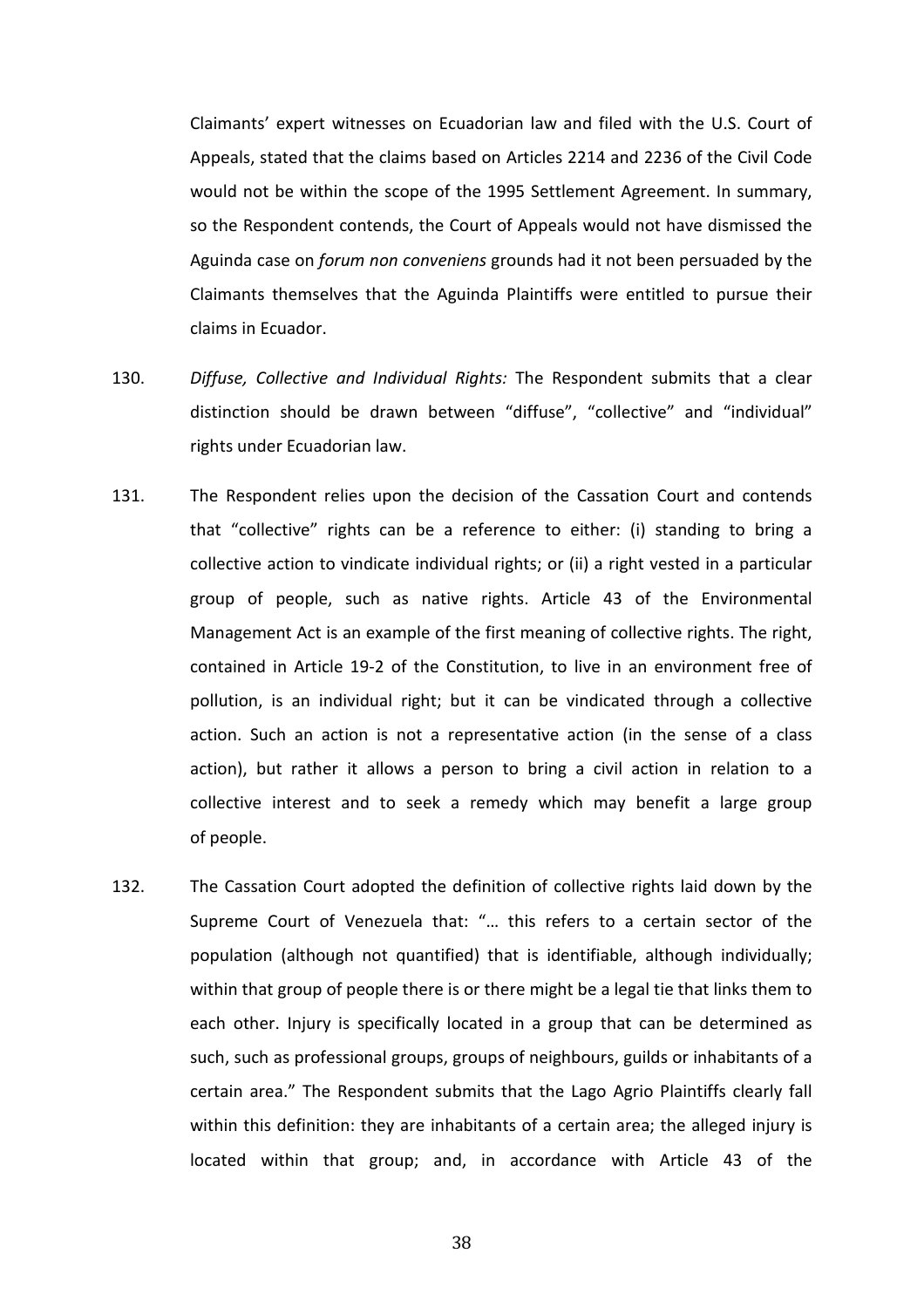Environmental Management Act, the Lago Agrio Plaintiffs were directly affected by the alleged harmful act or omission.

- 133. The Respondent submits that "diffuse" rights by contrast, were defined by the Cassation Court as referring: "to an asset that is of interest to the entire world (plurality of subjects) that is, to people who  $-$  in principle  $-$  do not comprise an identifiable and individualised sector of the population, and who, without a legal link between them, are harmed or threatened with harm." Standing is therefore granted to a plaintiff irrespective of whether the environmental harm has or will directly affect that plaintiff. The Respondent concludes that the Lago Agrio case did not therefore concern diffuse rights.
- 134. The Respondent notes that the Claimants now appear to rely upon the reference to "undetermined persons" in Article 2236 of the Civil Code as indicating that a claim thereunder could be a diffuse claim. However, so the Respondent argues, Article 2236 has contained that wording since its enactment in 1861 and merely recognises that the harm and the remedy may affect an undetermined number of people albeit within a determined class. The Respondent highlights that the suggestion that Article 2236 could found a diffuse claim is inconsistent with the Claimants' prior case that it was not possible to bring a diffuse claim in Ecuador before the Environmental Management Act was enacted in 1999. The Respondent suggests that if a concerned individual wished to bring an action to enforce a diffuse right, the relevant procedure would be found in Article 42 of the Environmental Management Act, which gives individuals or entities a right to be heard in non-civil proceedings filed for violations of an environmental nature. As to Article 43, so the Respondent concludes, this had merely effected a procedural change: the substantive requirements for standing to bring a tort claim have remained the same under the laws of Ecuador since 1861.
- 135. In relation to Article 19-2 of the Ecuadorian Constitution, the Respondent's primary position is that the interpretation of this provision is irrelevant since liability in the Lago Agrio judgment was based on tort claims. In the alternative, however, the Respondent submits that the parenthetical words in Article 5.2 of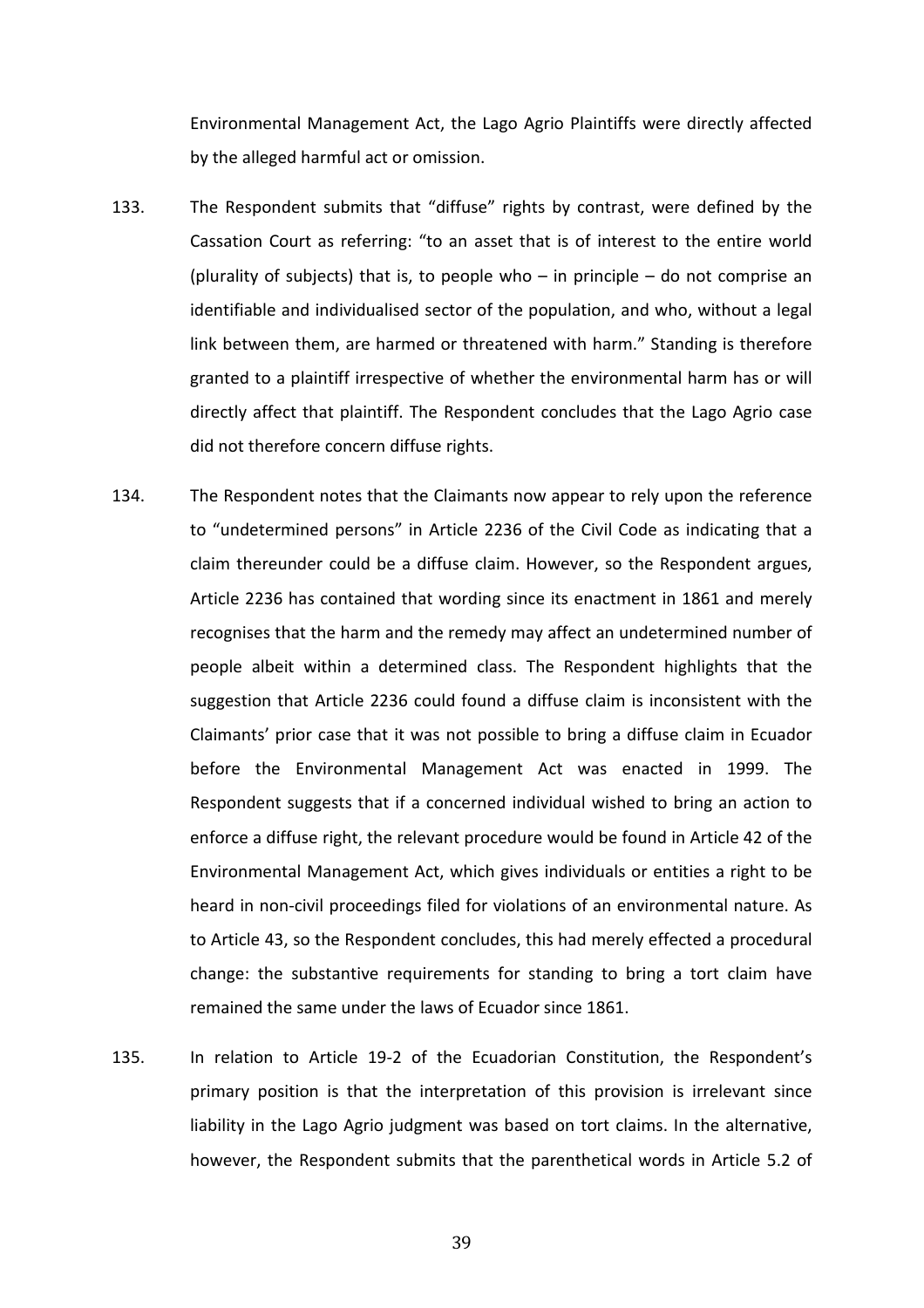the 1995 Settlement Agreement are a reference back to the phrase "regulatory causes of action and penalties". In this regard, the Respondent suggests, Article 19.2 not only confers a right to live in an environment free of pollution, but also imposes a positive duty on the State to take steps to protect that right. Consequently, so the Respondent submits, the State might be subject to a "regulatory cause of action" under Article 19.2. The Respondent respectfully disagrees with the Tribunal's earlier decision (in the First Partial Award) that only the Respondent could bring a diffuse claim under Article 19-2 to protect the rights of citizens to live in an environment free from pollution, on the basis that constitutional rights are by definition individual rights.

- 136. *Alleged Breach – BIT:* Finally, in response to the Claimants' arguments on its alleged breaches of the USA-Ecuador BIT, the Respondent first asserts that there is a jurisdictional bar on the basis that, in Track I, the Tribunal can only exercise jurisdiction under Article VI(1)(a) of the BIT - that is, in relation to disputes arising out of or relating to the 1995 Settlement Agreement. The Respondent contends that the Claimants have not attempted to link their claims under the BIT to any rights alleged to exist in the 1995 Settlement Agreement, but have merely attempted to characterise their treaty claims as somehow relating to the 1995 Settlement Agreement. In any event, so the Respondent submits, the Claimants have been unable to identify any relevant obligation under the 1995 Settlement Agreement; and, therefore, there can be no question of international responsibility upon the Respondent for any alleged breach of the 1995 Settlement Agreement by the Respondent.
- 137. In particular, the Respondent emphasises as regards the Claimants' claims under the BIT that:
	- a. The BIT's umbrella clause cannot be used as a source of new obligations which were not contracted by the signatory parties to the 1995 Settlement Agreement;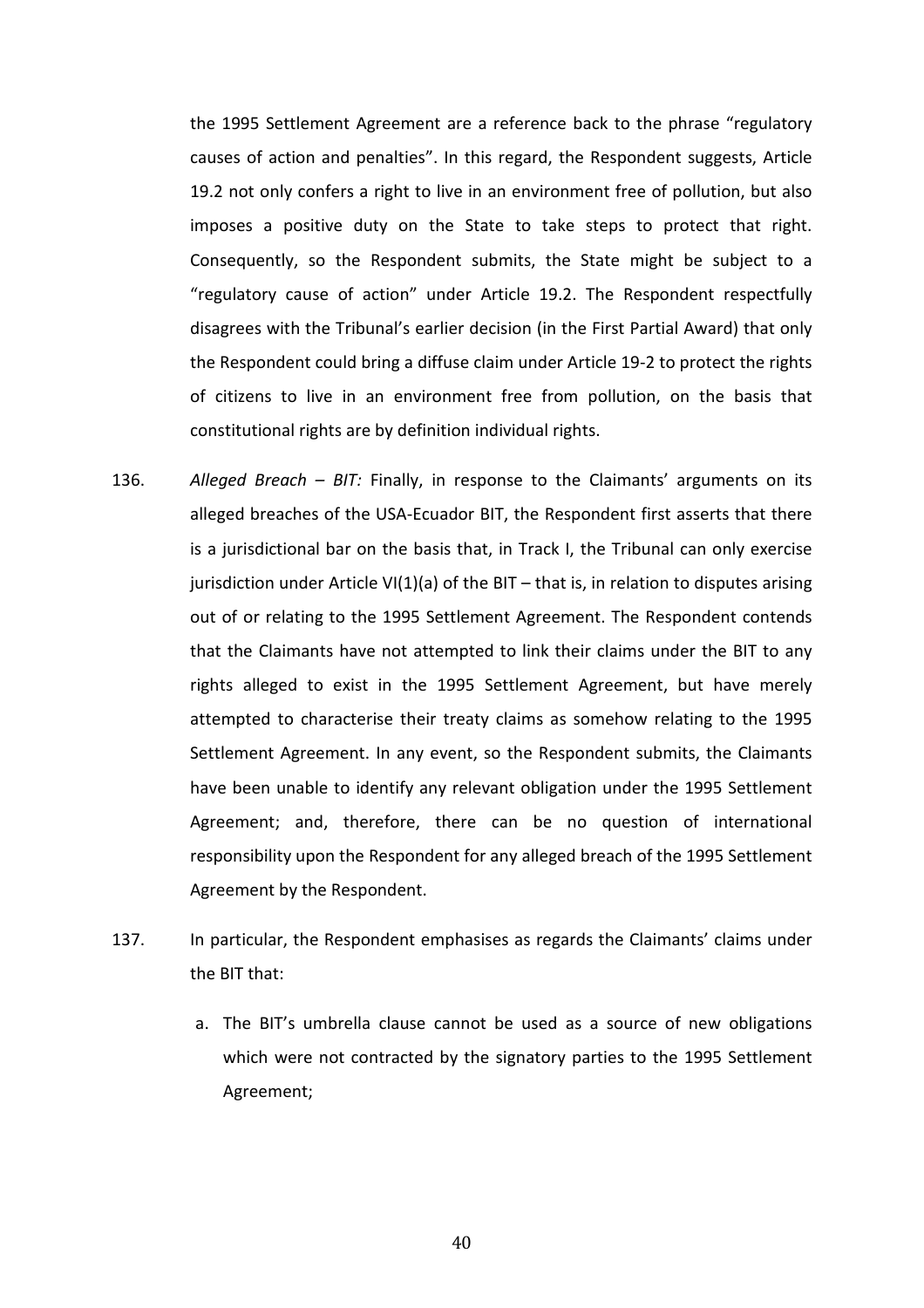- b. The doctrine of legitimate expectations should not be used as a substitute for the actual contractual arrangements agreed between the signatory parties; and
- c. The effective means provision of the BIT cannot impose an obligation upon the Respondent by its legal system to uphold alleged rights which the Claimants do not have under the 1995 Settlement Agreement.
- 138. *The Respondent's Requested Relief*: At paragraph 143 of its Supplemental Counter-Memorial, the Respondent requests the following relief in Track 1B:

*"143. Based on the foregoing, together with the Republic's previous Track I submissions and argument and testimony presented in the November 2012 Hearing on the Merits, the Republic respectfully requests that the Tribunal issue an Award that:*

- *(a) Denies all the relief and each remedy requested by Claimants in relation to Track I, including the relief and remedies requested in Paragraph 32 of Claimants' Supplemental Track I Memorial;*
- *(b) Dismisses on the merits Chevron's claims under the 1995 Settlement Agreement and the 1998 Final Release;*
- *(c) Dismisses on the merits TexPet's claims under the 1995 Settlement Agreement and the 1998 Final Release;*
- *(d) Declares specifically that the Respondent has not breached the 1995 Settlement Agreement or the 1998 Final Release;*
- *(e) Dismisses all of Claimants' claims as they relate to the 1996 Local Settlements, reached between TexPet and local government entities;*
- *(f) Declares that the Lago Agrio Litigation was not barred by res judicata or collateral estoppel;*
- *(g) Awards Respondent all costs and attorneys' fees incurred by Respondent in connection with this phase of the proceedings; and*
- *(h) Awards Respondent any further relief that the Tribunal deems just and proper."*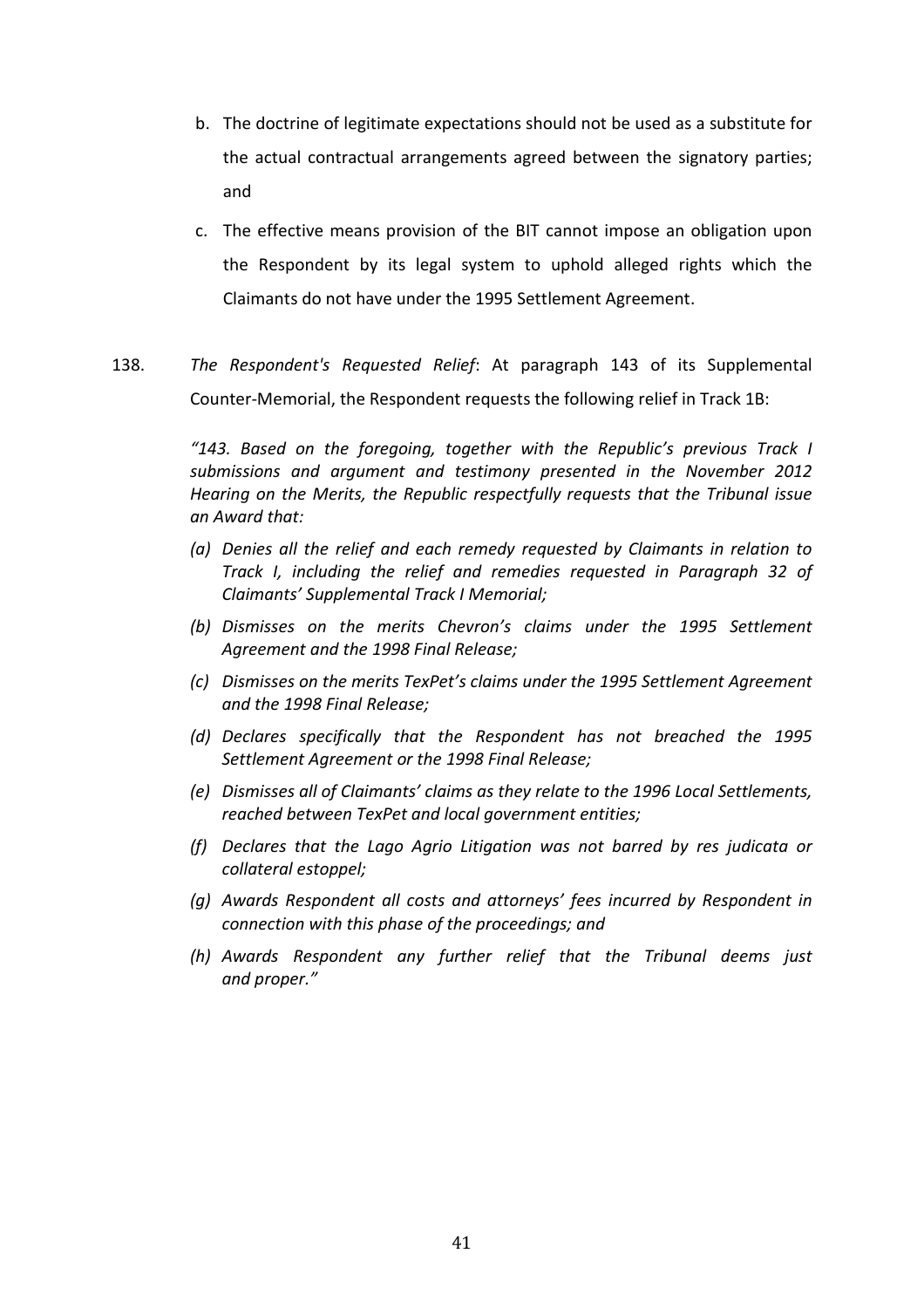#### *PART D: THE TRIBUNAL'S ANALYSIS*

139. *The First Partial Award:* As already indicated in the Preface above, the Tribunal left undecided for decision in a later award or awards certain issues listed in Paragraph 93 of the Tribunal's First Partial Award. These issues merit here reciting in full:

> *"… (i) whether or not the Respondent has breached Article 5 of the 1995 Settlement Agreement and Article IV of the Final Release; and, if so, precisely what remedies are available to Chevron and/or TexPet against the Respondent in*  respect of any such breach (i.e. damages, declaratory relief or specific *performance);*

> *(ii) whether or not the claims pleaded by the Lago Agrio Plaintiffs rest upon individual rights, as distinct from "collective" or "diffuse" rights (in whole or in part) and whether or not those claims are materially similar to the claims made by the Aguinda Plaintiffs in New York; and*

> *(iii)* the specific effect of any changes in Ecuadorian law taking place after the *execution of the 1995 Settlement Agreement and the 1998 Final Release, including the interpretation and application of the 1999 Environmental Management Act" …"*

> (The Tribunal also left undecided certain other issues listed in Paragraphs 109 and 110 of the First Partial Award (page 44); but these issues do not require its decision here).

140. In other circumstances, whilst not strictly bound to follow their result or reasoning as a matter of international law, this Tribunal would have wished to be guided, as regards any relevant issue of Ecuadorian law, by the decisions of the Lago Agrio Court<sup>28</sup>, the Appellate Court of Lago Agrio<sup>29</sup> and the Cassation Court.<sup>30</sup>

 $^{28}$  The Lago Agrio Judgment of 9 February 2011 [C-931]; and its Clarification Order of 4 March 2011 [C-971].  $\overline{ }$ 

<sup>&</sup>lt;sup>29</sup> The Appellate Court Judgment of 3 January 2012 [C-991], with its execution order of 3 August 2012 [C-1404].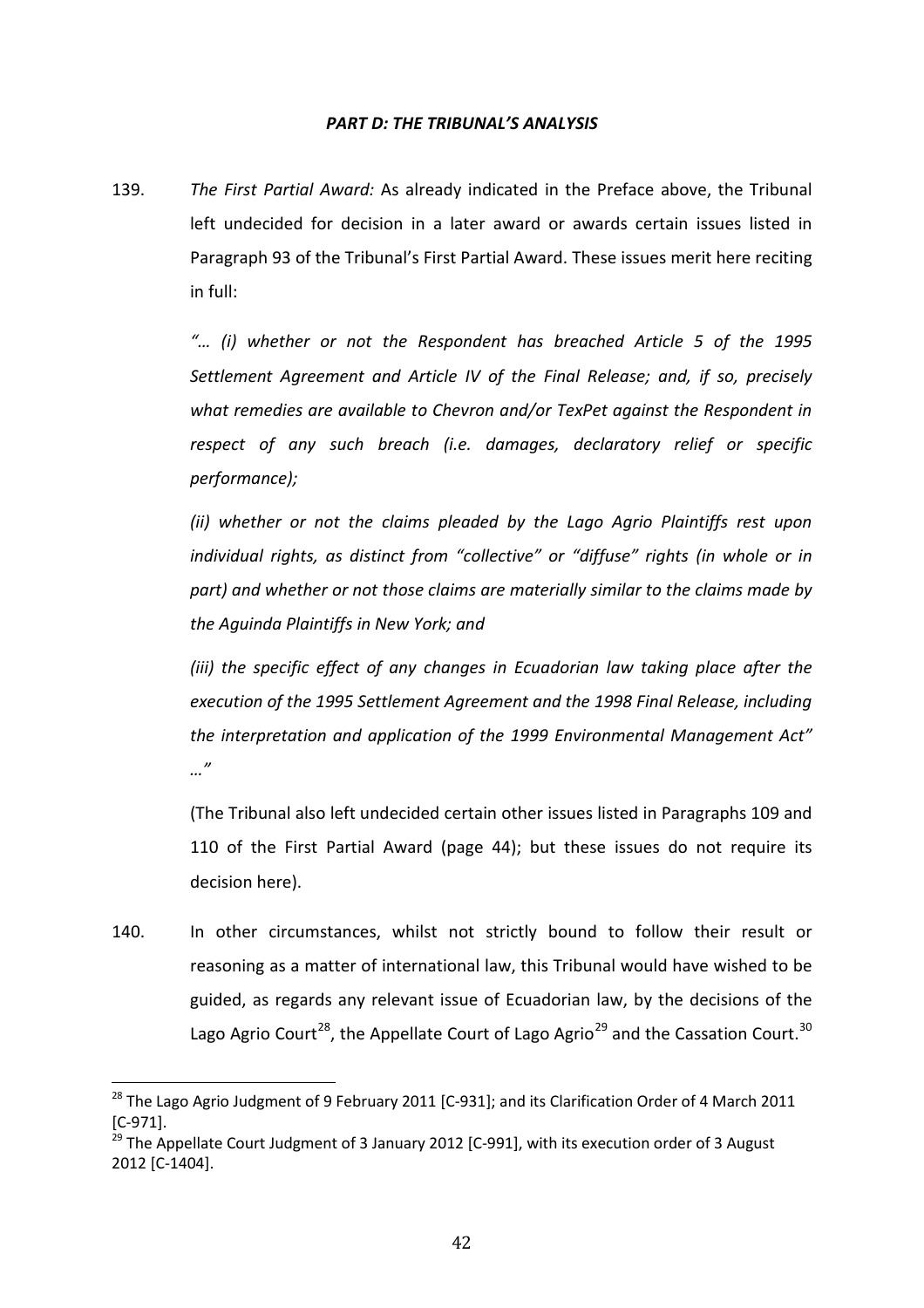Such an approach would extend beyond courtesy, comity and due respect for the Respondent's judicial branch. As a practical matter, without more, the considered judgments of any municipal court applying its own municipal law, especially an appellate court, are (absent special circumstances) the best evidence of the content and application of that law to the same or similar situations. Further, the publicly stated reasons of a municipal court would ordinarily carry far more weight than the submissions of disputing parties. This orthodox approach appears to be common ground between the Parties, based on the well-known decision of the International Court of Justice in *Diallo.<sup>31</sup>*

- 141. However, the Parties' dispute in this arbitration has given rise to very unusual, if not wholly exceptional, circumstances, which preclude this Tribunal from adopting this orthodox approach – for the time being.
- 142. The Claimants' allegations of multiple denials of justice against the judgments of the Respondent's Courts, made after the commencement of this arbitration, are as grave as could be made against state courts under international law. Under the well-known orthodox approach described by Professor Brierly, "even on the wider interpretation of the term 'denial of justice' ….. the misconduct must be extremely gross."<sup>32</sup> The Tribunal cannot, fairly or properly, decide now whether or not any of the Claimants' allegations of misconduct are correct and, if correct, amount to extremely gross misconduct under international law. All such allegations, together with the Respondent's jurisdictional objection and denials, have been put back to Track 2 in these arbitration proceedings, by previous

 $^{30}$  The Cassation (National) Court Judgment of 12 November 2013 [C-1975].  $\overline{ }$ 

<sup>&</sup>lt;sup>31</sup> Diallo, see footnote 14 above; see D1.167-168 (Professor Douglas); and at the November Hearing, D1.13 (Professor Crawford).

<sup>32</sup> J.L. Brierly, *The Law of Nations* (1963) p. 287: "It will be observed that even on the wider interpretation of the term 'denial of justice' which is here adopted, the misconduct must be extremely gross. The justification of this strictness is that the independence of courts is an accepted canon of decent government, and the law [i.e. international law] therefore does not hold a state responsible for their faults. It follows than an allegation of a denial of justice is a serious step which states, as mentioned above, are reluctant to take when a claim can be based on other grounds [i.e. an international claim in support of its aggrieved national]."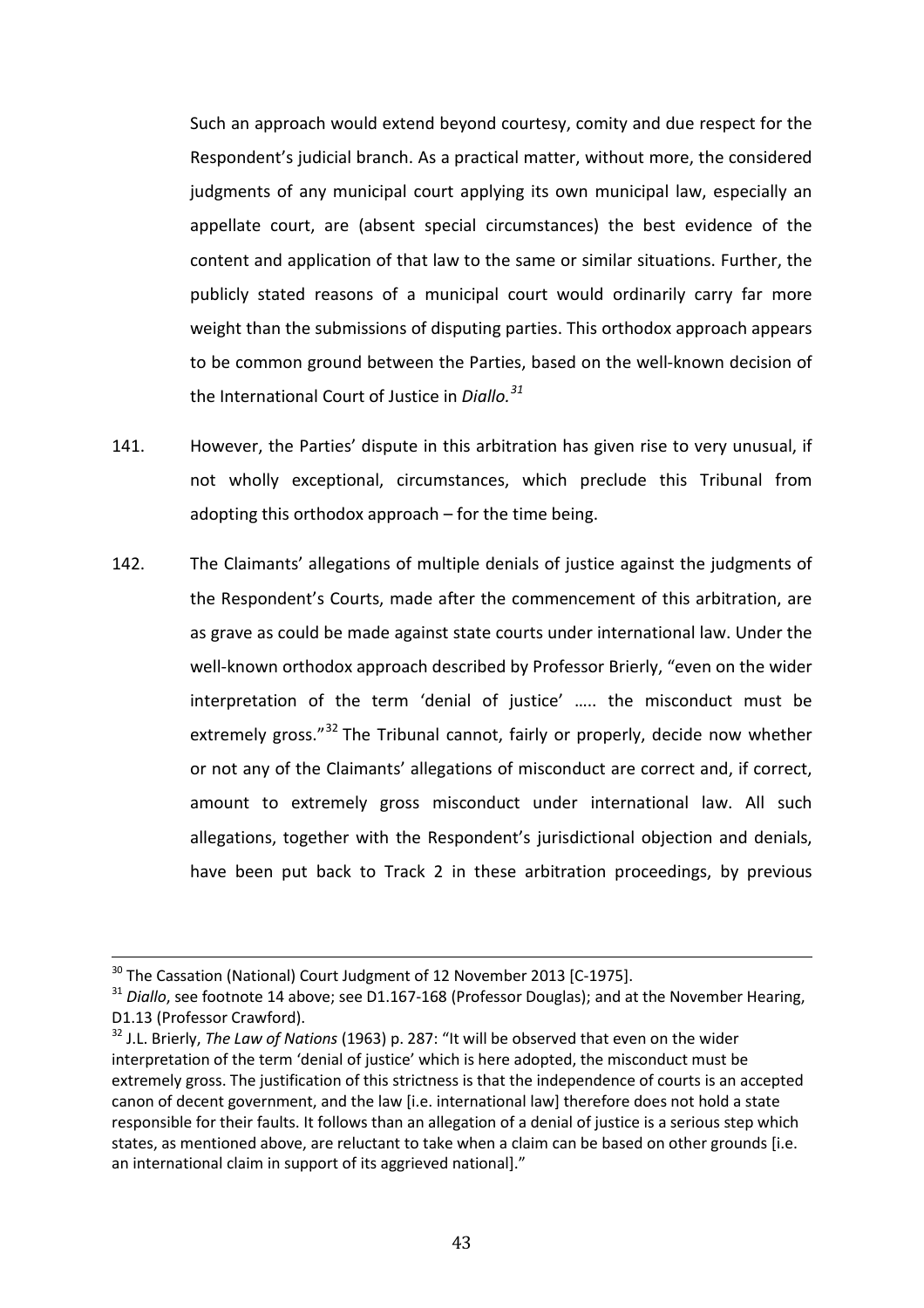procedural orders made by the Tribunal in consultation with the Parties as described in Part B above.

- 143. Moreover, however conditionally and provisionally, given its disputed jurisdiction and the gravity of the Claimants' allegations, the Tribunal also cannot here, fairly or properly, assume the outcome of these important issues one way or the other, for the sake of argument or otherwise. It explicitly does not do so in this decision.
- 144. The Tribunal also notes the approach taken by the ICSID Ad Hoc Committee in its Decision on Annulment in *Fraport v Philippines* to the effect that a relevant decision by a municipal authority "may need to be scrutinized very carefully by an international tribunal. The tribunal would need to satisfy itself, inter alia, as to the impartiality of the relevant decision-maker, in view of the proceedings against the state of which that decision-maker is an organ." $33$  The Tribunal also notes the similar approach taken by the ICSID Ad Hoc Committee in *Helnan v Egypt*. 34
- 145. *Issue (ii):* Accordingly, the Tribunal has concluded that it cannot decide before Track 2 the issues (i) and (iii) listed above. It can, however, fairly and properly decide Issue (ii) listed above, to the extent that that a decision on that issue does not depend upon any conduct or judgment of the Respondent's Courts but, rather, only the written pleading originally issued by the Lago Agrio Plaintiffs, namely the Lago Agrio Complaint filed before the Lago Agrio Court on 17 May 2003. The Lago Agrio Plaintiffs' case was later modified before the Lago Agrio Court; but at that point the Claimants' allegations become potentially relevant. Hence, for the purpose of this decision, the Tribunal limits Issue (ii) to the original Lago Agrio Complaint.
- 146. For this Issue (ii), as limited above, the Tribunal's starting-point is not materially in dispute between the Parties. As the Claimants have made clear on numerous occasions in this arbitration, there was no intended obstacle to the Aguinda Plaintiffs re-stating their claims made in the Aguinda Litigation in New York in the

<sup>33</sup> *Fraport v Philippines*, ICSID Case No. ARB/03/25, Decision on Annulment, 23 December 2010 (Tomka, Hascher, McLachlan), para 242 [CLA-572].  $\overline{\phantom{0}}$ 

<sup>34</sup> *Helnan v Egypt*, see footnote 14 above, paras 48-51.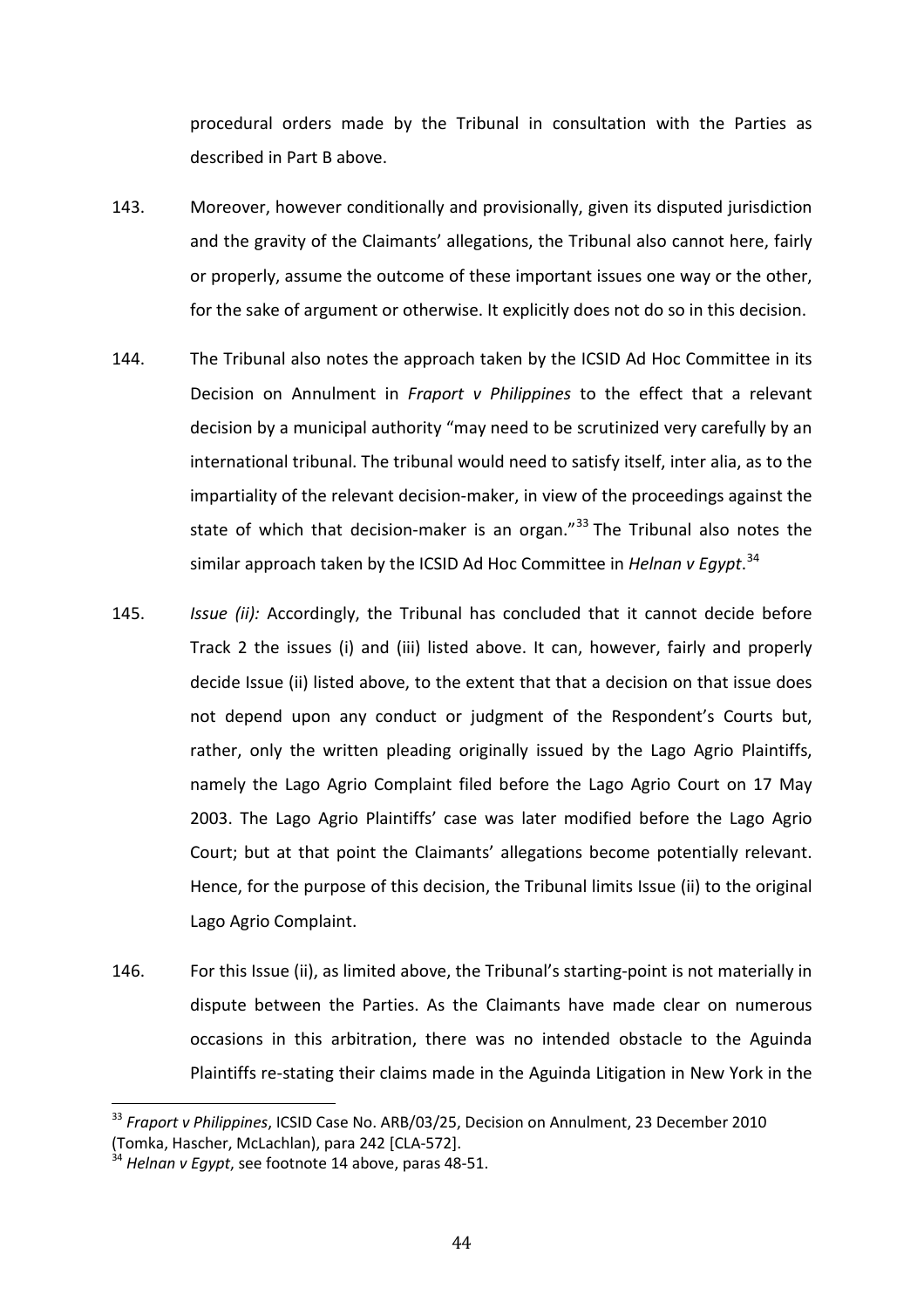form of a new complaint making similar claims before the Lago Agrio Court, albeit under the different substantive and procedural laws applicable in Ecuador. For example, when Texaco Inc. sought to dismiss the Aguinda Plaintiffs' claim in New York on grounds of forum non conveniens, it did so "without prejudice to plaintiffs' right to refile their individual monetary damage claims against TexPet in Ecuador"; $35$  and the Claimants accept that the Aguinda Plaintiffs were asserting "an aggregated individual-rights case ..."  $36$  As to such differences, it was understood by the signatory parties to the 1995 Settlement Agreement that Ecuadorian law did not permit class actions, such as were permitted in the USA. The Tribunal also notes that later, in 2002, the Supreme Court in the *Delfina* case observed that: "…. In our system of positive law 'class actions' have not yet been adopted ....".<sup>37</sup>

- 147. *The Aguinda Complaint:* The Aguinda Complaint was filed in New York on 3 November 1993, two years before the 1995 Settlement Agreement. It pleaded a claim by the Aguinda Plaintiffs as a class action (uncertified) under the USA's Federal Rules of Procedure, by named individuals and "on behalf of a class of all others similarly situated" for personal injuries and property damage caused by the defendant's wrongdoing.<sup>38</sup> As pleaded, the named individuals and the unnamed class members (estimated as numbering 30,000) were all resident in Ecuador from 1972 onwards within a geographical area defined by latitude and longitude, south of the Colombian border.<sup>39</sup>
- 148. As pleaded, this complaint asserts individual civil claims for personal injury and property damage, aggregated as members of the same class. The causes of action were pleaded in tort (with one statutory claim, here irrelevant), including negligence, public nuisance, private nuisance, strict liability, trespass and civil

<sup>35</sup> *Aguinda v Texaco Inc*., No. 93-CV-7527 (SDNY), Defendant Texaco Inc.'s Report on the Settlement Between Texaco Petroleum Company, The Republic of Ecuador, and Petroecuador and Texaco Inc.'s Response to the Court's Proposed Conditions for Dismissal of Litigation, 22 December 1994 [C-342].  $\overline{\phantom{0}}$ 

 $36$  Claimants' Track 1 Reply Memorial on the Merits dated 29 August 2012, para. 103.

 $37$  See the Supreme Court's "Fifth" finding, para. 111 & footnote 20 above.

<sup>38</sup> The *Aguinda* Complaint of 3 November 1993, pp. 2-3 [C-14].

<sup>&</sup>lt;sup>39</sup> The *Aquinda* Complaint, pp. 17-19 [ibid].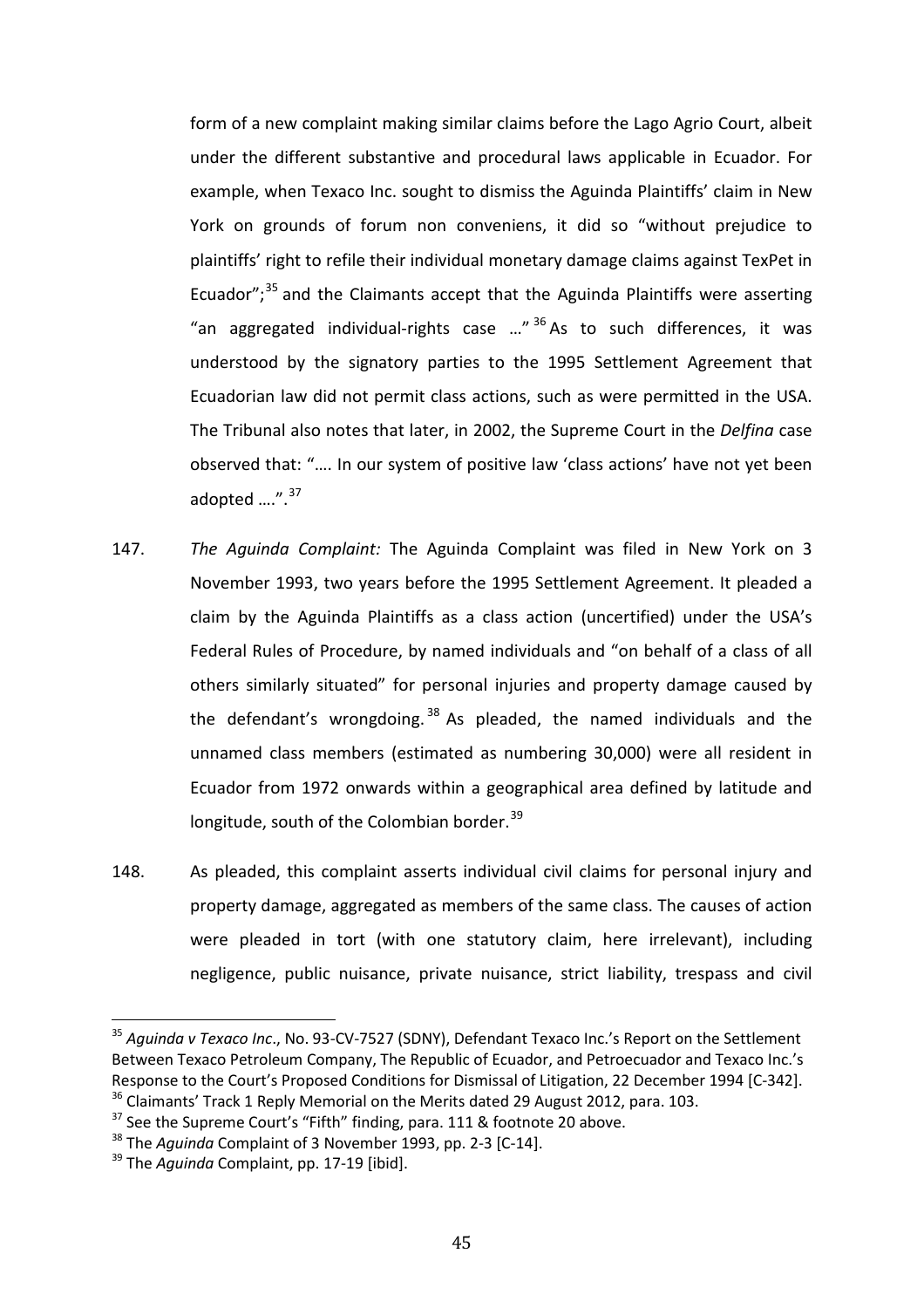conspiracy, with relief claimed as compensatory damages, punitive damages and equitable relief to remedy the alleged pollution and contamination "of the plaintiffs' environment and the personal injuries and property damage caused thereby" (page 4).

- 149. The Aguinda Complaint in New York was not a diffuse claim. This much, at least, is common ground between the Parties. $40$  As the Claimants acknowledged at the April Hearing, "… both Parties agree that what was at issue in Aguinda were individual claims, aggregate individual claims. The issue is what's at issue in Lago Agrio."<sup>41</sup>
- 150. *The 1995 Settlement Agreement:* There was nothing in the 1995 Settlement Agreement which was intended to prevent the Lago Agrio Plaintiffs in Ecuador from pleading environmental claims made as third persons for individual harm in respect of their individual rights independently of the Respondent and asserting rights separate and different from the Respondent, as the Tribunal decided in Paragraph 81 of the First Partial Award (page 34) and Paragraph 112(3) of its Operative Part (page 45).
- 151. For present purposes, the questions dividing the Parties are whether the Lago Agrio Plaintiffs asserted in their Complaint only diffuse claims, brought only in a representative capacity for their communities (but not a claim in any individual capacity or for any individual right); invoked only those communities' indivisible rights; and did not claim any individual harm or seek any individual remedy. The Claimants answer "yes" to these questions; and the Respondent answers "no".
- 152. For present purposes, the issue can be re-stated simply: does the Lago Agrio Complaint plead only diffuse claims as distinct from individual claims for personal harm, whether actual or threatened (as the Claimants asserted in their opening oral submissions at the April Hearing)? $42$

 $^{40}$  D1.56 (Mr Coriell).  $\overline{a}$ 

<sup>41</sup> D2.372 (Mr Coriell).

 $42$  D1.24 (Mr Coriell).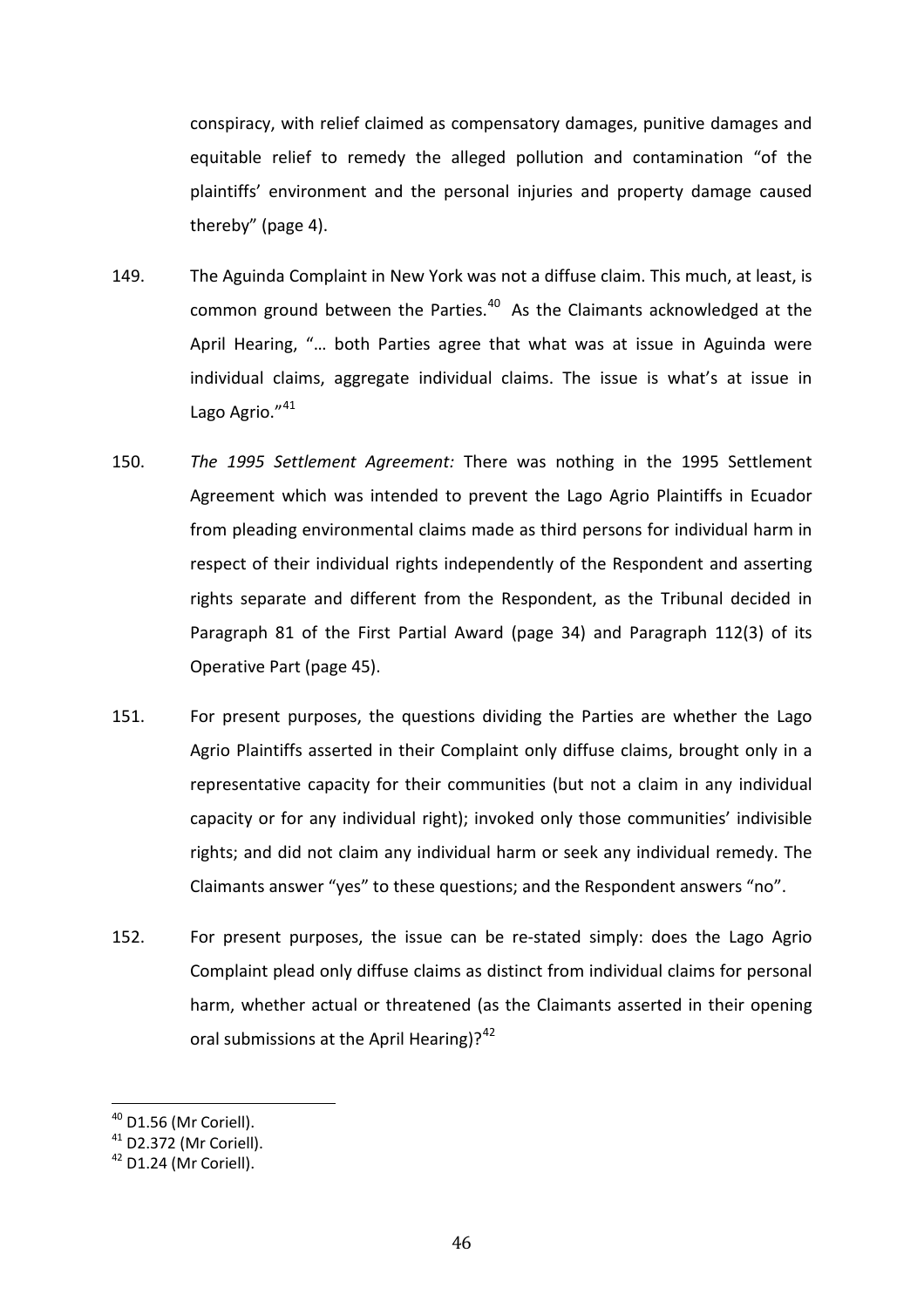- 153. It is first necessary to clarify the special meanings attributed in this arbitration to the words "diffuse" and "individual". The differing use of these English words by the Parties, intended to equate with Ecuadorian legal terms, have unfortunately been the source of certain difficulties in this arbitration.
- 154. The Tribunal decided in Paragraph 112(3) of the Operative Part of the First Partial Award that: "The scope of the releases in Article 5 of the 1995 Settlement Agreement and Article IV of the 1998 Final Release made by the Respondent to the First and Second Claimants does not extend to any environmental claim made by an individual for personal harm in respect of that individual's rights separate and different from the Respondent; but it does have legal effect under Ecuadorian law precluding any 'diffuse' claim against the First and Second Claimants under Article 19-2 of the Constitution made by the Respondent and also made by any individual not claiming personal harm (actual or threatened); …".
- 155. The Tribunal's first decision in this Paragraph 112(3) that the scope of the releases *does not* extend to any environmental claims made by an individual in respect of personal harm (or damage to personal property) violating that individual's rights, separate and different from the Respondent - identifies a category of claims that will be here referred to as "individual" claims. Under Ecuadorian law, an individual claim belongs to that individual with the remedy personal to that individual; and it is not a diffuse claim.
- 156. In contrast, the Tribunal's second decision in this Paragraph 112(3) that the scope of the releases *does* have legal effect under Ecuadorian law precluding any diffuse claims against the First and Second Claimants under Article 19-2 of the Constitution, made by the Respondent and also made by any individual not claiming personal harm or damage to personal property (actual or threatened) identifies a category of claims that will be here referred to as "diffuse" claims. Under Ecuadorian law, a diffuse claim may belong to a community of indeterminate people with the remedy indivisible; and it is not an individual claim.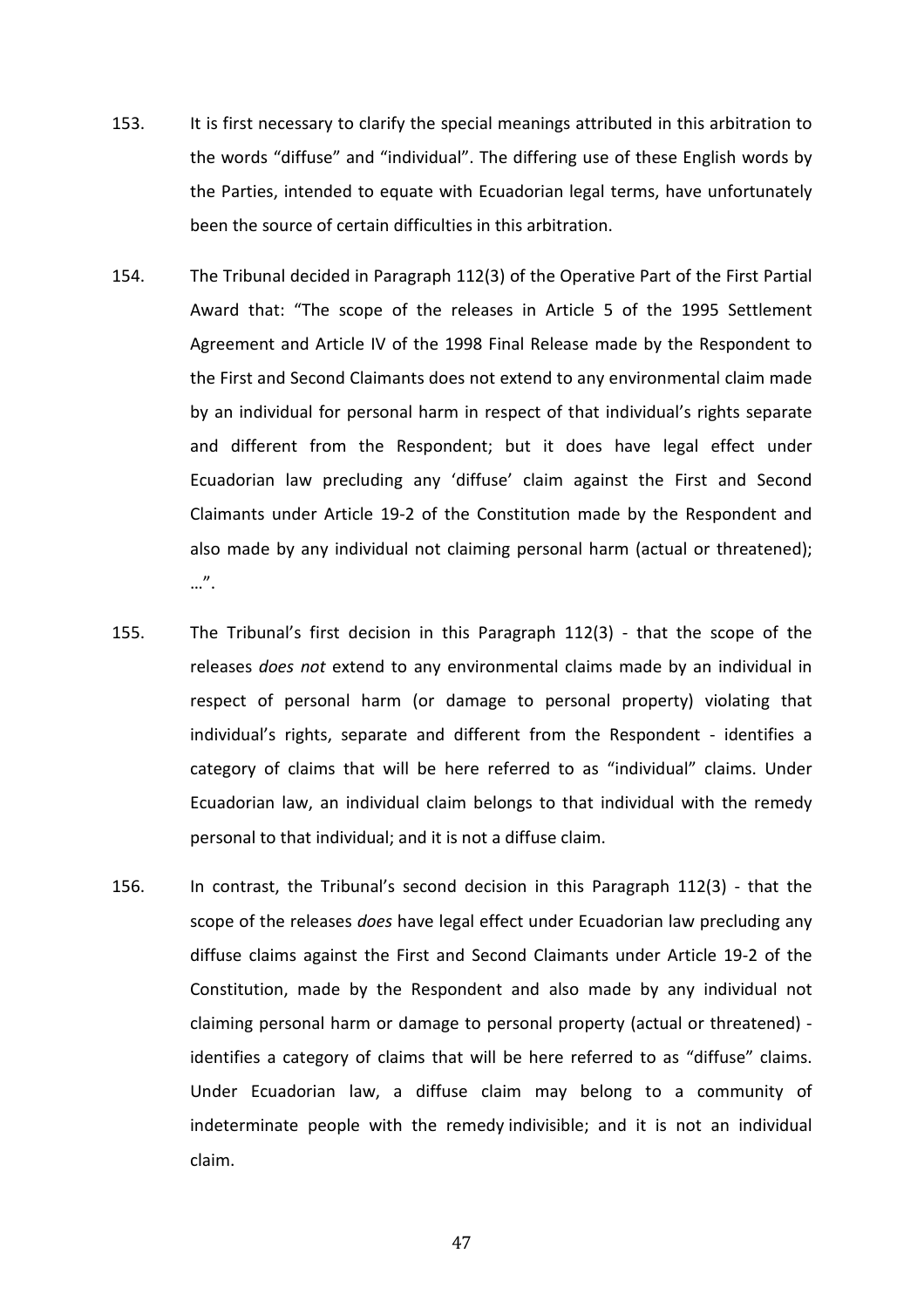- 157. The Tribunal emphasises that the terms "individual" claims and "diffuse" claims are used in this decision to denote categories of claims that the Tribunal has identified as relevant to its legal analysis of the Parties' respective cases in this decision. These English linguistic (but not legal) terms, as here used, are not otherwise intended by themselves to bear any definitive technical meaning under Ecuadorian, international law or any other law.
- 158. Further, in regard to its analysis of the claims pleaded in the Aguinda Litigation and the Lago Agrio Complaint, the Tribunal bears in mind its perspective as an international tribunal under the BIT: it should look at the substance and not only the form of these different pleadings, without being bound by any pleading technicalities inherent in the respective national legal systems.<sup>43</sup>
- 159. *The Lago Agrio Complaint:* The Lago Agrio Plaintiffs' Complaint against Texaco Inc. as the named defendant is, in its original Spanish version, a document of 17 pages.<sup>44</sup> It was filed on 7 May 2003, after the 1995 Settlement Agreement. The pleading begins with the list of the 48 individual plaintiffs, all being (as translated into English) "domiciled in the Secoya Community of San Pablo de Aguarico, Canton of Shushufundi, Province of Sucumbíos" and "Ecuadorian nationals engaged in farming activities." These plaintiffs are described as having been the same Aguinda Plaintiffs in New York, having there sought "enforcement of their own rights as well as those of other people in the same class, as the term is used in [New York's] procedural rules to designate the people who might find themselves in an identical legal situation with regard to the specifics of the lawsuit [i.e. the Aguinda Litigation]" (Paragraph 8).

<sup>43</sup> See *Certain Phosphate Lands in Nauru (Nauru v. Australia)*, Judgment (Preliminary Objections), 1992 ICJ Reports 240, para. 65: "Consequently, the Court notes that, from a formal point of view, the claim relating to the overseas assets of the British Phosphate Commissioners, as presented in the Nauruan Memorial, is a new claim in relation to the claims presented in the Application. Nevertheless, as the Permanent Court of International Justice pointed out in the *Mavrommatis Palestine Concessions* case: 'The Court, whose jurisdiction is international, is not bound to attach to matters of form the same degree of importance which they might possess in municipal law.' (*P.C.I.J., Series A, No. 2*, p. 34; cf. also *Northern Cameroon, I.C.J. Reports 1963*, p. 28.) The Court will therefore consider whether, although formally a new claim, the claim in question can be considered as included in the original claim in substance."  $\overline{a}$ 

<sup>&</sup>lt;sup>44</sup> The Lago Agrio Complaint of 7 May 2003 [C-71].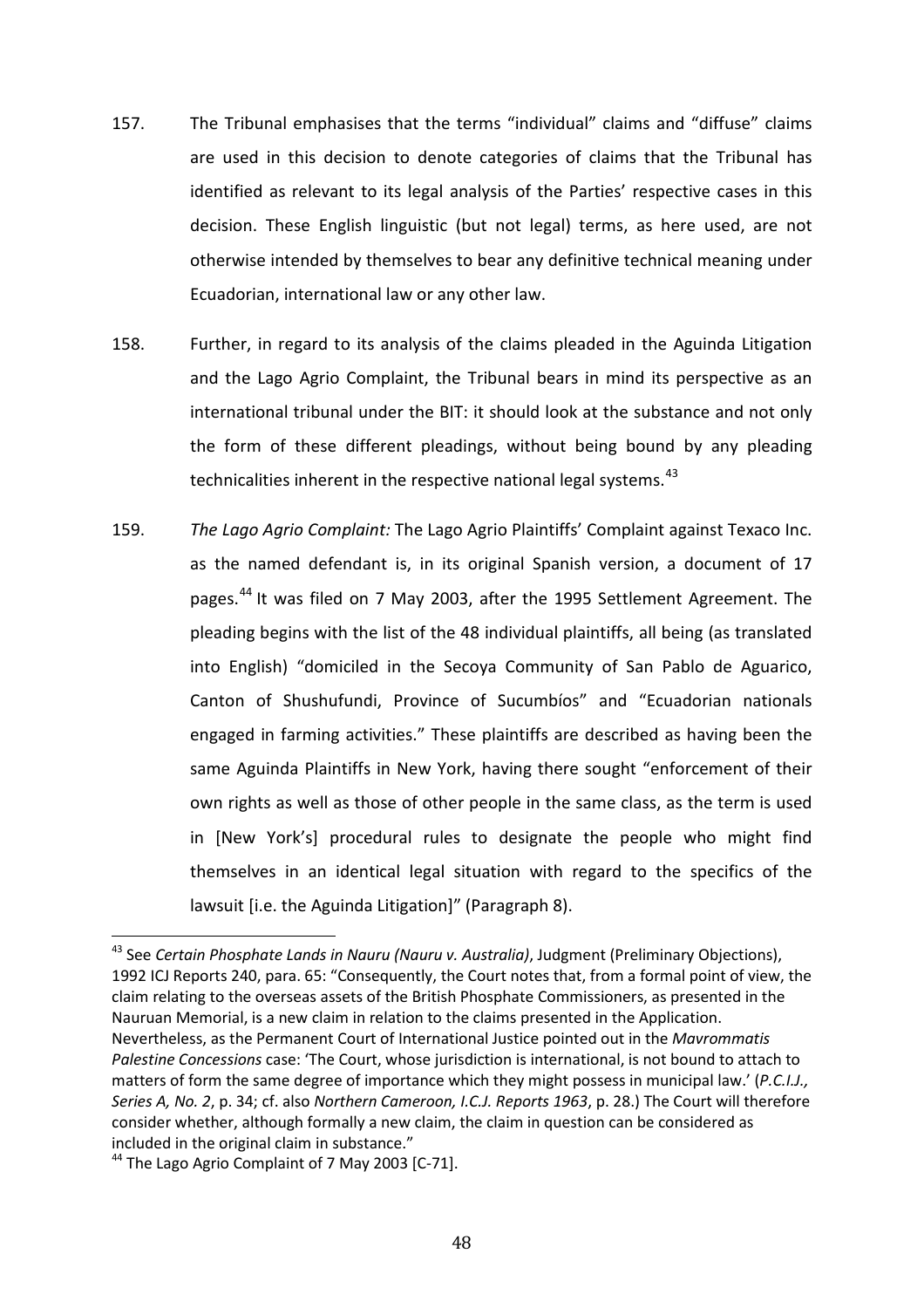- 160. Part I of the Lago Agrio Complaint pleads the alleged "background" to the case, including the 1998 Final Release (forming part of the 1995 Settlement) and the "merger" between Texaco and Chevron. Part II pleads the alleged "contaminating methods employed by Texaco". Part III pleads the alleged consequential "damage and the affected population". Its Paragraph III.2 pleads, as a matter of causation, the alleged consequences to the health and life expectancy of the population including, but not expressly so, the Lago Agrio Plaintiffs. Part IV pleads "Texaco Inc.'s liability". In the latter's Paragraph IV.9, Texaco's liability and remedial obligation were allegedly "passed on to Chevron by virtue of the merger between the two corporations" described in Paragraph I.12. Thus far, apart from the allegations directed against Chevron, there appears to be a broad similarity between the complaint in the Aguinda Litigation and the Lago Agrio Litigation.
- 161. Part V of the Lago Agrio Complaint pleads the "legal basis" for the claim. It invokes Articles 2241 and 2256 of the Civil Code, later re-numbered as Articles 2214 and 2229 (Paragraph V.1); Articles 23.6 and 86 of the Constitution, later in part Article 19-2 (Paragraph V.3(a)); Article 2260 of the Civil Code, later renumbered as Article 2236 (Paragraph V.1(b); and Articles 41 and 43 of the Environmental Management Act 1999 (Paragraph V.3(c)).<sup>45</sup>
- 162. These provisions in the Environmental Management Act are alleged to establish a "public action" ["acción pública"] based on the breach of environmental laws and "the right of legal entities, individuals or human groups bound by a common interest and directly affected by a harmful action or omission, to bring an action for damages based on the harm to their health and environment, including the biodiversity along with its constituting elements."<sup>46</sup> The Tribunal does not

 $^{45}$  These texts are set out earlier, in both the original Spanish and English translation: see footnotes 4 (Article 2236 of the Civil Code), 5 (Article 2214 of the Civil Code), 6 (Article 19-2 of the Constitution), 15 (Article 2229 of the Civil Code) and 30 (Article 43 of the EMA).  $\overline{a}$ 

<sup>46</sup> In the original Spanish: "*reconoce a las personas naturales o jurídicas y a los grupos humanos vinculados por un interés común y afectados directamente por Ia acción u omisión dañosa, el derecho a interponer acciones por daños y perjuicios y por el deterioro causado a Ia salud o al medio ambiente, incluyendo Ia biodiversidad con sus elementos ccnstitutivos.*".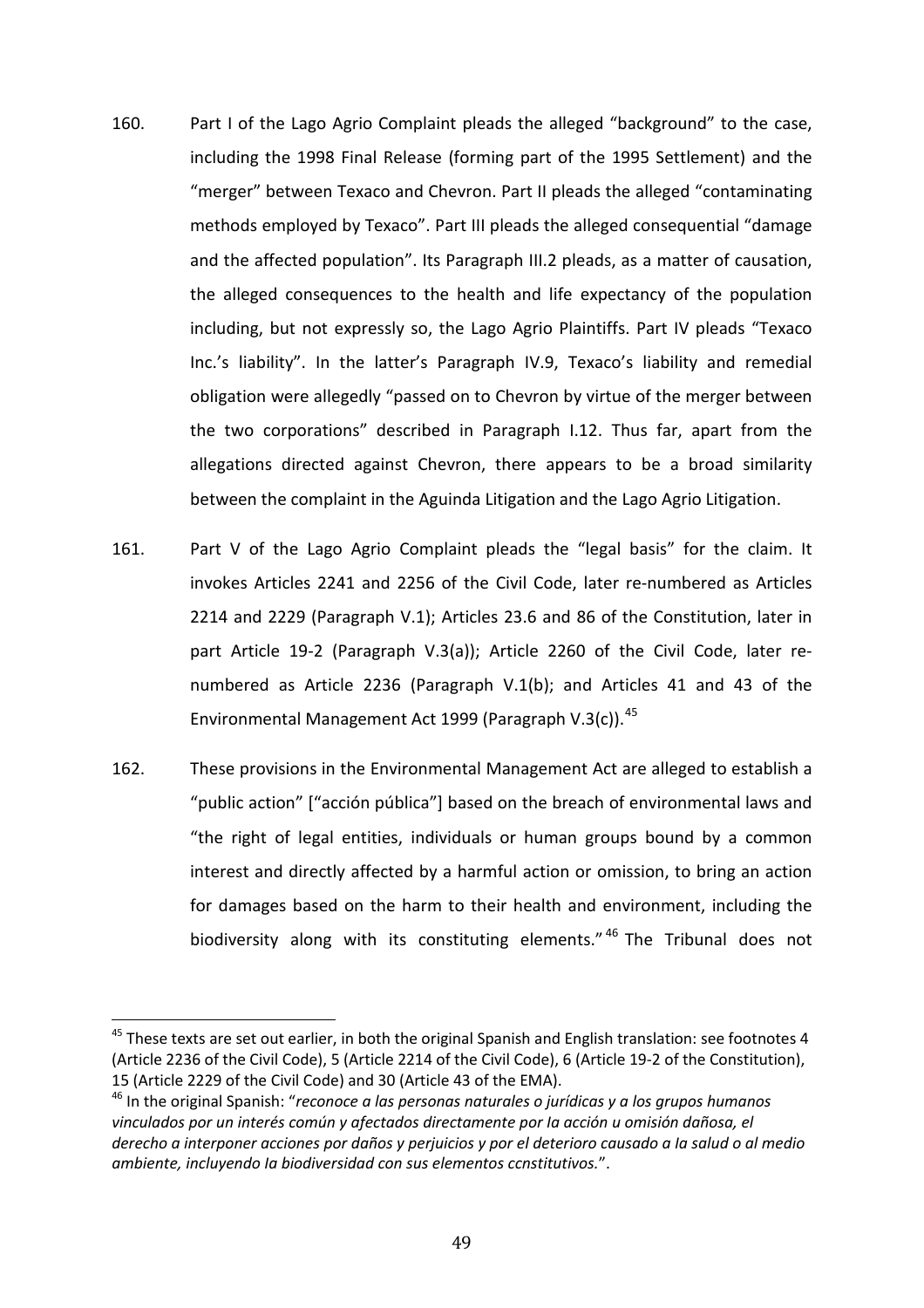consider Article 41 of the Environmental Management Act directly relevant for present purposes. Article 43 of the Act is considered later below.

- 163. Part VI of the Lago Agrio Complaint pleads the "prayer for relief". It is claimed by the Lago Agrio Plaintiffs "in our capacity as members of the affected communities and in safeguard of their recognized collective rights".<sup>47</sup> The relief claims specific remedial and ancillary works, with the necessary funds paid by Texaco to the "Amazon Defense Front", together with 10% of such value payable (with litigation costs) also to the Amazon Defense Front "by express request of the plaintiffs". It does not claim monetary compensation particular to each of the Lago Agrio Plaintiffs, or payment to any of them personally. Part VI addresses "jurisdiction, amount of claim and procedure", invoking (inter alia) Articles 42(2) and 43 of the Environmental Management Act. Part VIII addresses "notices".
- 164. Parts V and VI of the Lago Agrio Complaint could be read as including something other than an individual claim: for example (with emphases here supplied): (i) the allegation that "environmental rights are *constitutionally* recognized as *collective* rights … *Any* person may thus seek remediation based on the breach or disregard of such rights"; <sup>48</sup> (ii) the allegation of "potential damage to an *undetermined*  group of people … Article 2260 (now 2236) of the Civil Code provides for a popular action to compel whoever generated the threat to remove or cease its causes";<sup>49</sup> (iii) the claim by the Lago Agrio Plaintiffs asserting "*collective* rights" expressly as members of the affected communities, but with no express allegation of a specific injury or specific property damage to any individual plaintiff; <sup>50</sup> (iv) the claim to restore the public health of the *affected communities*, rather than any compensation for an individual's personal injuries or property damage payable to that individual;<sup>51</sup> and (vi) the lack of any authorisation or powers of attorney whereby the Lago Agrio Plaintiffs and/or their Ecuadorian

<sup>47</sup> In the original Spanish, "*como miembros de las communidades afectadas y en guardia de los derechos reconcidos collectivamente a éstas, …*".  $\overline{a}$ 

<sup>&</sup>lt;sup>48</sup> The Lago Agrio Complaint, § V.3(a)) [ibid].

<sup>&</sup>lt;sup>49</sup> The Lago Agrio Complaint, §  $V(3)(b)$  [ibid].

 $50$  The Lago Agrio Complaint, § VI [ibid].

 $51$  The Lago Agrio Complaint, § VI.I & 2 [ibid].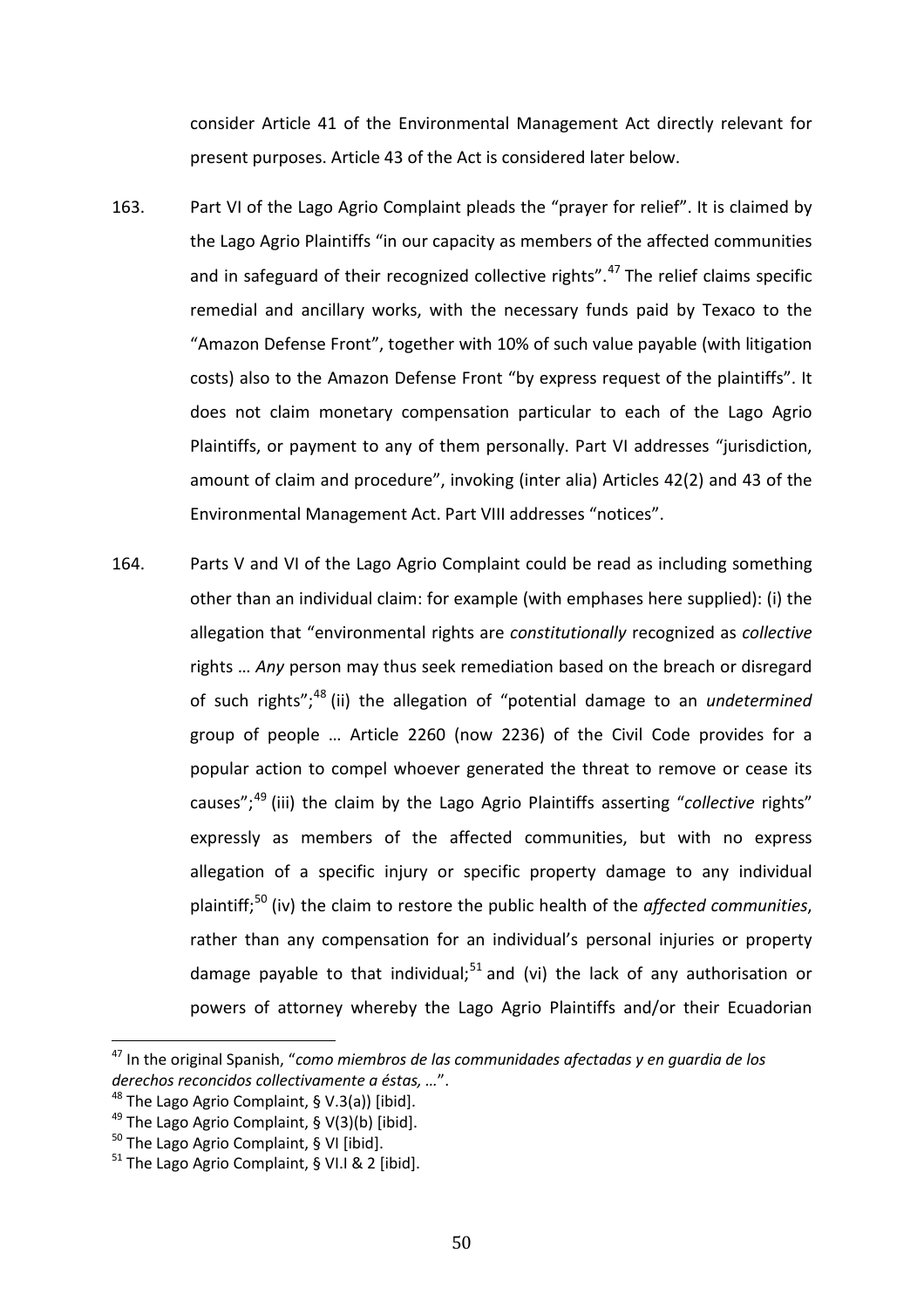attorney (Mr Alberto Wray) were authorised to bring a claim on behalf of unnamed persons, communities or people (said to have numbered tens of thousands during the Aguinda Litigation in New York).<sup>52</sup>

- 165. Conversely, there are factors which suggest that individual claims could be pleaded in the Lago Agrio Complaint: (i) it was brought by named individuals, being the same individuals who were the Aguinda Plaintiffs in New York there advancing (admittedly) individual claims; (ii) their Ecuadorian attorney whose name appears in the complaint (Mr Alberto Wray) was to act in the complaint under a power of attorney from the named Aguinda Plaintiffs; and (iii) the claim is pleaded as claims by named individuals with, possibly (as submitted by the Respondent), the Ecuadorian procedural equivalent of the class action previously sought by the same individuals in the Aguinda Litigation in New York. The Respondent acknowledges that the named Lago Agrio Plaintiffs did not and could not represent anyone but themselves before the Lago Agrio Court.<sup>53</sup> Conversely, as the Claimants recognised at the April Hearing, if there had been individual claims pleaded by 30,000 named plaintiffs in the Lago Agrio Complaint, that pleading would not have been a diffuse claim barred by the 1995 Settlement Agreement.<sup>54</sup>
- 166. It is necessary, in these ambiguous circumstances, to look further between the lines of the pleading in the Lago Agrio Complaint, assessed at the time of its filing before the Lago Agrio Court. The questions posed by the Parties' cases raise several important distinctions between a party's standing to bring a claim, the cause of action alleged by a party and the substantive nature of the right invoked by a party. In the Tribunal's view, the answer to these questions lies not in the

<sup>52</sup> *Aguinda v Texaco Inc*. 303 F.3d 470, 477-478 (2d Cir. 2002): " … [The Aguinda] Plaintiffs' third objection is that Ecuadorian courts do not recognize class actions. On the other hand, Ecuador permits litigants with similar causes of action arising out of the same facts to join together in a single lawsuit. While the need for thousands of individual plaintiffs to authorize the action in their names is more burdensome than having them represented by a representative in a class action, it is not so burdensome as to deprive the plaintiffs of an effective alternative forum …" [C-65]. (This appeal and judgment took place after the Environmental Management Act 1999). l<br>F

<sup>53</sup> D2.482-483 (Mr Bloom).

<sup>&</sup>lt;sup>54</sup> D2.374 (Mr Coriell).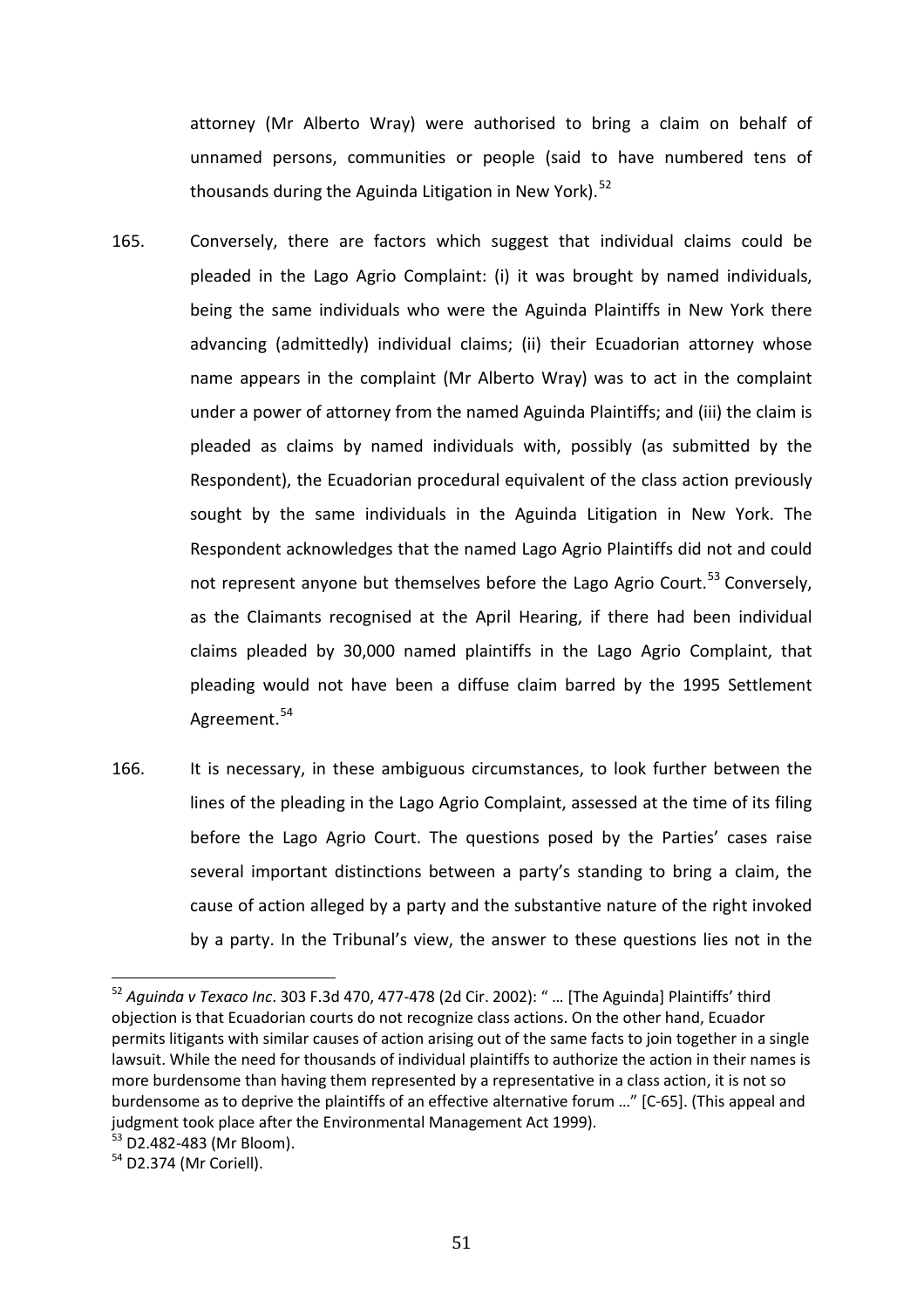formal standing of the Lago Agrio Plaintiffs but rather with the alleged causes of action and (if and to the extent different) the substantive nature of the alleged rights invoked by those plaintiffs, to be assessed more as a matter of substance than strict form.

- 167. For present purposes, it is appropriate to focus upon relatively few of the Parties' oral and written submissions in Track 1B. For the Respondent, the most significant submissions were based upon the appellate decision of 2002 by the Ecuadorian Supreme Court in the environmental case known as *Delfina,* in legal proceedings preceding and unconnected with the 1995 Settlement Agreement, the Lago Agrio Litigation and the Parties' dispute. (Unlike the judgments in the Lago Agrio case, the Claimants do not seek to impugn the Supreme Court's decision in *Delfina* on grounds of any impropriety or denial of justice).
- 168. In the Tribunal's view, the decision in *Delfina* throws some but not decisive light on the causes of action pleaded and the rights invoked in the Lago Agrio Complaint. *Delfina* was not a diffuse case. Yet, the plaintiff in *Delfina* did not claim individualised damages but, rather, non-monetary relief in the form of remedial works that would benefit all the members of the affected community of which the plaintiff was also a member. That form of relief did not, in the opinion of the Supreme Court, convert what was otherwise an individual claim into a diffuse claim. Moreover, the Environmental Management Act 1999 did not play any part in the Supreme Court's analysis of that claim. Accordingly, in the Tribunal's view, as pleaded in the Lago Agrio Complaint, Article 43 of the Environmental Management Act could not by itself convert what was otherwise an individual claim into a diffuse claim.
- 169. It is however necessary to analyse exactly what was decided, for present purposes, by the Supreme Court in *Delfina*. The issue principally addressed by the Supreme Court was whether the plaintiff's claim was: (i) a claim introduced on behalf of the private legal entity called "Comité Delfina Torres Vd. De Concha" by its legal representative, or (ii) a claim introduced on behalf of the "people"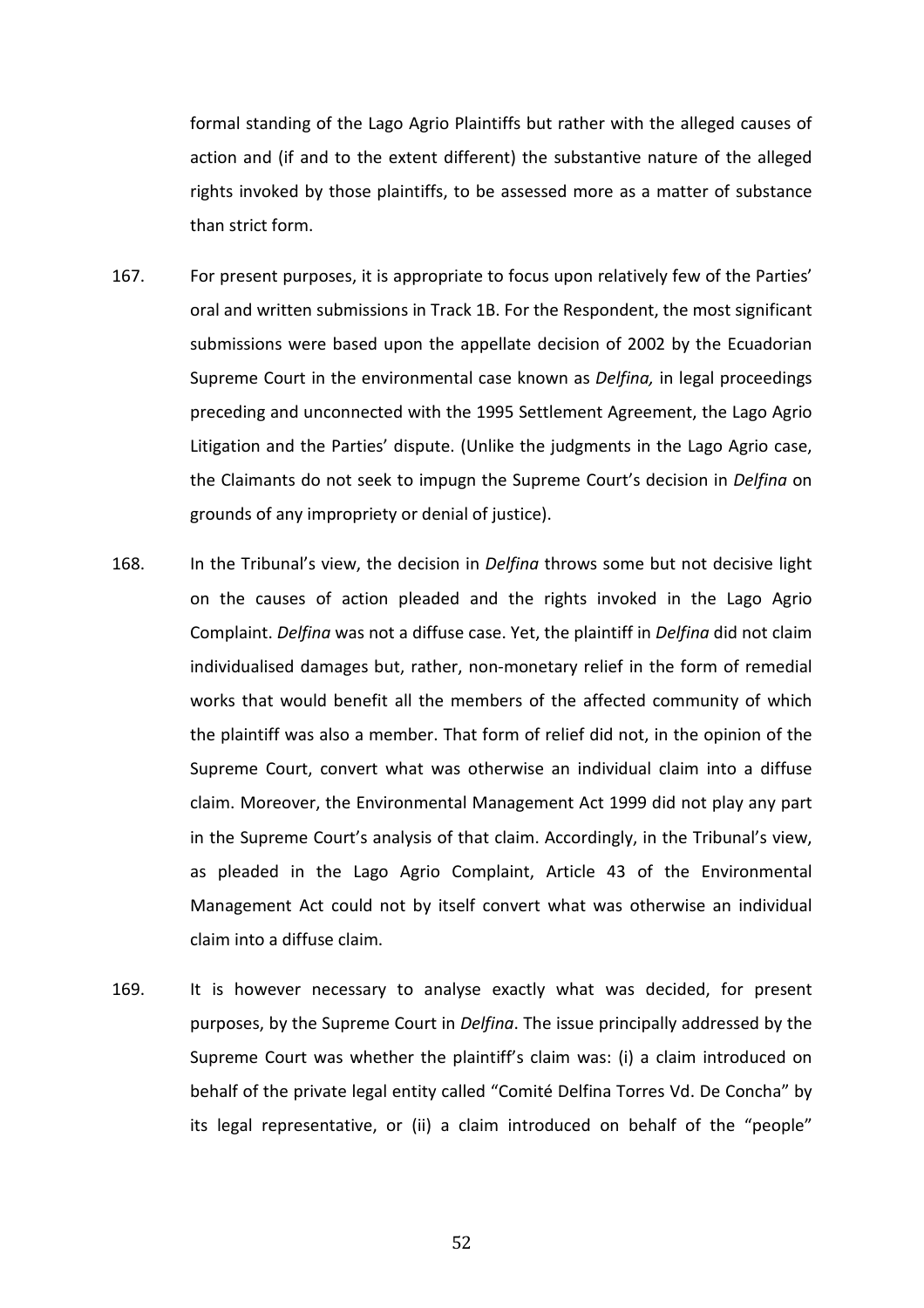pursuant to Article 23(15) of the Ecuadorian Constitution of 1993 (but with the same relevant wording as the 1998 Constitution).<sup>55</sup>

- 170. In its "Fifth" finding, the Supreme Court decided that the claim was not validly introduced on the basis of Article 23(15) of the Constitution, which does not refer to the right to introduce a legal claim before a court of law administering justice in accordance with due process. It refers only to the right of individuals to formulate requests or complaints addressed to administrative authorities, something (as this constitutional provision dictates) that an individual can do on his or her own behalf, but never on behalf of the "people" (the original Spanish term is "pueblo", which has been mistranslated in the English text produced by the Respondent as "public interest": see above).
- 171. Accordingly, the Supreme Court decided that Article 23(15) of the Constitution did not confer a right to introduce a legal action before the Respondent's judiciary (be it individual, diffuse or whatever), but rather a right, as the Supreme Court states, having a "political administrative nature" exercised before the public administration. In the exercise of such a right, an individual could not act as the representative of the "people" because such people's rights can only be exercised by or on behalf the people's constitutional representatives, i.e. the legislative and executive organs of the State; and an individual cannot usurp the exercise of those rights belonging to the people because it would undermine the constitutional organisation of the State.
- 172. In the Tribunal's view, by rejecting such a claim by the plaintiff in *Delfina,* as being incorrectly pleaded under Article 23(15), the Supreme Court was not deciding

<sup>&</sup>lt;sup>55</sup> Article 23(15) of the 1998 Constitution provides (in the original Spanish and in its English translation: "*Sin perjuicio de los derechos establecidos en esta Constitución y en los instrumentos internacionales vigentes, el Estado reconocerá y garantizará a las personas los siguientes : (…) 15. El derecho a dirigir quejas y peticiones a las autoridades, pero en ningún caso en nombre del pueblo; y a recibir la atención o las respuestas pertinentes, en el plazo adecuado.*" ("Without prejudice to the rights established in the Constitution and the international instruments currently in force, the State recognizes and guarantees the following to the people: … 15. The right to file complaints and petitions to the authorities, but under no circumstances on behalf of the people, and to receive attention or relevant responses within an appropriate period."). l<br>F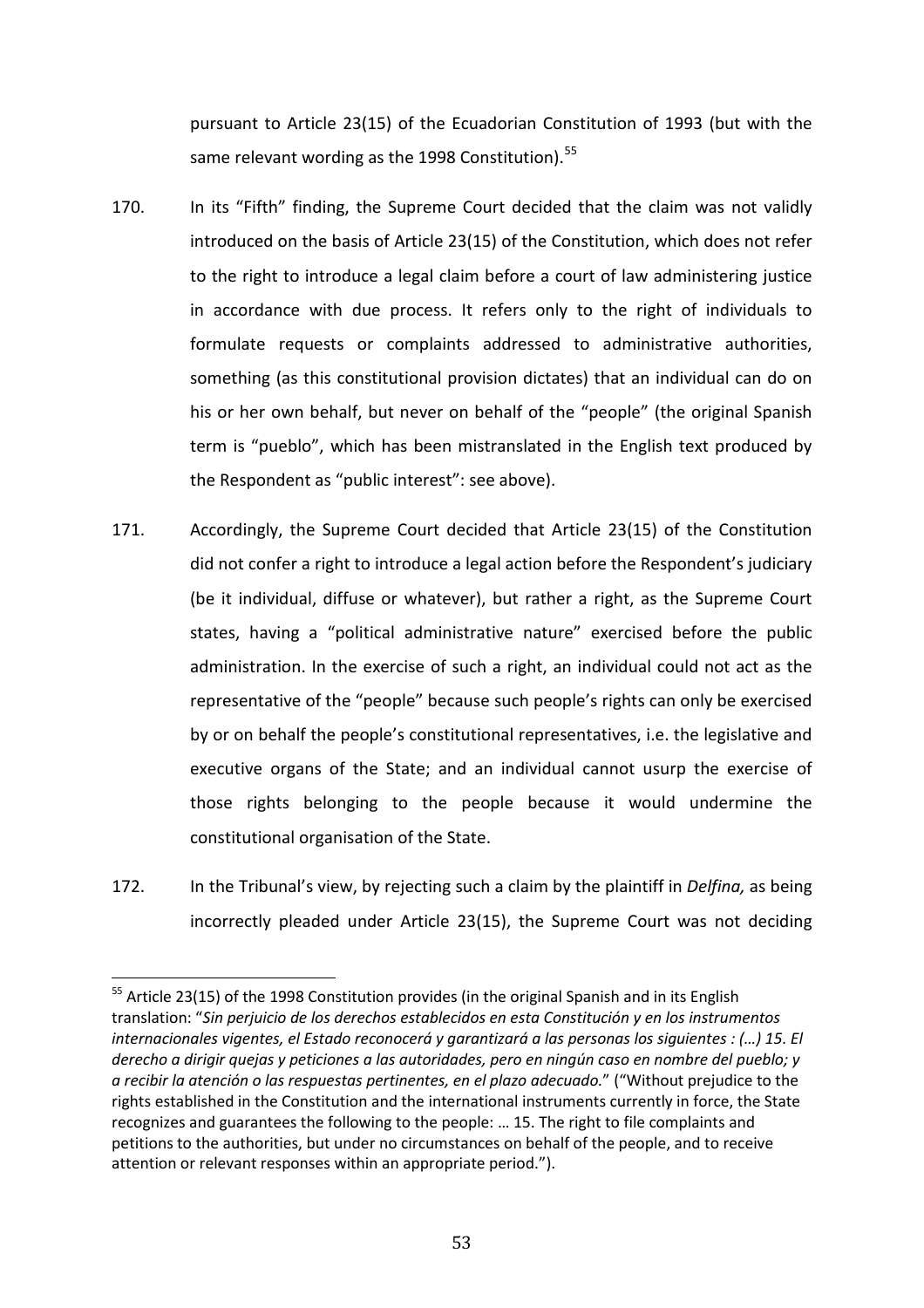whether or not a diffuse claim could be pleaded under Ecuadorian law. In short, the issue before this Tribunal (as to whether individuals or groups of individuals could plead legal claims that may be characterised as diffuse claims) was neither raised nor decided in the *Delfina* case. Therefore, at its highest, it can only be said that the Supreme Court did not reject the possibility of an Ecuadorian court of law accepting and entertaining a diffuse claim by an individual or private group of individuals.

- 173. The Supreme Court did admit the plaintiff's claim as a claim made on behalf of the "Comité Delfina Torres Vda. De Concha" by its authorised legal representative, namely the plaintiff. This latter claim was treated as an individual claim, i.e. a claim filed on behalf of an individual that was not a physical, but a legal person comprising 250 families living on 25 hectares of land. In the Tribunal's view, this factor may differentiate the *Delfina* complaint from certain claims pleaded in the Lago Agrio complaint. The latter claims were not pleaded by any authorised entity representing a narrowly defined community or a group of people. On the other hand, the complaint in *Delfina* pleaded that the harm suffered by this defined community also affected the Esmeralda Province and interested the entire Ecuadorian nation. <sup>56</sup> That allegation of generalised harm did not affect the Supreme Court's characterisation of the claim as an individual claim.
- 174. As to the relief claimed and admitted in *Delfina*, the plaintiffs sought compensation from the defendants' wrongdoing. In its "Twentieth" finding, the Supreme Court concluded that the standard to be applied is objective responsibility for the injury caused by the defendants, with the defendants bearing the burden of proving that they did not cause the injury; and that liability for such injury may lead to pecuniary compensation, reparation in kind or both. In its "Twenty-Seventh" finding, the Supreme Court admitted compensation in the form of certain remedial works "for the benefit of the community". In other words, the Supreme Court decided in favour of reparation in kind in lieu of

<sup>56</sup> The *Delfina* Complaint (R-1188). l<br>F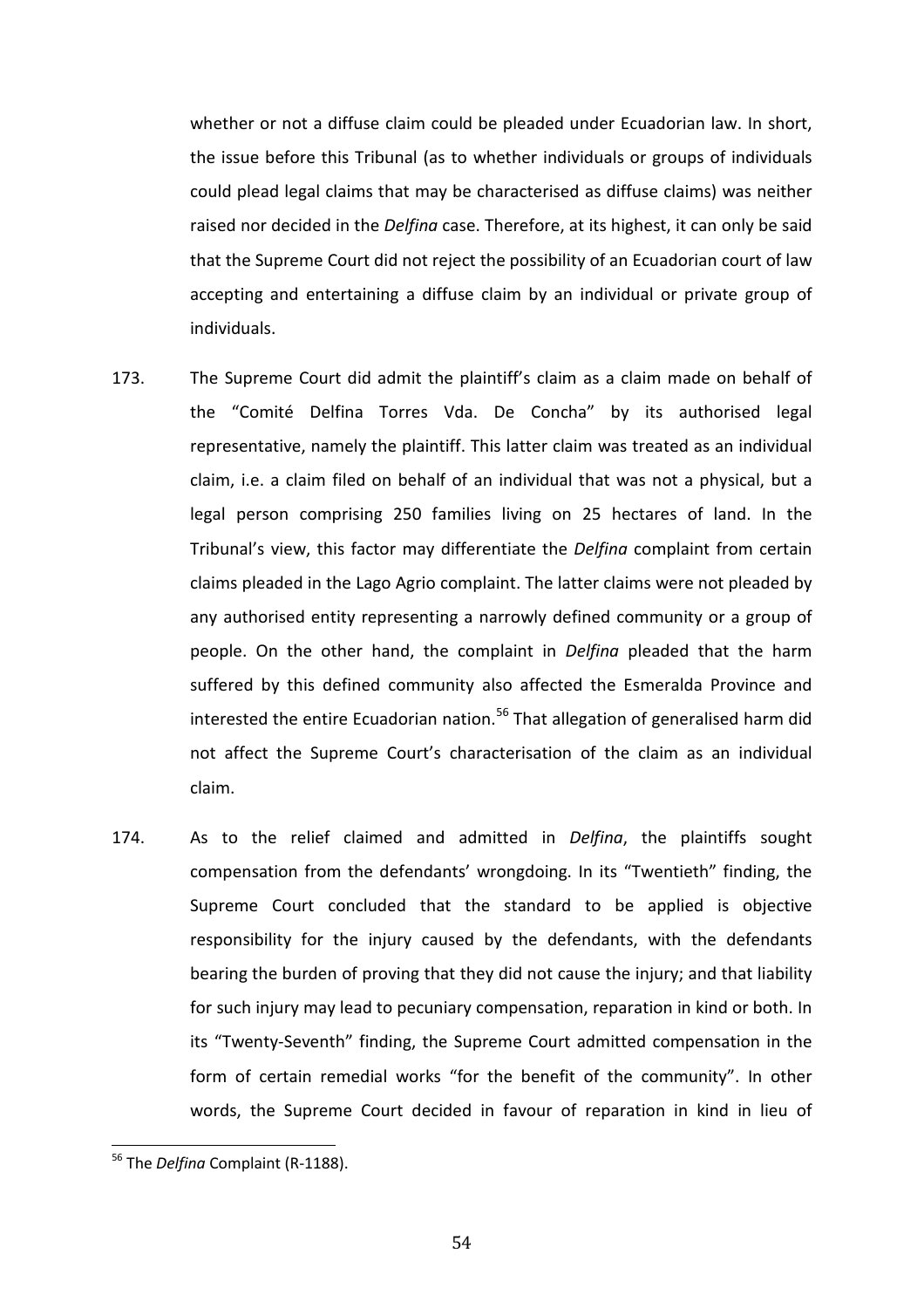pecuniary compensation. This did not change the nature of the claim, as an individual claim. This appears clearly in the third paragraph of the Supreme Court's Clarification of 29 October 2012, where the Court: (i) acknowledges that the normal relief for the injury suffered by the plaintiffs is pecuniary compensation; (ii) that such pecuniary compensation due to the plaintiffs (but no other person) amounted to US\$ 11,000,000.00; and (iii) in view of the desire expressed by the plaintiffs, such amount was to be applied to remedial works to satisfy the needs of the community. It is clear, however, that the cost of such works was not to exceed the amount of US\$ 11,000,000.00. That generalised form of remedial relief benefiting the community as a whole did not affect the Supreme Court's characterisation of the claim as an individual claim.

- 175. The Tribunal therefore rejects the submissions made by the Respondent at the April Hearing to the effect that the Supreme Court's judgment in *Delfina*  decisively determines this Issue (ii) in Track 1B in favour of the Respondent and against the Claimants. On the other hand, on the basis of this judgment, the Tribunal does accept, rejecting the Claimants' submissions, that a plaintiff's pleading in regard to the broad scope of environmental harm caused by a defendant's wrongdoing and a claim for relief in the form of remedial works did not, by themselves, affect the characterisation of a claim as an individual claim under Ecuadorian law.
- 176. The Tribunal also accepts that the line between an individual claim and a diffuse claim can be finely drawn in regard to delictual liability for environmental pollution. The same is true for such delictual claims elsewhere. It can be unhelpful sometimes to address an issue under one legal system by reference to another, given dissimilarities in language, legal culture and historical traditions. In this case, however, the Tribunal is an international tribunal not bound by technical pleading formalities; and it has necessarily to compare the material substance of the Aguinda Complaint with the material substance of the Lago Agrio Complaint. It does so here by reference to the former's claim for the common law tort of public nuisance under the laws of the USA. Ordinarily, in common law systems,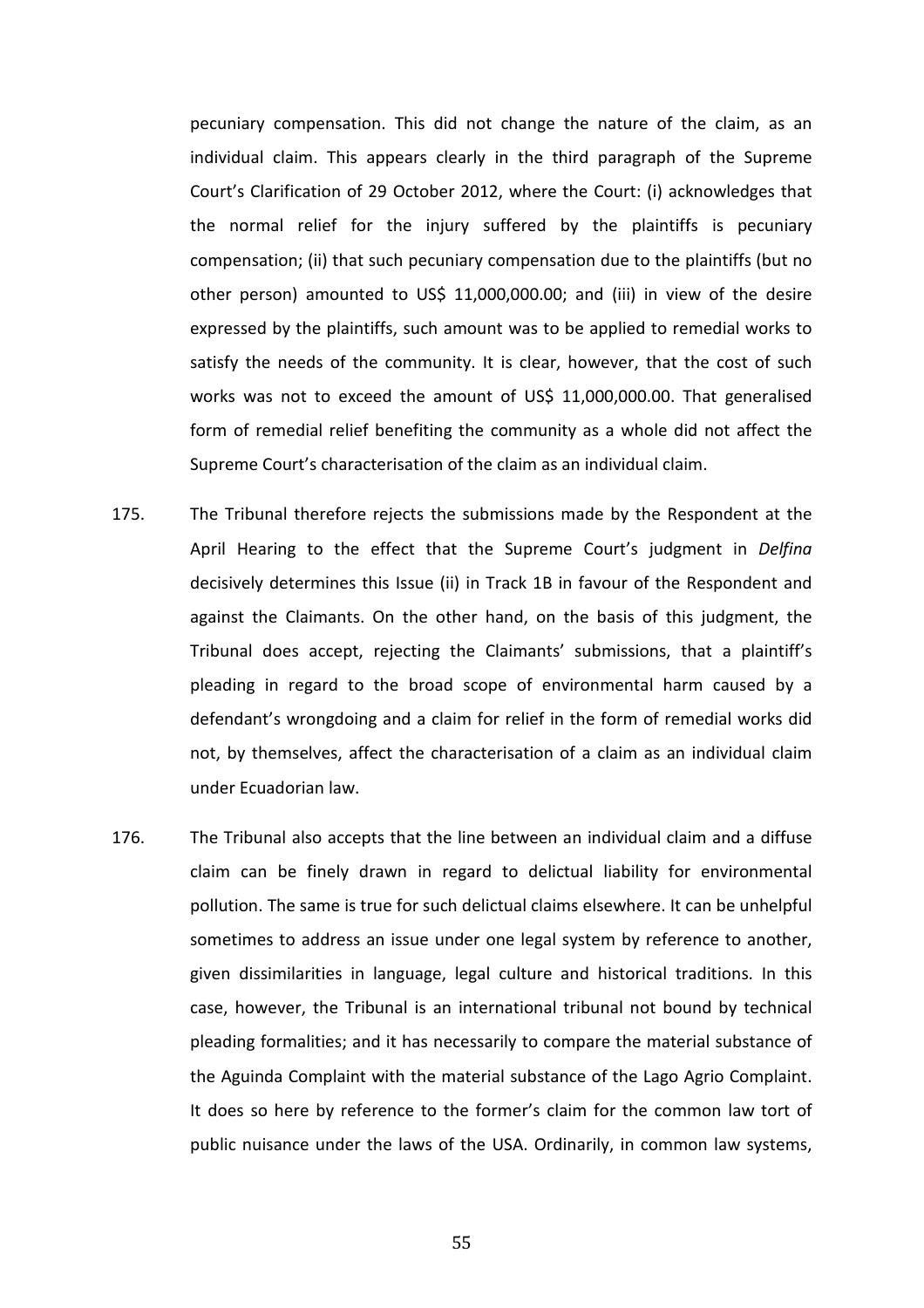public nuisance cannot found a claim by a private individual, but only a claim by a public authority.

- 177. As already described above, it is common ground between the Parties that the Aguinda Plaintiffs brought their claim for public nuisance as individual claims (as members of a class) and not as a diffuse claim under the laws of the USA. Further, as already indicated, it could not be argued (nor is it) that the 1995 Settlement Agreement barred the making in Lago Agrio of an individual claim under Ecuadorian law materially similar, in substance, to the claim in New York for public nuisance.
- 178. Under New York law, it is well settled that an unaffected person can make no claim in public nuisance: that claim can only be made by a public authority and not private individuals. An individual plaintiff advancing an individual claim must plead special damage from the injury caused by the public nuisance. As was decided by the Supreme Court, Appellate Division, Second Department of New York in *Leo v General Electric* (1989), an environmental pollution case: 57

*"Pollution of navigable waters which causes death to or contamination of fish constitutes a public nuisance. … It is settled law in this state [New York] that, in the absence of special damage, a public nuisance is subject to correction only by a public authority …. [citations omitted]: 'It is equally clear, however, that one who suffers damage or injury, beyond the general inconvenience to the public at large, may recover for such nuisance damages or obtain [an] injunction to prevent its continuance. This is old law' …. If there is some injury peculiar to a plaintiff, a private action premised on a public nuisance may be maintained [page 3] ... "*

*"It cannot be gainsaid that profound damage common to the entire community has been caused by the pollution of our waters. However, assuming the allegation of the complaint to be true, as we must on a motion to dismiss, the breadth and depth of the tragedy do not preclude a determination that a peculiar or special harm has also been done to these plaintiffs: diminution or loss of livelihood is not* 

<sup>57</sup> *Leo v General Electric* 145 A.D. 2d 291, 583 N.Y.S.2d 844 [RLA-527]. l<br>F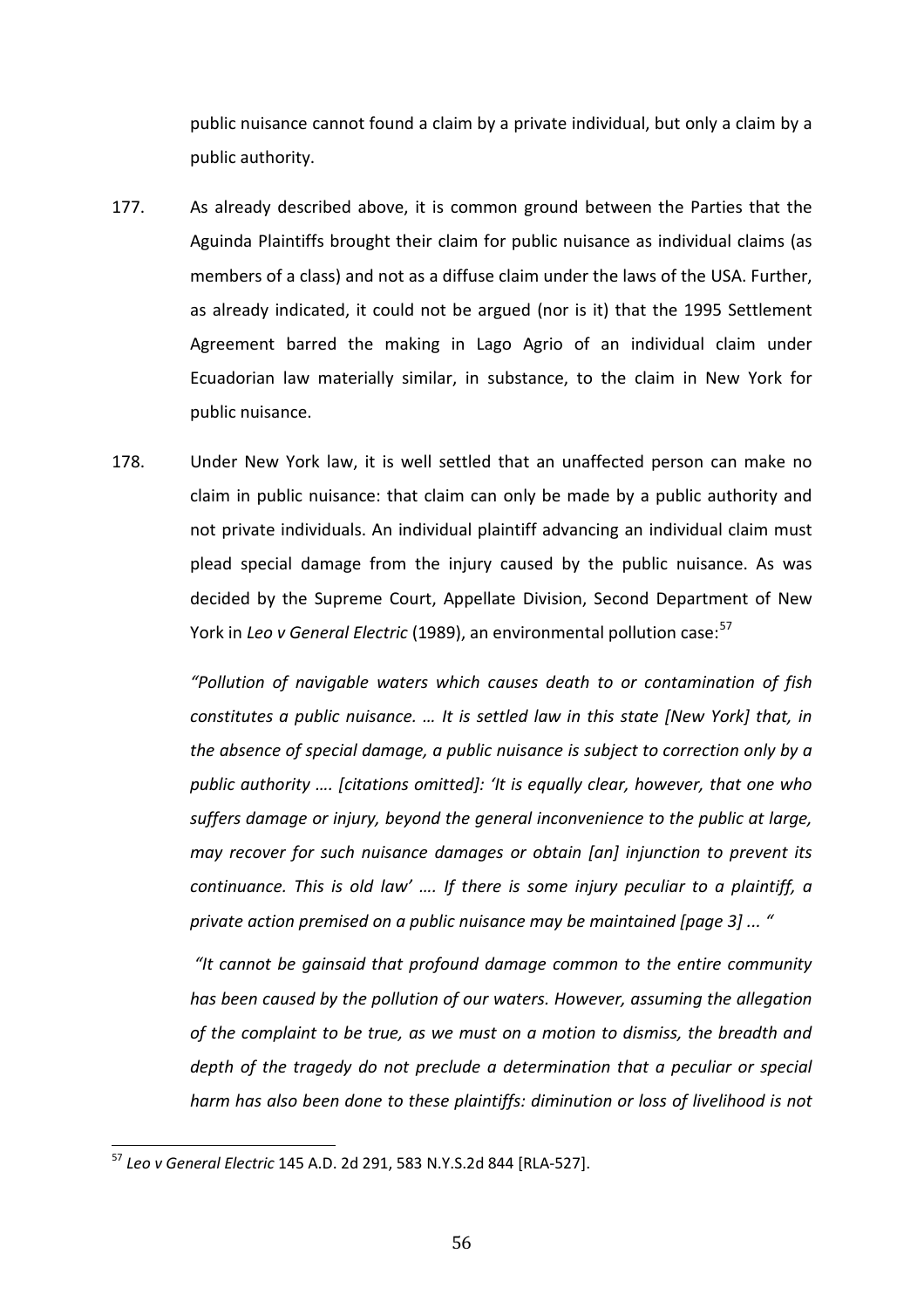*suffered by every person who fishes in the Hudson River or waters of Long Island …; the harm alleged is peculiar to the individual plaintiffs in their capacity as commercial fisherman and goes beyond the harm done to them as members of the community at large [page 4] …."*

- 179. It is self-evident that the Aguinda Plaintiffs could not simplistically convert their individual claims for special damage in public nuisance under the laws of the USA to identical claims in the Lago Agrio Complaint under Ecuadorian law as the Lago Agrio Plaintiffs. The same follows for other individual claims pleaded in their Aguinda Complaint.
- 180. In the Tribunal's view, certain pleaded claims in the Lago Agrio Complaint could be understood as converting these individual claims under New York law and procedure into individual claims under Ecuadorian law and procedure. To this partial extent, the Lago Agrio Complaint was a re-statement, in substance, of the same case pleaded by the Aguinda Plaintiffs in New York. Albeit not as a matter of res judicata or issue estoppel, the Tribunal notes the similar observation made long ago by the U.S. Court of Appeals for the Second Circuit: "Chevron's contention that the Lago Agrio litigation is not the refiled Aguinda action is without merit. The Lago Agrio Plaintiffs are substantially the same as those who brought the suit in the Southern District of New York, and the claims now being asserted in Lago Agrio are the Ecuadorian equivalent of those dismissed on forum conveniens grounds."<sup>58</sup>
- 181. Accordingly, the Tribunal concludes that the Lago Agrio Complaint includes claims materially equivalent, in substance, to the individual claims pleaded in the Aguinda Complaint; and that these claims were pleaded in the Lago Agrio Complaint as individual claims under Ecuadorian law. The Tribunal also concludes that the claimed relief in the form of remedial works in the Lago Agrio Complaint and its pleaded reference to Article 43 of the Environmental Management Act did not convert, by themselves, these individual claims into diffuse claims under Ecuadorian law.

<sup>&</sup>lt;sup>58</sup> R-247, page 7, footnote 5. l<br>F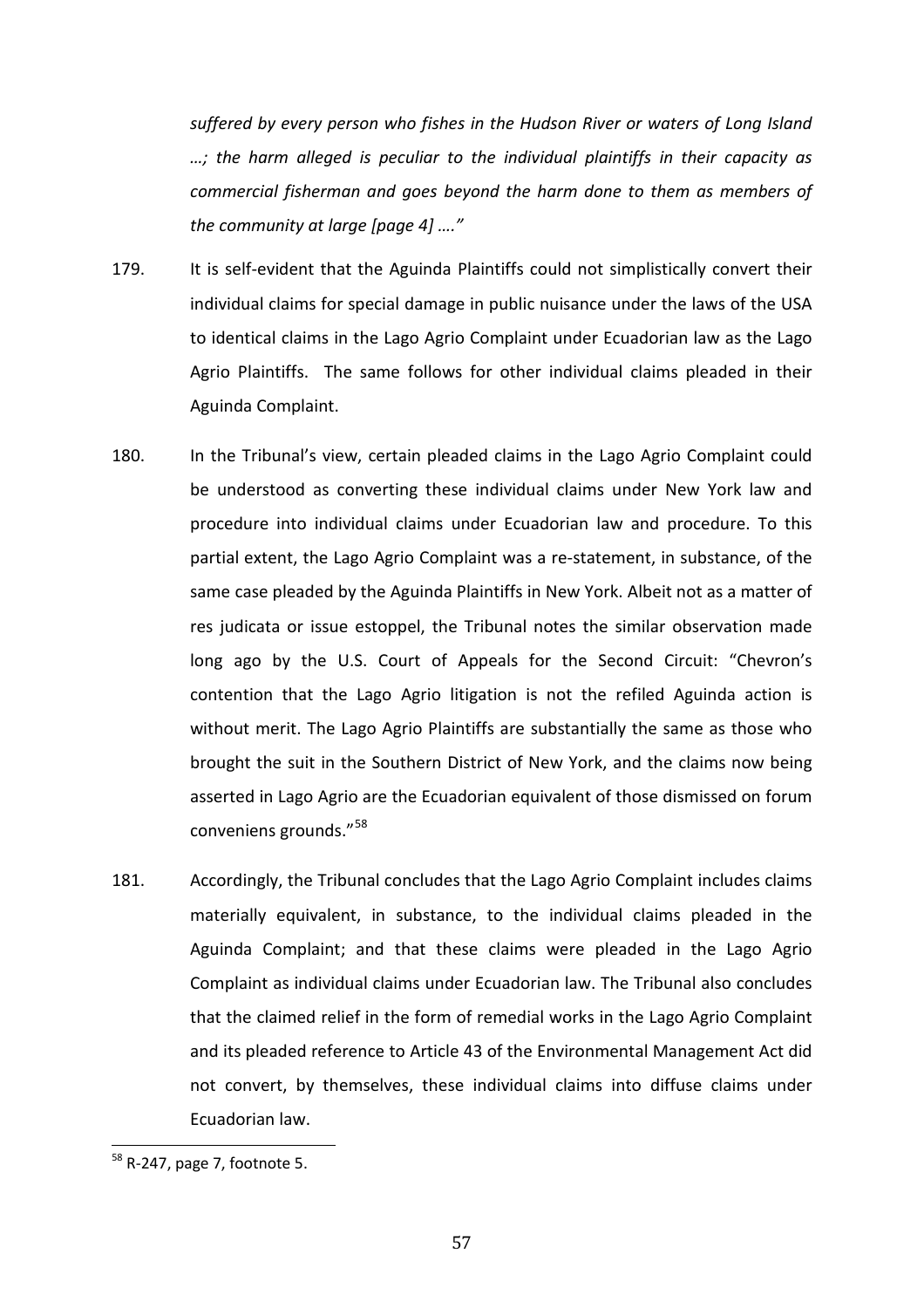- 182. Further, however, the Tribunal does not here exclude the possibility that the Lago Agrio Complaint also included other claims that could be understood as diffuse claims, depending upon their subsequent treatment by the Ecuadorian Courts following the filing of the Lago Agrio Complaint.
- 183. *Conclusion:* Accordingly, to the simple question posed above, the Tribunal decides that Lago Agrio Complaint, as originally filed, does include individual claims and cannot be read (as the Claimants assert and the Respondent denies) as pleading "exclusively" or "only diffuse claims". To this extent, the Claimants' reliance on the 1995 Settlement Agreement as a complete bar to the Lago Agrio Complaint at inception must fail in limine, as a matter of Ecuadorian law (being the law applicable to the 1995 Settlement Agreement). At this point, however, the Tribunal must suspend its further analysis for the reasons already described above, given that the Tribunal does not think it right by this decision in Track 1B of this arbitration to consider the subsequent conduct of the Lago Agrio Court, the Appellate Court of Lago Agrio and the Cassation Court in regard to their actual treatment of the Lago Agrio Complaint, being all matters scheduled for Track 2.
- 184. Given the limited scope and form of this decision, the Tribunal also does not think it right to address further here the specific relief sought by the Parties set out in Part B above, including issues on costs and certain procedural applications; and all such issues are necessarily put off to one or more later orders, decisions or awards by the Tribunal.
- 185. For all these reasons, the Tribunal decides to make these decisions as an interim decision and not as any form of "award" under the USA-Ecuador BIT, the UNCITRAL Arbitration Rules or the law of the Netherlands (as the lex loci arbitri).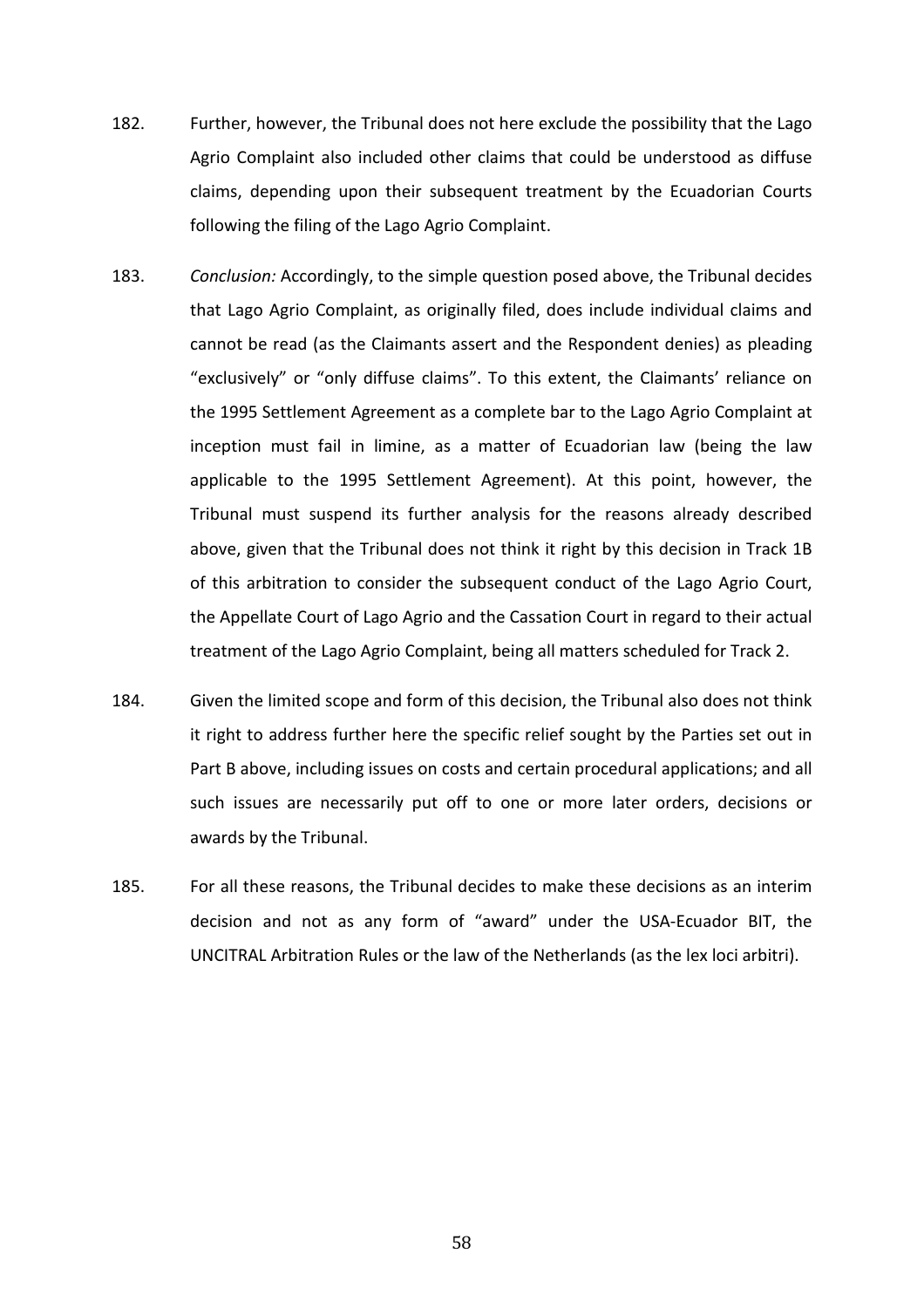### *PART E: DECISION*

186. For the reasons set out above, as regards the said Issue (ii) in Track 1B of this arbitration, the Tribunal decides (but does not award) that:

> (1) The Lago Agrio Complaint of 7 May 2003, as an initial pleading, included individual claims resting upon individual rights under Ecuadorian law, not falling within the scope of the 1995 Settlement Agreement (as invoked by the Claimants);

> (2) The Lago Agrio Complaint was not wholly barred at its inception by res judicata, under Ecuadorian law, by virtue of the 1995 Settlement Agreement (as invoked by the Claimants); and

> (3) The Lago Agrio Complaint included individual claims materially similar, in substance, to the individual claims made by the Aguinda Plaintiffs in New York.

187. No other part of the Parties' claimed relief in Track 1B is here decided by the Tribunal; and the Tribunal retains in full its jurisdiction and powers to address and decide such relief (including costs) by one or more further orders, decisions or awards at a later stage of these arbitration proceedings.